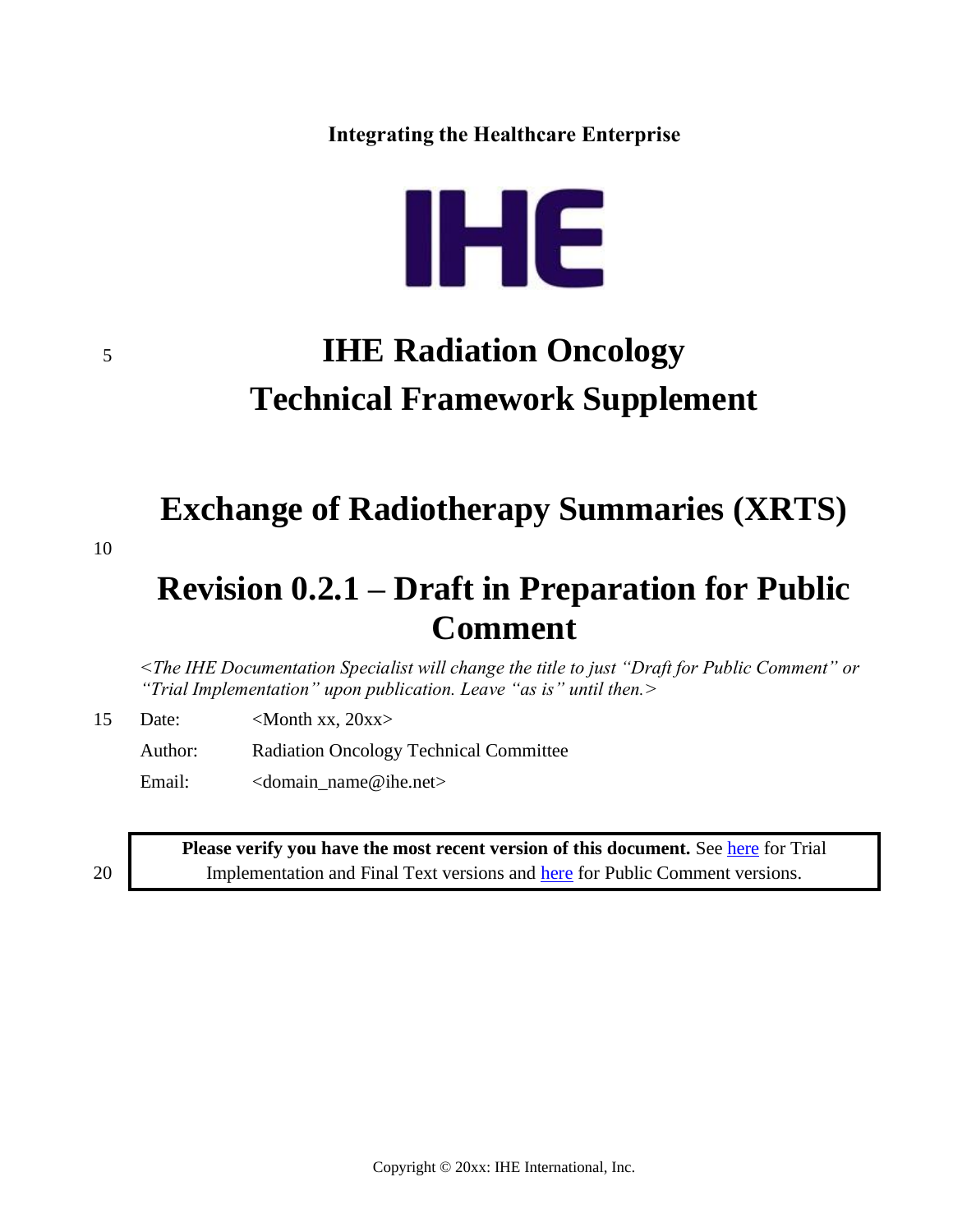\_\_\_\_\_\_\_\_\_\_\_\_\_\_\_\_\_\_\_\_\_\_\_\_\_\_\_\_\_\_\_\_\_\_\_\_\_\_\_\_\_\_\_\_\_\_\_\_\_\_\_\_\_\_\_\_\_\_\_\_\_\_\_\_\_\_\_\_\_\_\_\_\_\_\_\_\_\_

# *Foreword*

This is a supplement to the IHE Radiation Oncology Technical Framework <VX.X>. Each supplement undergoes a process of public comment and trial implementation before being 25 incorporated into the volumes of the Technical Frameworks.

*<For Public Comment:>* This supplement is published on <Month XX, 201x> for Public Comment. Comments are invited and can be submitted at [http://www.ihe.net/Public\\_Comment/#domainname.](http://www.ihe.net/Public_Comment/#domainname) In order to be considered in development of the Trial Implementation version of the supplement, comments must be received by <Month XX,

30 201X>.

*<For Trial Implementation:>* This supplement is published on <Month XX, 201X> for Trial Implementation and may be available for testing at subsequent IHE Connectathons. The supplement may be amended based on the results of testing. Following successful testing it will be incorporated into the <Domain Name> Technical Framework. Comments are invited and can 35 be submitted at [http://www.ihe.net/Public\\_Comment/#domainname.](http://www.ihe.net/Public_Comment/#domainname)

This supplement describes changes to the existing technical framework documents.

"Boxed" instructions like the sample below indicate to the Volume Editor how to integrate the relevant section(s) into the relevant Technical Framework volume.

*Amend section X.X by the following:*

- 40 Where the amendment adds text, make the added text **bold underline**. Where the amendment removes text, make the removed text **bold strikethrough**. When entire new sections are added, introduce with editor's instructions to "add new text" or similar, which for readability are not bolded or underlined.
- 45 General information about IHE can be found at [www.ihe.net.](http://www.ihe.net/)

Information about the IHE Radiation Oncology domain can be found at [ihe.net/IHE\\_Domains.](file:///D:/Google%20Drive/01_IHE/AppData/Roaming/Microsoft/Word/ihe.net/IHE_Domains/)

Information about the organization of IHE Technical Frameworks and Supplements and the process used to create them can be found at [http://ihe.net/IHE\\_Process](http://ihe.net/IHE_Process/) and [http://ihe.net/Profiles.](http://ihe.net/Profiles/)

The current version of the IHE Radiation Oncology Technical Framework can be found at 50 [http://ihe.net/Technical\\_Frameworks.](http://ihe.net/Technical_Frameworks/)

*<Comments may be submitted on IHE Technical Framework templates any time at [http://ihe.net/Templates\\_Public\\_Comments.](http://ihe.net/Templates_Public_Comments/) Please enter comments/issues as soon as they are found. Do not wait until a future review cycle is announced.>*

55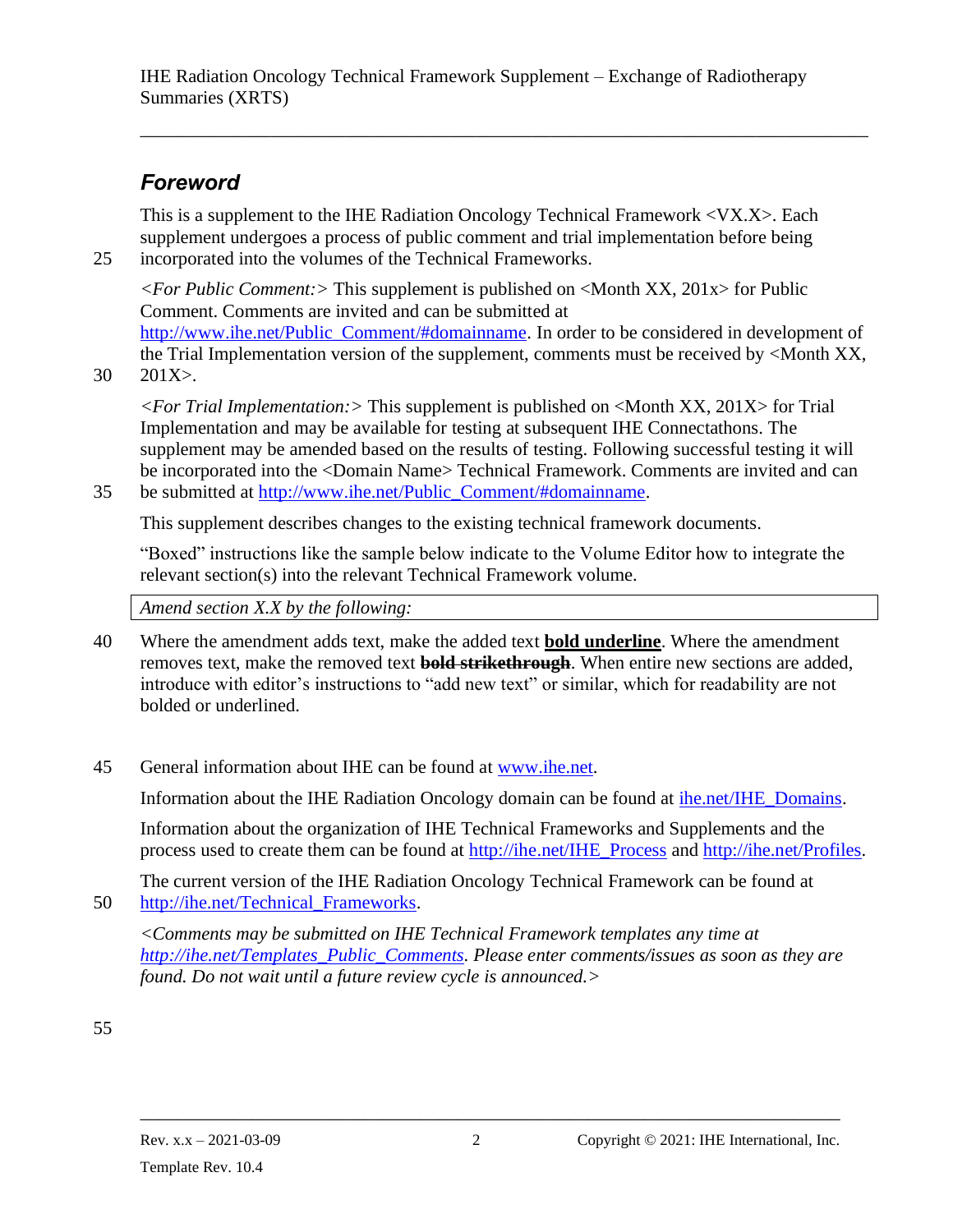#### **CONTENTS**

| 60 |                                                                            |  |
|----|----------------------------------------------------------------------------|--|
|    |                                                                            |  |
|    |                                                                            |  |
|    |                                                                            |  |
|    |                                                                            |  |
| 65 |                                                                            |  |
|    |                                                                            |  |
|    |                                                                            |  |
|    |                                                                            |  |
|    |                                                                            |  |
| 70 |                                                                            |  |
|    |                                                                            |  |
|    |                                                                            |  |
|    |                                                                            |  |
|    |                                                                            |  |
| 75 |                                                                            |  |
|    |                                                                            |  |
|    |                                                                            |  |
|    |                                                                            |  |
|    |                                                                            |  |
| 80 |                                                                            |  |
|    |                                                                            |  |
|    |                                                                            |  |
|    |                                                                            |  |
|    | X.4.2.3 Use Case #3: External Registry Observing Planning and Treatment  8 |  |
| 85 |                                                                            |  |
|    |                                                                            |  |
|    |                                                                            |  |
|    |                                                                            |  |
|    |                                                                            |  |
| 90 | X.6 XRTS Cross-Profile Considerations.                                     |  |
|    |                                                                            |  |
|    |                                                                            |  |
|    |                                                                            |  |
|    |                                                                            |  |
| 95 |                                                                            |  |
|    |                                                                            |  |
|    |                                                                            |  |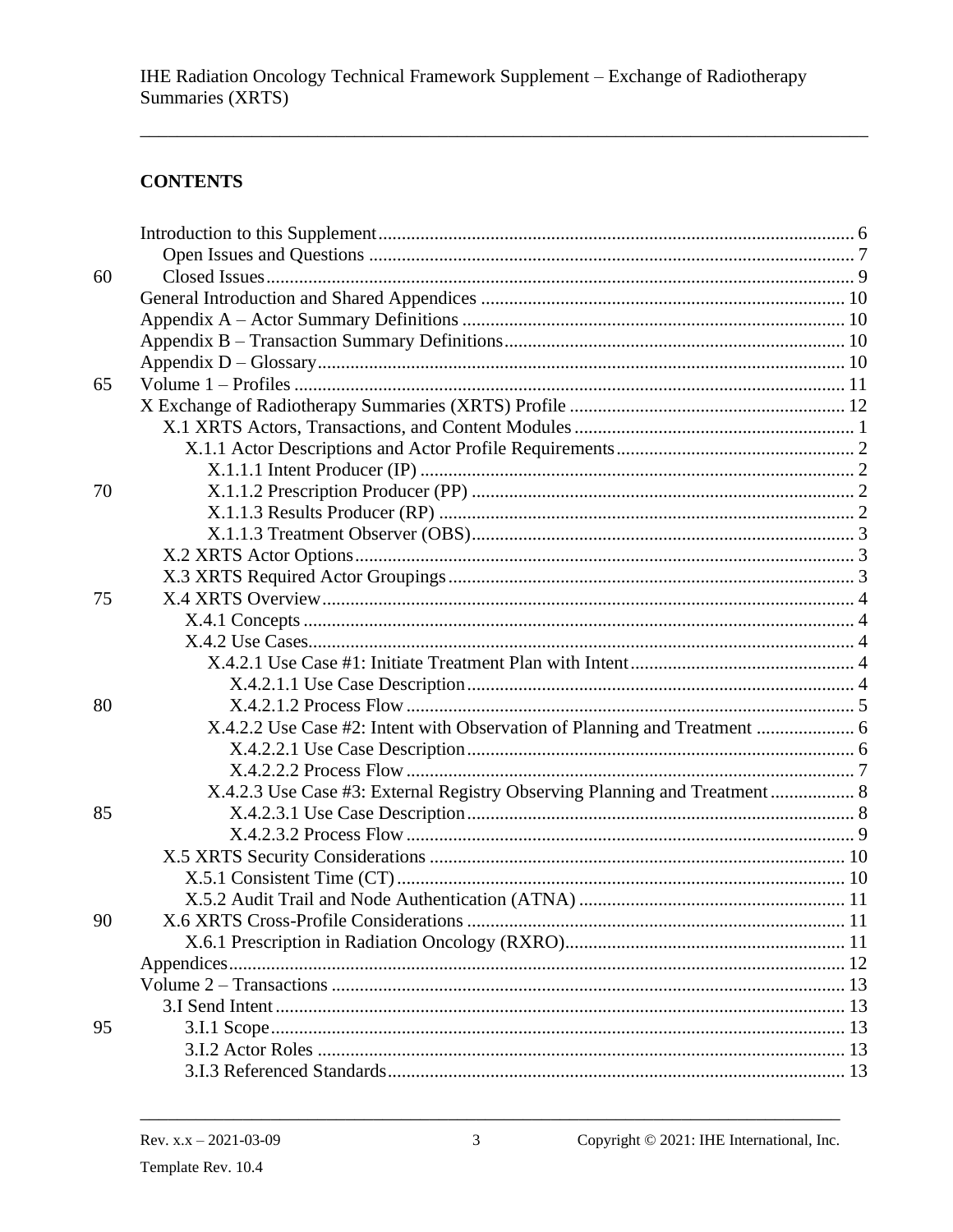| 100 |  |
|-----|--|
|     |  |
|     |  |
|     |  |
|     |  |
| 105 |  |
|     |  |
|     |  |
|     |  |
|     |  |
| 110 |  |
|     |  |
|     |  |
|     |  |
|     |  |
| 115 |  |
|     |  |
|     |  |
|     |  |
|     |  |
| 120 |  |
|     |  |
|     |  |
|     |  |
|     |  |
| 125 |  |
|     |  |
|     |  |
|     |  |
|     |  |
| 130 |  |
|     |  |
|     |  |
|     |  |
|     |  |
| 135 |  |
|     |  |
|     |  |
|     |  |
|     |  |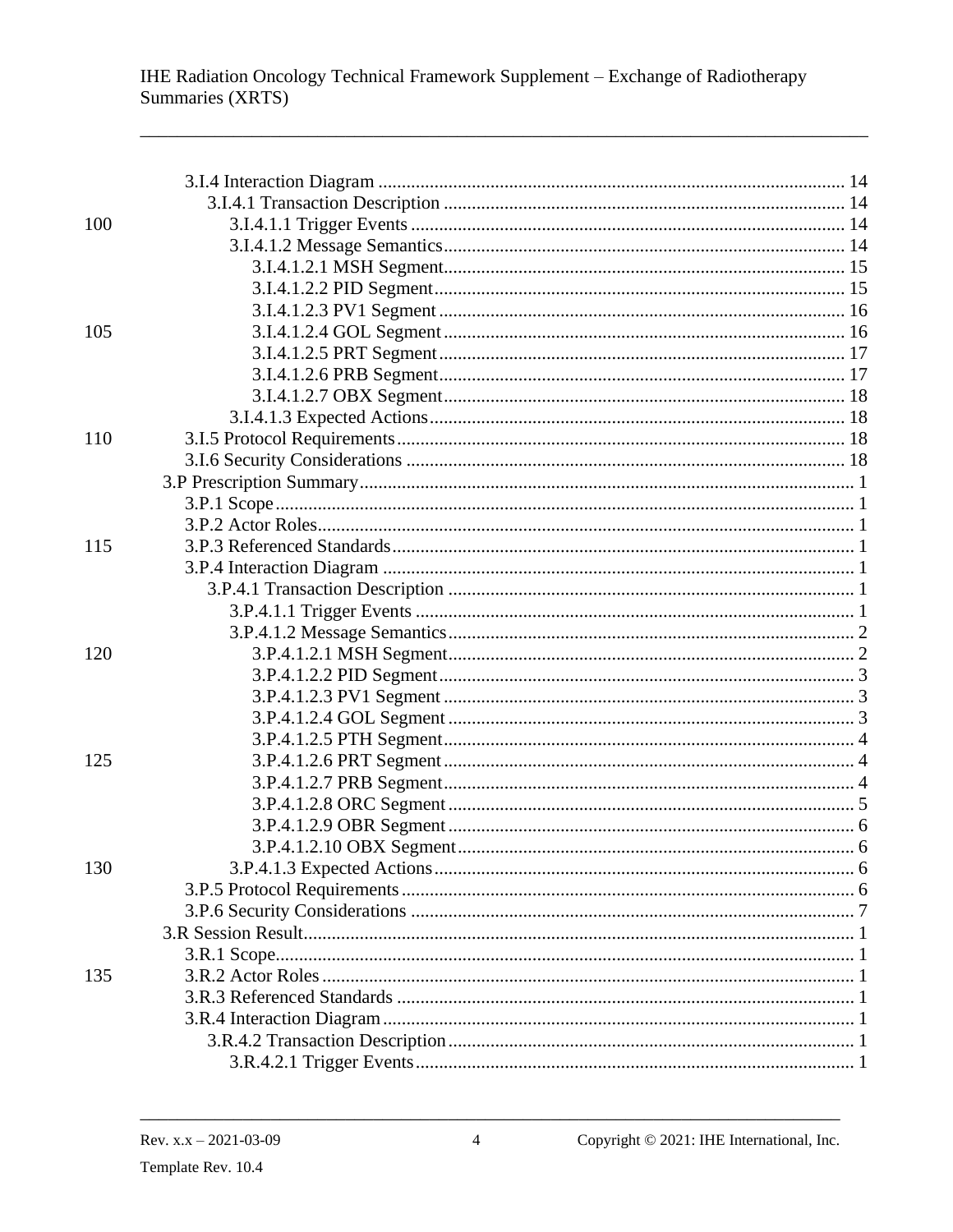| 140 |  |
|-----|--|
|     |  |
|     |  |
|     |  |
|     |  |
| 145 |  |
|     |  |
|     |  |
|     |  |
|     |  |
| 150 |  |
|     |  |
|     |  |
|     |  |
|     |  |
| 155 |  |
|     |  |
|     |  |
|     |  |
|     |  |
| 160 |  |
|     |  |
|     |  |
|     |  |
|     |  |
| 165 |  |
|     |  |
|     |  |
|     |  |
|     |  |
| 170 |  |
|     |  |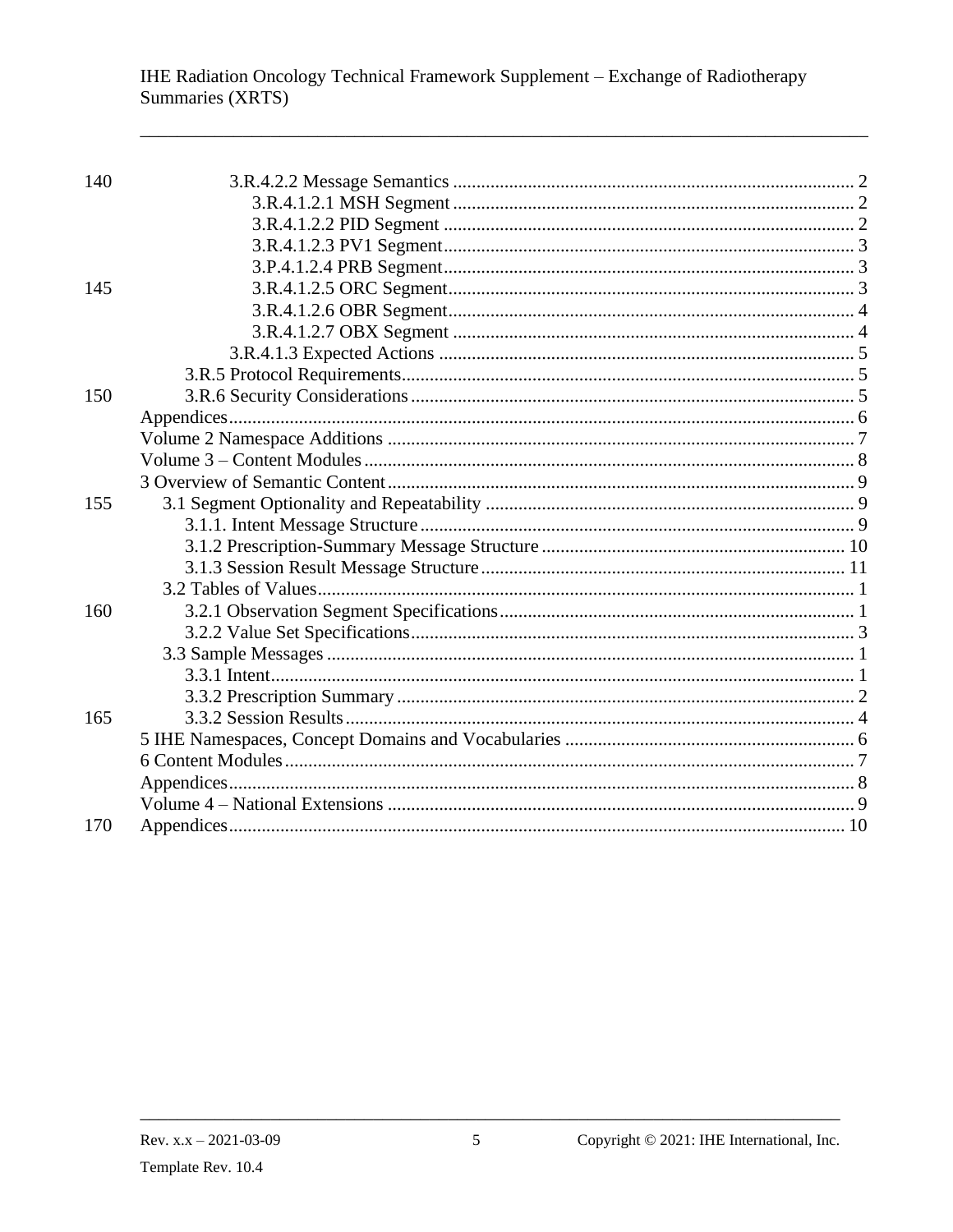\_\_\_\_\_\_\_\_\_\_\_\_\_\_\_\_\_\_\_\_\_\_\_\_\_\_\_\_\_\_\_\_\_\_\_\_\_\_\_\_\_\_\_\_\_\_\_\_\_\_\_\_\_\_\_\_\_\_\_\_\_\_\_\_\_\_\_\_\_\_\_\_\_\_\_\_\_\_

# <span id="page-5-0"></span>**Introduction to this Supplement**

The purpose of the Exchange of Radiotherapy Summaries (XRTS) profile is to provide a 175 standard approach for exchange of information related to radiation treatment at a high level, such as would be suitable for software systems that are not specific to radiation therapy. This kind of exchange enables greater unity between a patient's Radiation Oncology Information System (ROIS) chart and the corresponding chart in a broader Health Information System (HIS). This assists providers who work primarily in the HIS to remain aware of information about their 180 patients' radiation treatments, and providers who work primarily in the ROIS to receive relevant patient details before planning radiation treatment. Moreover, administrative functions run from the HIS, like data analytics, chart coding, and release of information, can also include radiation information without requiring users to log in to multiple systems and manually synthesize data from multiple sources.

| 185 | <b>History</b> |
|-----|----------------|
|-----|----------------|

| <b>Date</b>      | Rev.  | <b>Author</b>                                                                     | <b>Change Summary</b>                                                                                                                                                                                                                                                                                                                 |
|------------------|-------|-----------------------------------------------------------------------------------|---------------------------------------------------------------------------------------------------------------------------------------------------------------------------------------------------------------------------------------------------------------------------------------------------------------------------------------|
| 2018 February 7  | 0.1   | Madeline Etrheim,<br><b>Tucker Meyers</b><br>$(\text{tmevers} @ \text{epic.com})$ | Write initial content and open issues.                                                                                                                                                                                                                                                                                                |
| 2018 March 22    | 0.1.1 | <b>Tucker Meyers</b>                                                              | Add first draft of use cases.                                                                                                                                                                                                                                                                                                         |
| 2018 June 7      | 0.1.2 | <b>Tucker Meyers</b>                                                              | Expand use cases and actor definitions.                                                                                                                                                                                                                                                                                               |
| 2018 October 17  | 0.1.3 | <b>Tucker Meyers</b>                                                              | Vol. 1: Update actors.<br>Vol. 2: Add first draft of HL7 v. 2 content definitions.                                                                                                                                                                                                                                                    |
| 2019 January 9   | 0.1.4 | Tucker Meyers,<br>Daniel Rutz                                                     | Vol. 3: Start data-element specifications and coding<br>choices.                                                                                                                                                                                                                                                                      |
| 2019 June 20     | 0.1.5 | Tucker Meyers,<br>Sophie Connor                                                   | Vol. 2: Expand HL7 content definitions.<br>Vol. 3: Update data-element specifications.                                                                                                                                                                                                                                                |
| 2019 July 18     | 0.1.6 | Tucker Meyers,<br>Sophie Connor                                                   | Adopt "prescription summary" as preferred term for<br>"prescription" transaction.<br>Vol. 1: Refresh actors and use cases.<br>Vol. 3: Add specifications for segment optionality and<br>sample messages.                                                                                                                              |
| 2019 August 12   | 0.1.7 | Tucker Meyers,<br>Daniel Rutz                                                     | Vol. 2: Expand transaction definitions.                                                                                                                                                                                                                                                                                               |
| 2019 November 6  | 0.1.8 | Tucker Meyers,<br>John Stamm                                                      | Vol. 1: Update diagrams and prose for actors, use cases.                                                                                                                                                                                                                                                                              |
| 2019 December 12 | 0.1.9 | Tucker Meyers,<br>John Stamm                                                      | Enumerate open issues.<br>Vol. 1: Clean prose and diagrams. Flesh out proposed<br>use cases.<br>Vol. 2: Clean prose and add remarks for HL7 fields<br>requiring clarification.<br>Vol. 3: Detail requirements and recommendations for<br>data elements in OBX segments. Enumerate codes for<br>OBX segments. Refresh sample messages. |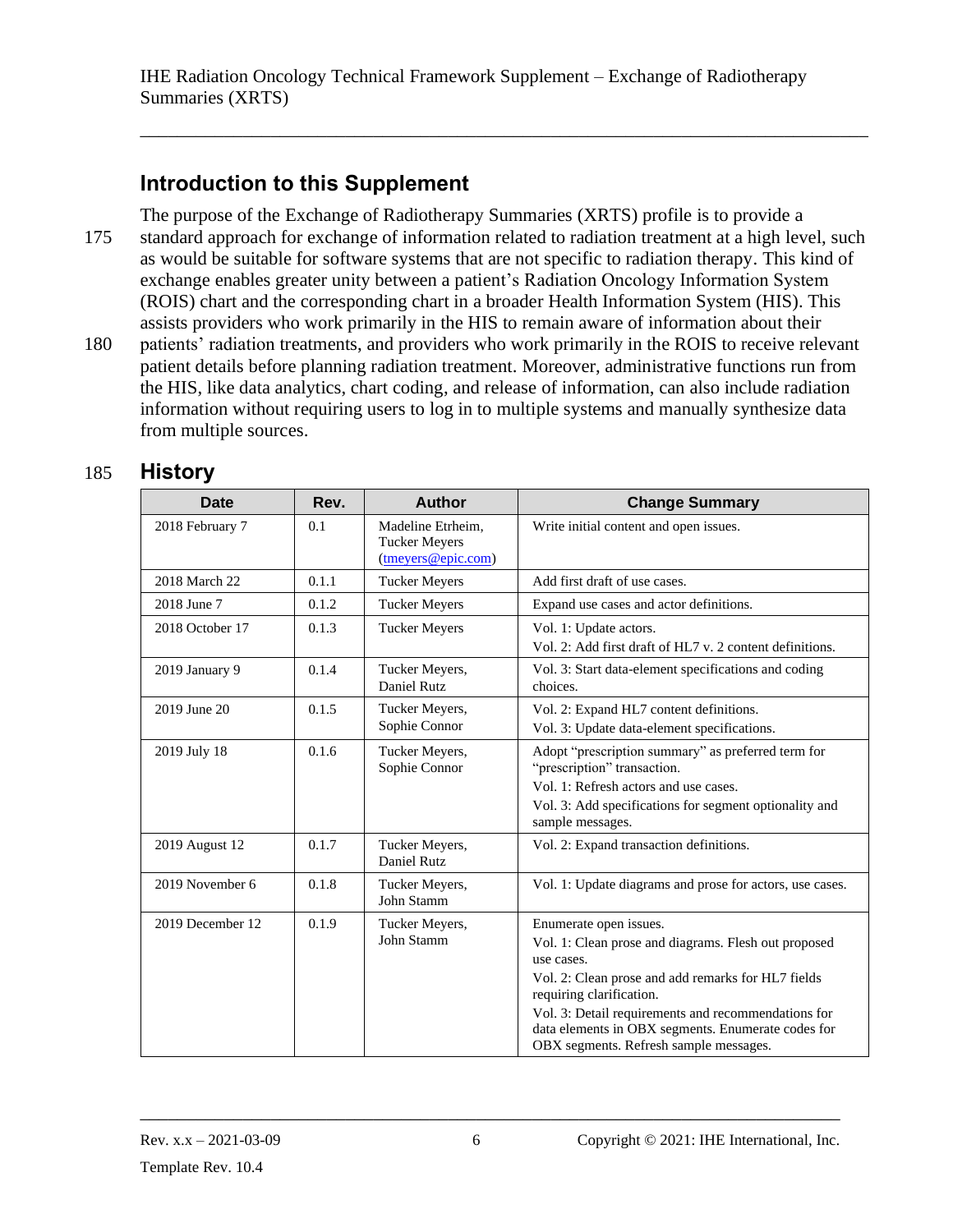| Date             | Rev.          | Author                       | <b>Change Summary</b>                                                                                                                                                                                                                                  |
|------------------|---------------|------------------------------|--------------------------------------------------------------------------------------------------------------------------------------------------------------------------------------------------------------------------------------------------------|
| 2019 December 13 | $0.2^{\circ}$ | Tucker Meyers,<br>John Stamm | Adopt profile name Exchange of Radiotherapy<br>Summaries (XRTS).<br>Vol. 1: Clarify actor relations in use cases.<br>Vol. 2: Clarify message semantics.<br>Vol. 3: Expand on segment order. Clarify semantics of<br>dose elements. Specify value sets. |
| 2019 January 14  | 0.2.1         | Tucker Meyers                | Clarify semantics of repeated (shared) phases.<br>[3.P.4.1.2.8]                                                                                                                                                                                        |

\_\_\_\_\_\_\_\_\_\_\_\_\_\_\_\_\_\_\_\_\_\_\_\_\_\_\_\_\_\_\_\_\_\_\_\_\_\_\_\_\_\_\_\_\_\_\_\_\_\_\_\_\_\_\_\_\_\_\_\_\_\_\_\_\_\_\_\_\_\_\_\_\_\_\_\_\_\_

# <span id="page-6-0"></span>**Open Issues and Questions**

1. No known codes have been found for the following concepts. A request will be placed through IHE to get these codes assigned for use in this profile. As written, this profile refers to any missing codes using the string XXXXX-X.

#### 190 • Narrative

- General methods
- Related chemotherapy
- Related surgery
- Concurrent therapies comment
- 195 Prescription summary predecessor
	- Intent predecessor
	- Site predecessor
	- Cancelation reason
	- Approval status (prescription)
- 200 Delivery status (prescription)
	- Delivery status (site)
	- Approval status (phase)
	- Delivery status (phase)
- Total planned dose (site) LOINC code 77304-4 is available for radiation dose given 205 or planned. This may be an option so long as use of the same code for site and phase is not a concern.
	- Phase label
	- Reason for early completion
	- Protocol
- 210 Technique
	- Modality
	- Treatment accessories
	- Dose per fraction
	- Planned number of fractions
- 215 Frequency of delivery
	- Total planned dose (phase)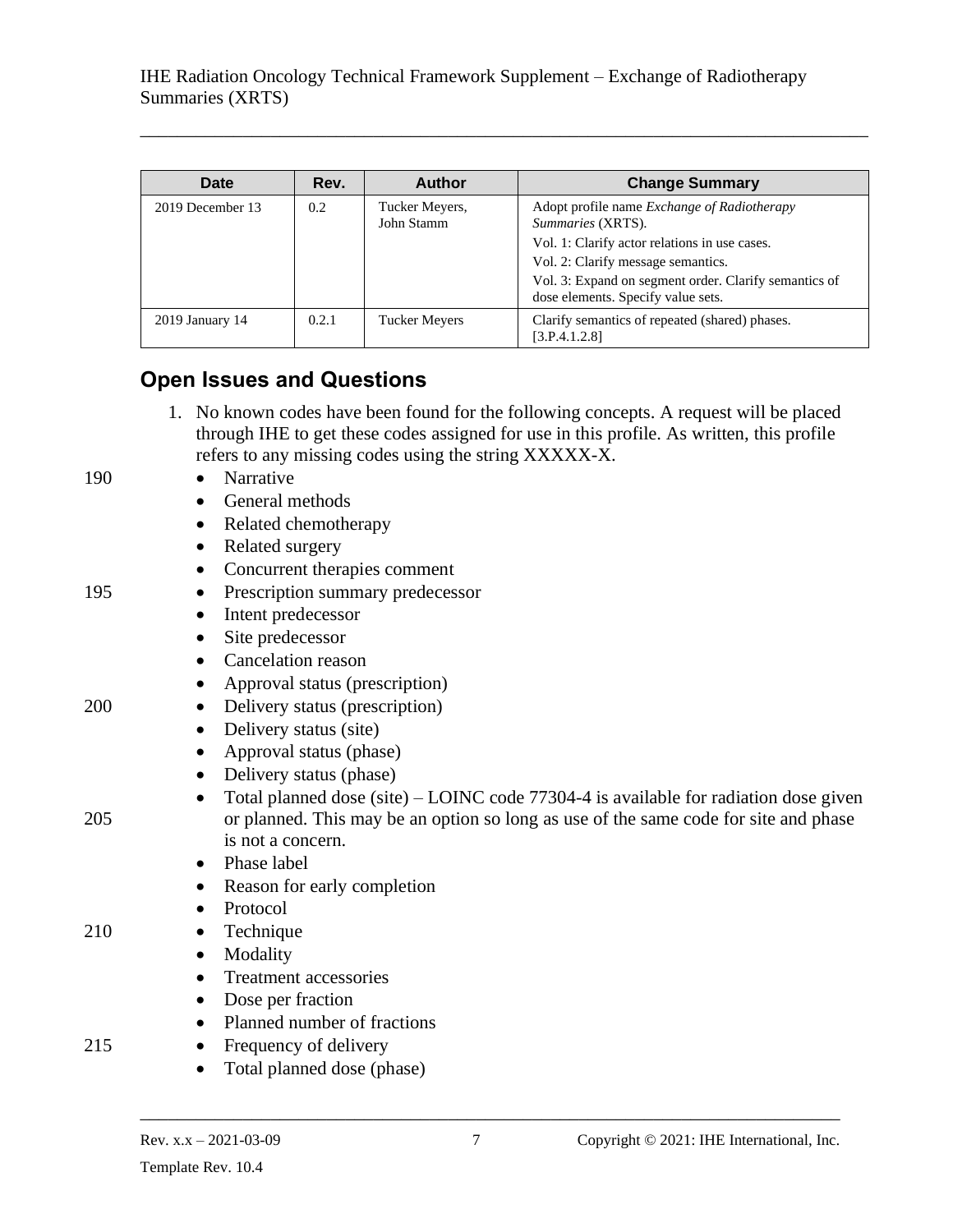\_\_\_\_\_\_\_\_\_\_\_\_\_\_\_\_\_\_\_\_\_\_\_\_\_\_\_\_\_\_\_\_\_\_\_\_\_\_\_\_\_\_\_\_\_\_\_\_\_\_\_\_\_\_\_\_\_\_\_\_\_\_\_\_\_\_\_\_\_\_\_\_\_\_\_\_\_\_

|     |    | Session start date and time<br>$\bullet$<br>Session end date and time                                                                                                                                                                                                                                                                                                                                  |
|-----|----|--------------------------------------------------------------------------------------------------------------------------------------------------------------------------------------------------------------------------------------------------------------------------------------------------------------------------------------------------------------------------------------------------------|
| 220 |    | Delivery status (session)<br>$\bullet$<br>Nominal total dose planned (site)<br>$\bullet$<br>Nominal cumulative dose planned (site)<br>$\bullet$<br>Nominal cumulative dose delivered (phase) - LOINC code 21958-4 is available for<br>$\bullet$<br>regional radiation treatment dose. This may be an option so long as use of this code<br>for phase level information is not a concern.               |
| 225 |    | Plan UIDs<br>$\bullet$<br>Fraction number<br>$\bullet$<br>Nominal fraction dose planned<br>$\bullet$<br>Nominal fraction dose delivered<br>$\bullet$<br><b>Free Text Stage</b><br>$\bullet$                                                                                                                                                                                                            |
| 230 | 2. | This profile defines three transactions and define state through fields within the message<br>instead of within additional transactions. The following workflows are not described in<br>depth within the current profile. Comments regarding whether to further refine the profile<br>to include these workflows and how to do so are encouraged.                                                     |
| 235 |    | Intent sent in error. What is the desired outcome if an Intent Producer sends an intent<br>in error? For example, if the documentation was entered on an incorrect patient, what<br>transaction or what fields should be used to tell Treatment Observers that the<br>information was invalid? How codified should that information be?                                                                |
| 240 |    | Intent cancelation. What is the desired outcome if an intent must be canceled? For<br>$\bullet$<br>example, if a patient moves out of the jurisdiction such that treatment should not be<br>continued, or declines further treatment? What transaction or what fields should be<br>used to tell Treatment Observers that the intent is no longer accurate? How codified<br>should that information be? |
| 245 |    | Prescription without intent. Should the profile permit a prescription summary to be<br>$\bullet$<br>sent that has no source intent? Are there clinical scenarios where this would be<br>appropriate? If so, we must decide how this scenario will be modeled in the message<br>structure. (See section 3.P.4.1.2.4.)                                                                                   |
| 250 |    | 3. New HL7 transactions may be needed as part of this profile. A change request to HL7<br>will be submitted after Public Comment is received for this profile to ensure that any<br>requested transactions align with the future approach of the profile. As written, the profile<br>refers to these transactions as follows –                                                                         |
|     |    | 4. PPR^XXX – Send Intent<br>$[XRTS-01]$                                                                                                                                                                                                                                                                                                                                                                |
|     | 5. | PPR^XXY – Send Prescription Summary [XRTS-02]                                                                                                                                                                                                                                                                                                                                                          |
|     | 6. | ORU^XXZ – Send Delivery Results [XRTS-03]                                                                                                                                                                                                                                                                                                                                                              |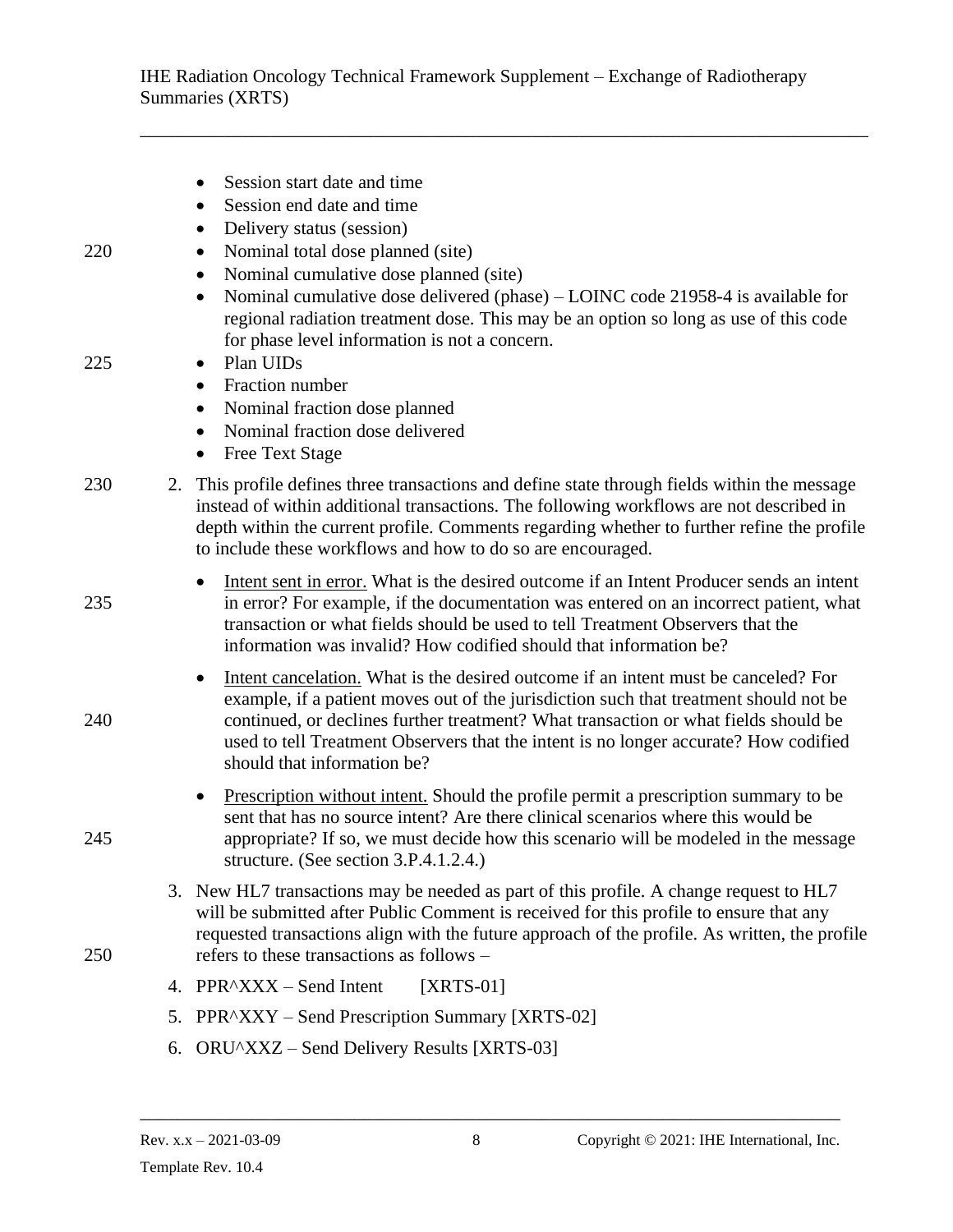7. Table X.3.1-4 lists codes to be used for OBX segment documentation. In that table, 255 Protocol and Modality are anticipated to be coded (CWE) data elements. As written, no value set is associated with that field. Input is requested on what values to provide for these coded elements.

\_\_\_\_\_\_\_\_\_\_\_\_\_\_\_\_\_\_\_\_\_\_\_\_\_\_\_\_\_\_\_\_\_\_\_\_\_\_\_\_\_\_\_\_\_\_\_\_\_\_\_\_\_\_\_\_\_\_\_\_\_\_\_\_\_\_\_\_\_\_\_\_\_\_\_\_\_\_

# <span id="page-8-0"></span>**Closed Issues**

260 *—*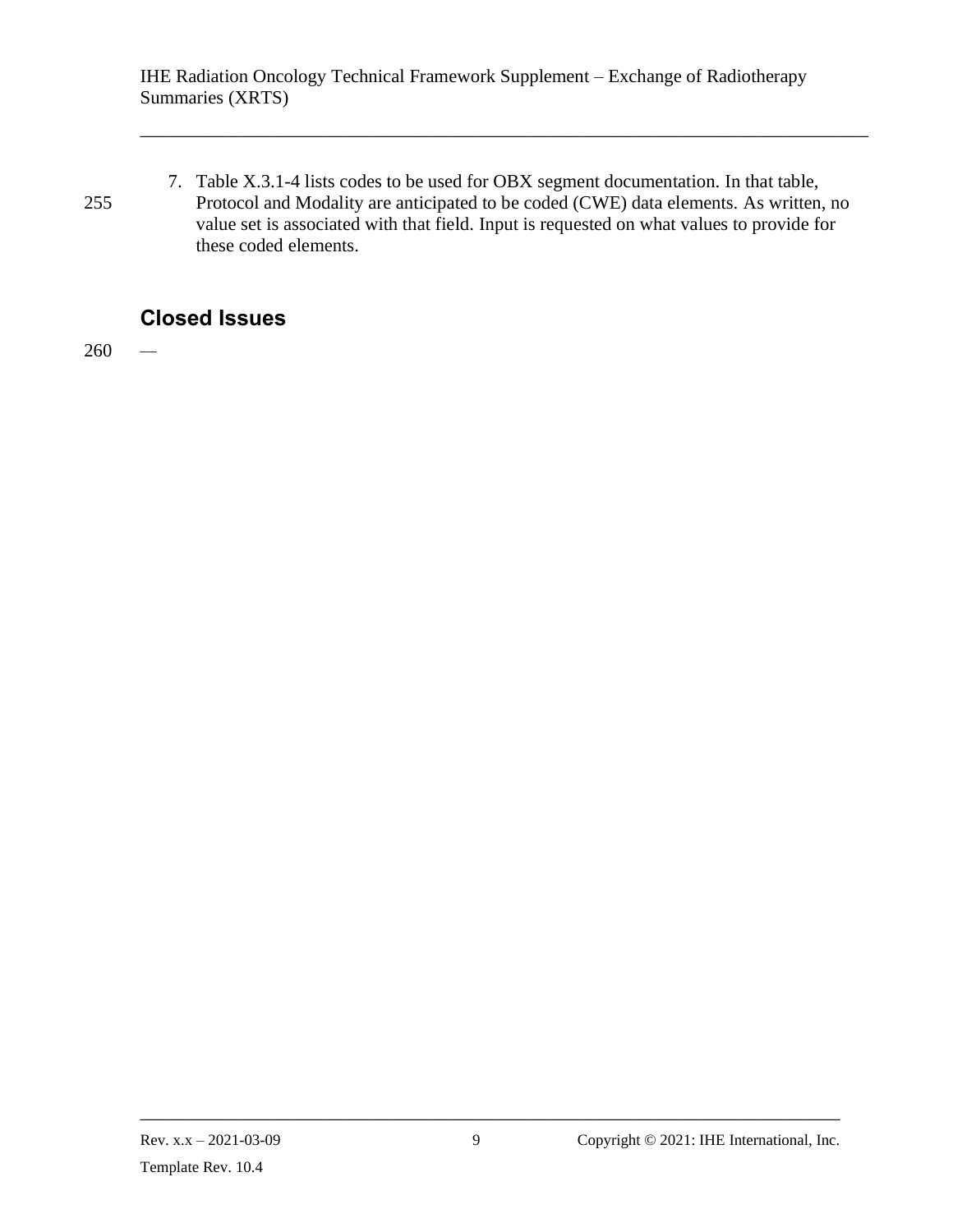# <span id="page-9-0"></span>**General Introduction and Shared Appendices**

The **IHE Technical Framework General Introduction and Shared Appendices** are components shared by all of the IHE domain technical frameworks. Each technical framework volume contains links to these documents where appropriate.

\_\_\_\_\_\_\_\_\_\_\_\_\_\_\_\_\_\_\_\_\_\_\_\_\_\_\_\_\_\_\_\_\_\_\_\_\_\_\_\_\_\_\_\_\_\_\_\_\_\_\_\_\_\_\_\_\_\_\_\_\_\_\_\_\_\_\_\_\_\_\_\_\_\_\_\_\_\_

265

# <span id="page-9-1"></span>**Appendix A – Actor Summary Definitions**

| <b>Actor Name</b>         | <b>Definition</b>                                                                                                                                                          |  |
|---------------------------|----------------------------------------------------------------------------------------------------------------------------------------------------------------------------|--|
| <b>Results Producer</b>   | A system in which the delivery of radiation treatment is documented.                                                                                                       |  |
| <b>Treatment Observer</b> | A system that needs to track the course of treatment.                                                                                                                      |  |
| Prescription Producer     | A system in which a specialist plans the details around a course of treatment, keeping<br>in mind the particulars of the patient condition and prior courses of treatment. |  |
| Intent Producer           | A system in which the need and intent for radiation treatment is documented. This<br>will include the clinical details of the condition for which treatment is intended.   |  |

# <span id="page-9-2"></span>**Appendix B – Transaction Summary Definitions**

| <b>Transaction Name and Number</b>  | <b>Definition</b>                                                                                                         |
|-------------------------------------|---------------------------------------------------------------------------------------------------------------------------|
| Send Intent [XRTS-01]               | This transaction transmits clinical documentation about a<br>condition and the intent to treat it with radiation therapy. |
| Send Prescription Summary [XRTS-02] | This transaction is used to send clinical documentation and<br>detailed radiation delivery information.                   |
| Send Delivery Results [XRTS-03]     | This transaction is used to convey the details of the delivery of<br>radiation.                                           |

# 270 **Appendix D – Glossary**

<span id="page-9-3"></span>

| <b>Glossary Term</b>                            | <b>Definition</b>                                                                                                                                           |  |
|-------------------------------------------------|-------------------------------------------------------------------------------------------------------------------------------------------------------------|--|
| <b>Hospital Information System</b>              | A system that provides information access for users across disciplines so that all<br>providers can make well-informed decisions about each patient's care. |  |
| Intent                                          | The high level desired approach for treatment.                                                                                                              |  |
| Phase                                           | A grouping of the primary treatment volume and anatomic target to be treated in one<br>round of radiation.                                                  |  |
| Prescription                                    | The clinical documentation surrounding the detailed aim of treatment.                                                                                       |  |
| <b>Prescription Summary</b>                     | A subset of information in the prescription that is relevant for external observers.                                                                        |  |
| <b>Radiation Oncology Information</b><br>System | A system used to manage the planning and administration of radiation therapy<br>electronically.                                                             |  |
| <b>Treatment Session</b>                        | A single continuous encounter between a patient and a radiation therapy treatment<br>machine.                                                               |  |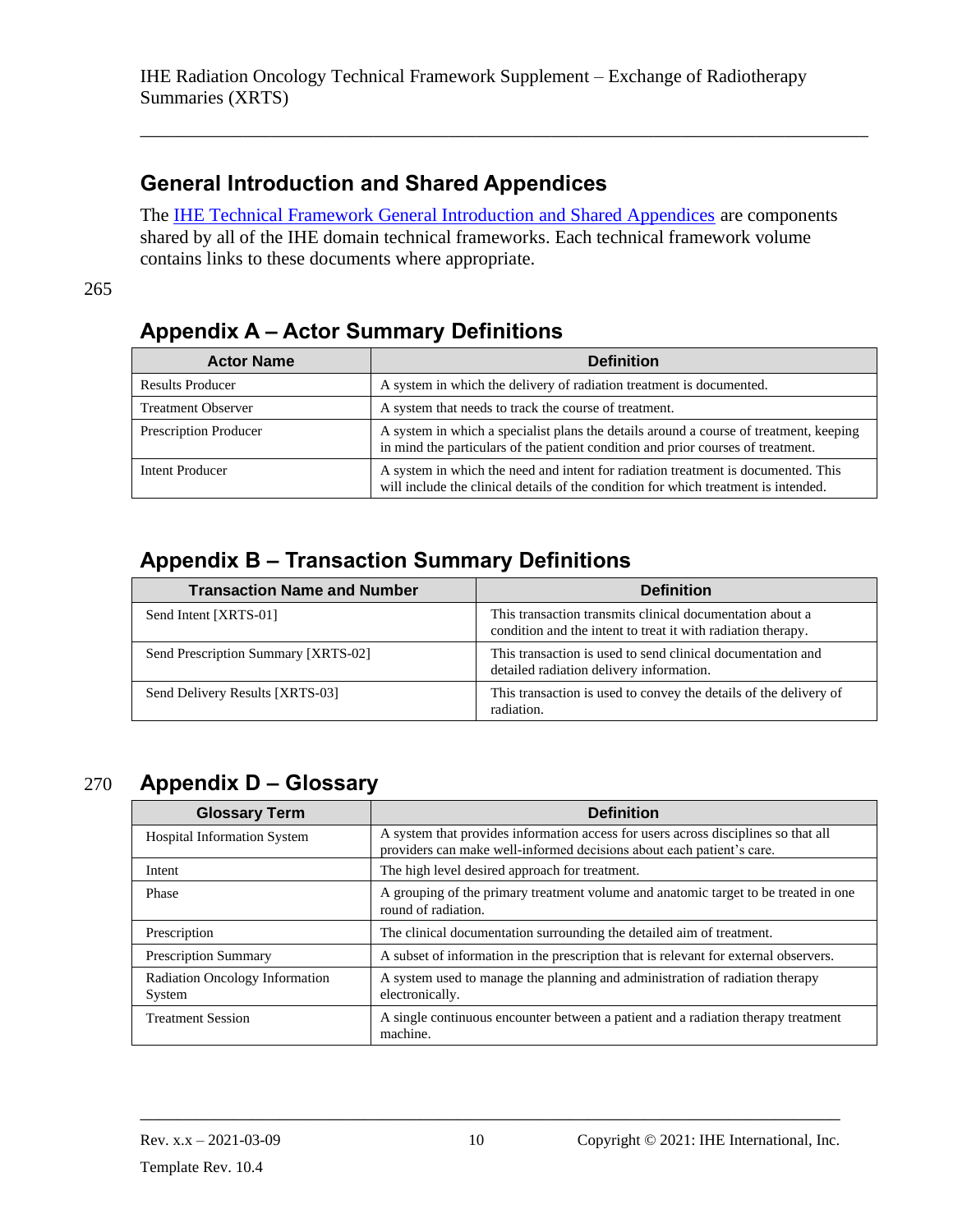# **Volume 1 – Profiles**

<span id="page-10-0"></span>\_\_\_\_\_\_\_\_\_\_\_\_\_\_\_\_\_\_\_\_\_\_\_\_\_\_\_\_\_\_\_\_\_\_\_\_\_\_\_\_\_\_\_\_\_\_\_\_\_\_\_\_\_\_\_\_\_\_\_\_\_\_\_\_\_\_\_\_\_\_\_\_\_\_\_\_\_\_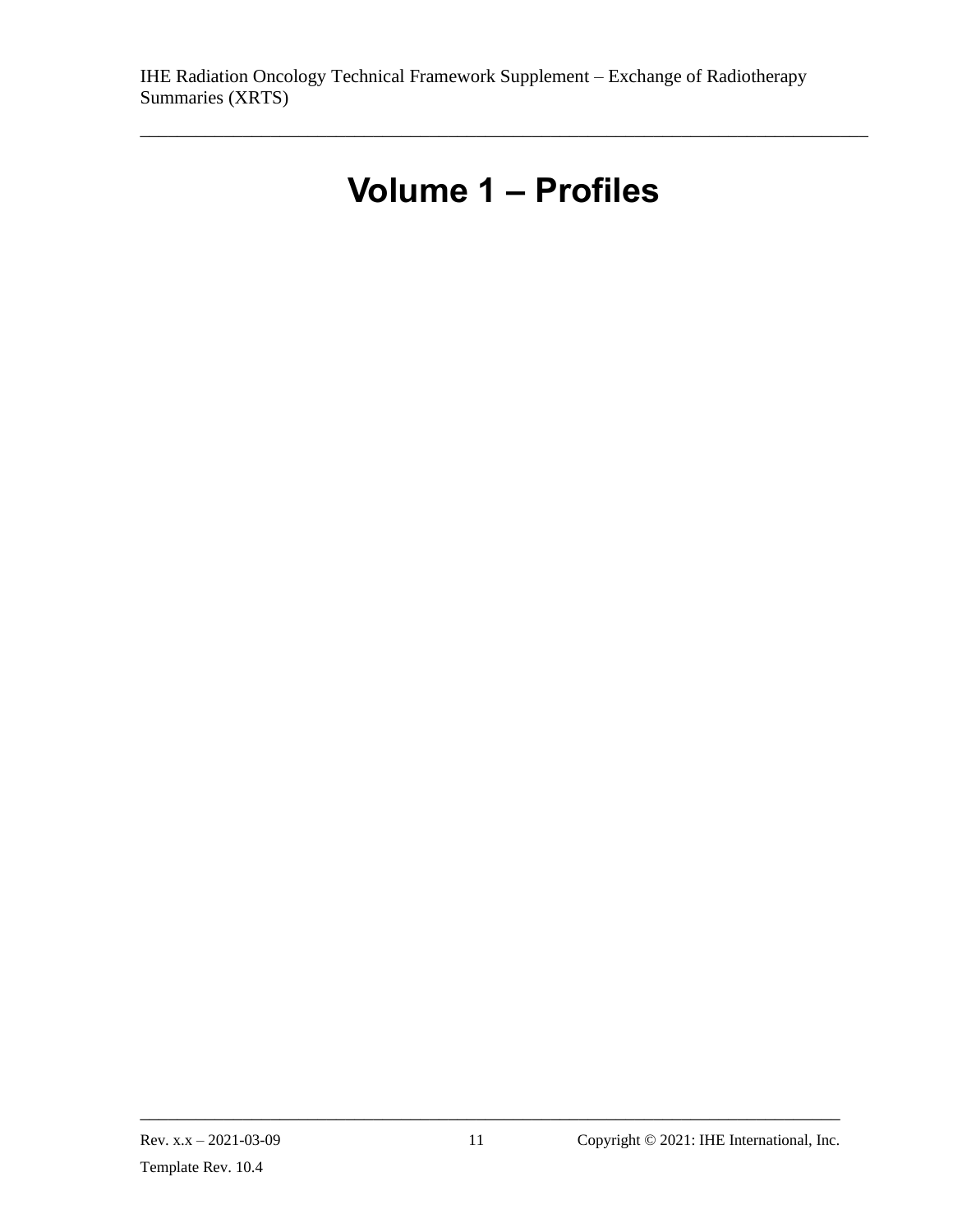\_\_\_\_\_\_\_\_\_\_\_\_\_\_\_\_\_\_\_\_\_\_\_\_\_\_\_\_\_\_\_\_\_\_\_\_\_\_\_\_\_\_\_\_\_\_\_\_\_\_\_\_\_\_\_\_\_\_\_\_\_\_\_\_\_\_\_\_\_\_\_\_\_\_\_\_\_\_

# <span id="page-11-0"></span>**X Exchange of Radiotherapy Summaries (XRTS) Profile**

- 275 Radiation therapy is a complex domain. Many organizations manage the planning and administration of such therapy electronically using dedicated specialty software systems. A Radiation Oncology Information System (ROIS) enables users to perform complex and specialized tasks related to the exchange of radiotherapy summaries. At the same time, many healthcare organizations keep a single comprehensive health record for patients in a centralized
- 280 software system, such as a Hospital Information System (HIS), which provides information access for users across disciplines so that all providers can make well-informed decisions about each patient's care.

A provider wanting the complete picture of a patient would need access to both the ROIS and the HIS. Challenges with providing access and training for providers in both systems can lead to

- 285 impediments for care. Some systems mitigate this risk through the use of other interoperability methods such as exchanging scheduling and charging data. The remaining gaps in information, however, are substantial and are often addressed by double documentation—identical data manually entered in two systems—if they are addressed at all.
- The purpose of the Exchange of Radiotherapy Summaries (XRTS) profile is to provide a 290 standard approach for exchange of information related to radiation treatments. This kind of exchange enables greater unity between a patient's ROIS chart and the corresponding chart in the broader HIS. This assists providers who work primarily in the HIS to review information about their patients' radiation treatments, and providers who work primarily in the ROIS to receive relevant patient details around planning treatments. Moreover, administrative functions run from
- 295 the HIS, like data analytics, chart coding, and release of information can also include radiation information without requiring users to log in to multiple systems and manually synthesize data from multiple sources.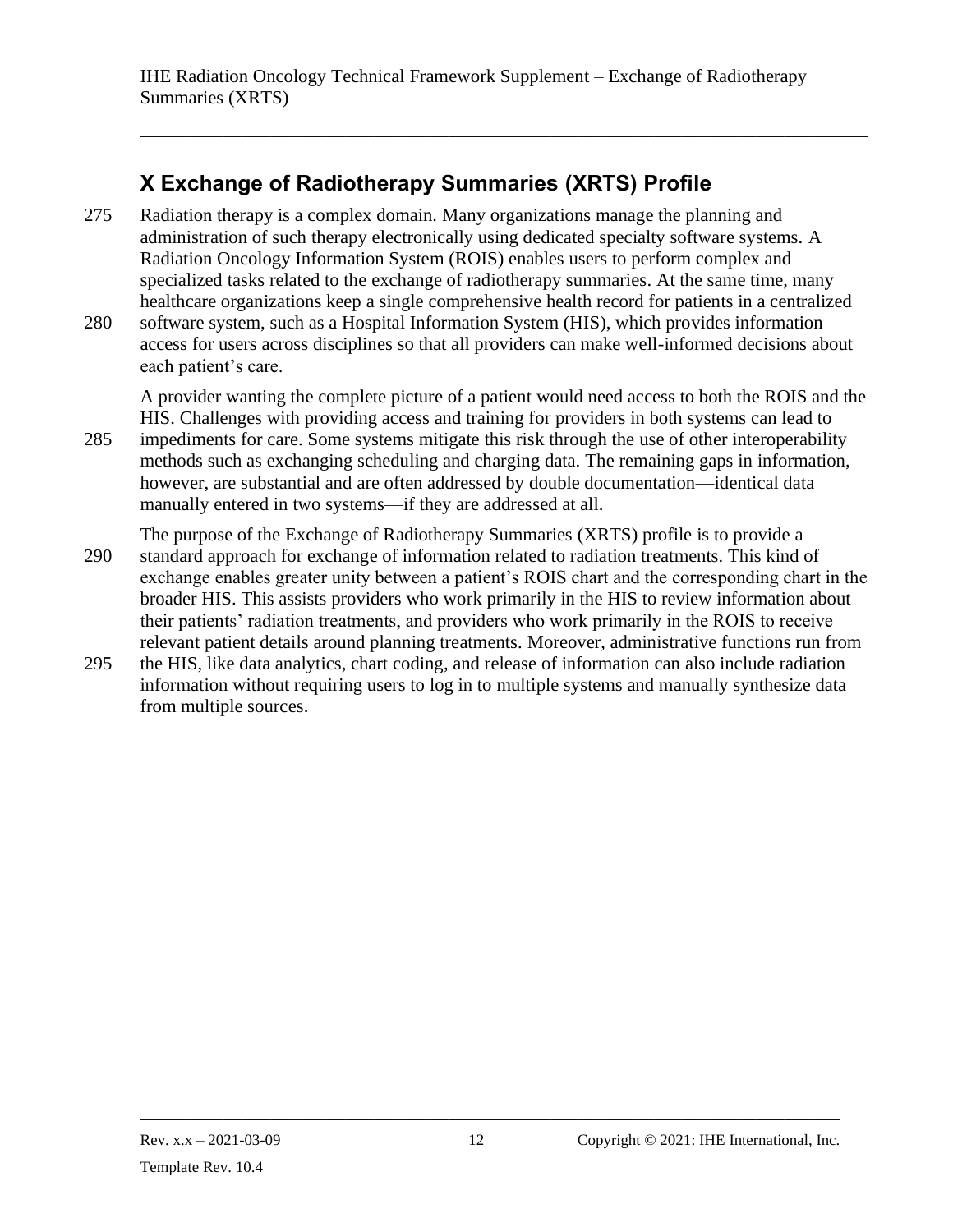# <span id="page-12-0"></span>**X.1 XRTS Actors, Transactions, and Content Modules**

Figure X.1-1 shows the actors directly involved in the XRTS Profile and the relevant 300 transactions between them.





Table X.1-1 lists the transactions for each actor directly involved in the XRTS Profile. In order to claim support of this Profile, an implementation of an actor must perform the required 305 transactions (labeled "R") and MAY support the optional transactions (labeled "O"). Actor groupings are further described in Section X.3.

| <b>Actors</b>           | <b>Transactions</b>                                 | Initiator or<br><b>Receiver</b> | <b>Optionality</b> | <b>Reference</b> |
|-------------------------|-----------------------------------------------------|---------------------------------|--------------------|------------------|
| <b>Intent Producer</b>  | Send Intent [XRTS-01]                               | Initiator                       | R                  | XRTS 3.I         |
|                         | Send Intent [XRTS-01]                               | Receiver                        | $\Omega$           | XRTS 3.I         |
| Prescription Producer   | Send Prescription<br>Summary [XRTS-02]              | Initiator                       | $\mathsf{R}$       | XRTS 3.P         |
| <b>Results Producer</b> | Send Delivery Results<br><b>[XRTS-03]</b>           | Initiator                       | $\mathbb{R}$       | XRTS 3.R         |
|                         | Send Intent [XRTS-<br>011 <sup>1</sup>              | Receiver                        | $\Omega$           | XRTS 3.I         |
| Treatment Observer      | Send Prescription<br>Summary [XRTS-02] <sup>1</sup> | Receiver                        | $\Omega$           | XRTS 3.P         |
|                         | Send Delivery Results<br>$[XRTS-03]$ <sup>1</sup>   | Receiver                        | $\Omega$           | XRTS 3.R         |

| Table X.1.1: XRTS - Actors and Transactions |  |
|---------------------------------------------|--|
|---------------------------------------------|--|

1. A Treatment Observer MUST be able to receive at least one of the listed transactions.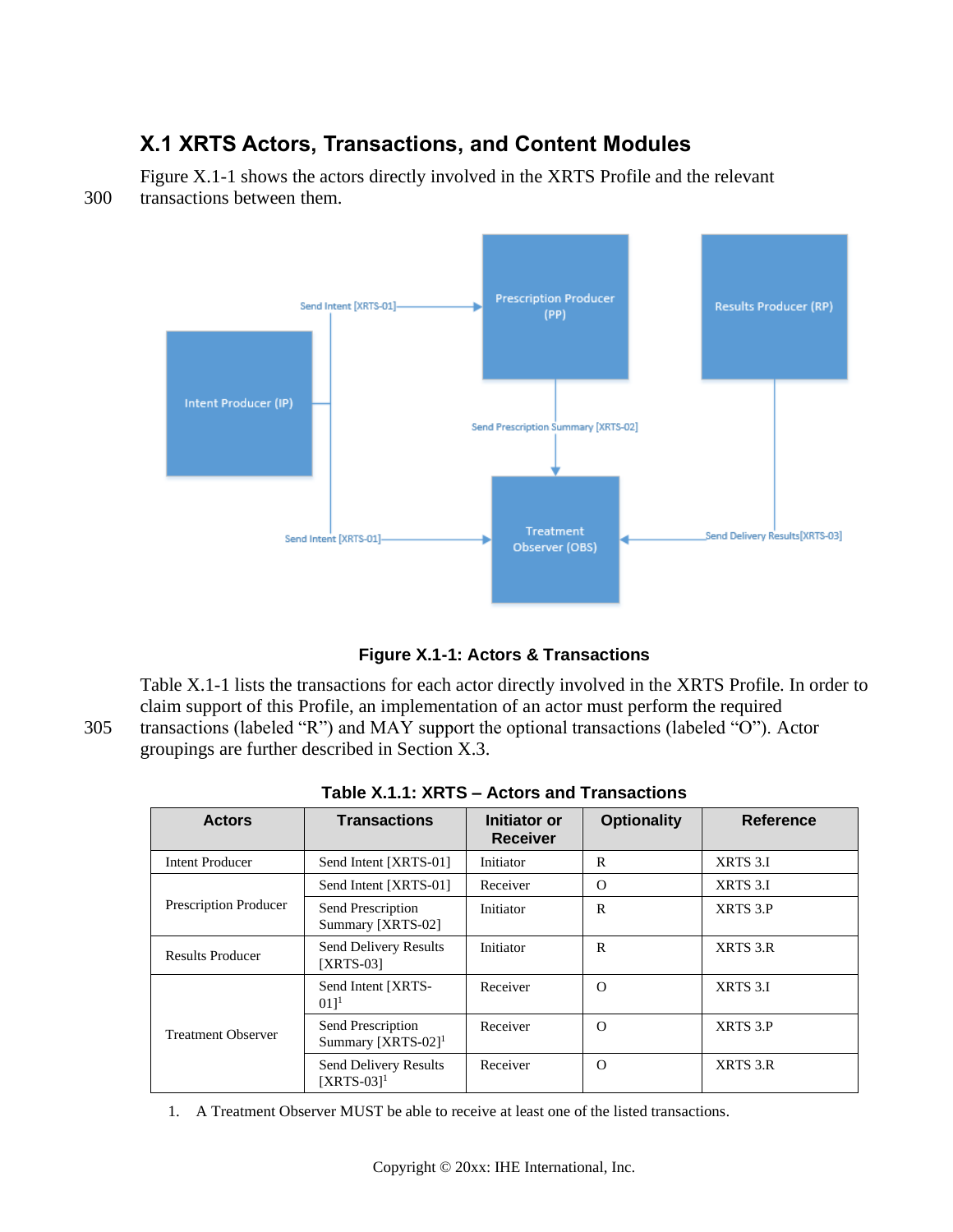\_\_\_\_\_\_\_\_\_\_\_\_\_\_\_\_\_\_\_\_\_\_\_\_\_\_\_\_\_\_\_\_\_\_\_\_\_\_\_\_\_\_\_\_\_\_\_\_\_\_\_\_\_\_\_\_\_\_\_\_\_\_\_\_\_\_\_\_\_\_\_\_\_\_\_\_\_\_

### <span id="page-13-0"></span>**X.1.1 Actor Descriptions and Actor Profile Requirements**

310 Most requirements are documented in Transactions (Volume 2). This section documents additional requirements and considerations for this profile's actors.

# <span id="page-13-1"></span>**X.1.1.1 Intent Producer (IP)**

The Intent Producer (IP) is a system where a physician can document intent to treat a patient with radiation. The contents of that intent can be transmitted to the Prescription Producer (PP),

315 where that intent may prompt treatment planning activities, and/or to one or more Treatment Observers (OBS), which consume the information for other uses.

An IP SHALL be able to transmit intent information using the Send Intent [XRTS-01] transaction.

Some systems may provide functionality for performing both intent and planning activities. 320 Those systems MAY group the IP and PP actors.

An IP system may wish to receive back the details of treatment, either from the PP or from the Results Producer (RP). In that situation, the IP MAY be grouped with the Treatment Observer (OBS) actor.

### <span id="page-13-2"></span>**X.1.1.2 Prescription Producer (PP)**

325 The Prescription Producer (PP) is the system where planning of radiation treatment occurs and is the source of the patient's prescription for radiation delivery. That prescription can be transmitted to an external Treatment Observer (OBS).

A PP SHALL be able to transmit prescription summary information using the Send Prescription Summary [XRTS-02] transaction.

330 A PP will coordinate with a Results Producer (RP) on treatment. This coordination will typically take the form of DICOM transactions that are out of scope for this profile.

Some systems may provide functionality for performing both intent and planning activities. Those systems MAY group the Intent Producer (IP) and PP actors.

A PP system may wish to receive back the details of treatment from the Results Producer (RP). 335 A PP may also wish to receive the intent for treatment from external IP systems. In those situations, the PP MAY be grouped with the Treatment Observer (OBS) actor.

# <span id="page-13-3"></span>**X.1.1.3 Results Producer (RP)**

The Results Producer (RP) directly manages the delivery and recording of radiation treatments. That delivery can be transmitted to external observers to assist with ongoing care of the patient.

340 The RP must also be capable of computing dose accumulation at the phase level and at the site level.

A RP will coordinate with a Prescription Producer (PP) on treatment. This coordination will typically take the form of DICOM transactions that are out of scope for this profile.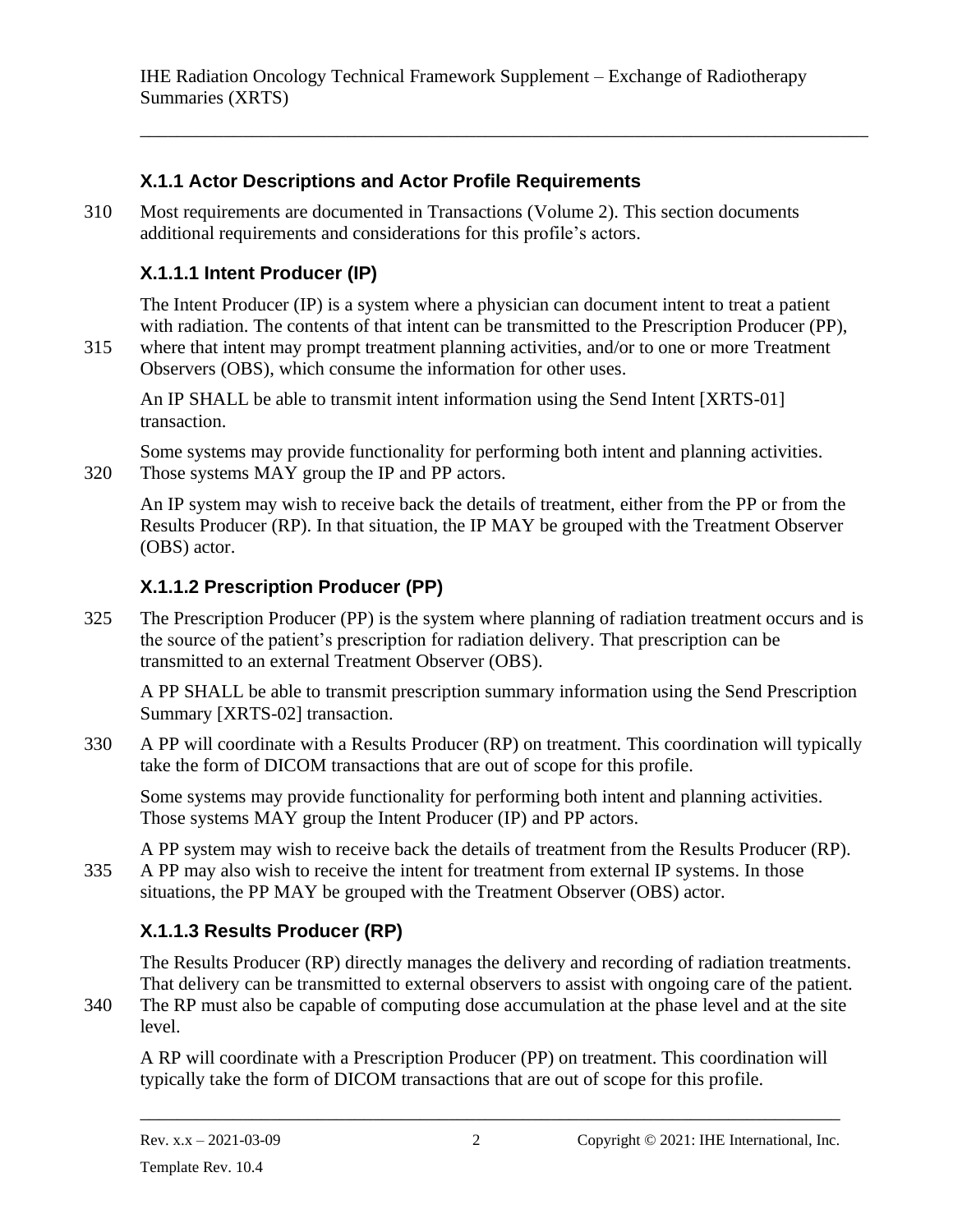\_\_\_\_\_\_\_\_\_\_\_\_\_\_\_\_\_\_\_\_\_\_\_\_\_\_\_\_\_\_\_\_\_\_\_\_\_\_\_\_\_\_\_\_\_\_\_\_\_\_\_\_\_\_\_\_\_\_\_\_\_\_\_\_\_\_\_\_\_\_\_\_\_\_\_\_\_\_

A RP SHALL be able to transmit treatment delivery information using the Send Delivery Results 345 [XRTS-03] transaction.

### <span id="page-14-0"></span>**X.1.1.3 Treatment Observer (OBS)**

A Treatment Observer (OBS) is a system interested in receiving information related to the planning and/or delivery of radiation treatment.

A Treatment Observer SHALL be able to receive at least one of the transactions listed in table 350 X.1.1.

An Intent Producer (IP) system may wish to receive back the details of treatment, either from the PP or from the Results Producer (RP). In that situation, the IP MAY be grouped with the Treatment Observer (OBS) actor.

A PP system may wish to receive back the details of treatment from the RP. A PP may also wish 355 to receive the intent for treatment from external IP systems. In those situations, the PP MAY be grouped with the Treatment Observer (OBS) actor.

# <span id="page-14-1"></span>**X.2 XRTS Actor Options**

Options that may be selected for each actor in this profile are listed in the Table X.2-1.

| <b>Actor</b>              | <b>Option Name</b> | <b>Reference</b> |
|---------------------------|--------------------|------------------|
| Intent Producer           | No options defined |                  |
| Prescription Producer     | No options defined |                  |
| <b>Results Producer</b>   | No options defined |                  |
| <b>Treatment Observer</b> | No options defined |                  |

**Table X.2-1: XRTS– Actors and Options**

# 360 **X.3 XRTS Required Actor Groupings**

<span id="page-14-2"></span>An actor from this profile (Column 1) shall implement all of the required transactions in this profile in addition to all of the transactions required for the grouped actor (Column 2).

Section X.5 describes some optional groupings that may be of interest for security considerations and Section X.6 describes some optional groupings in other related profiles.

#### 365 **Table X.3-1: XRTS Required Actor Groupings**

| <b>XRTS Actor</b>         | Actor(s) to be grouped<br>with | <b>Reference</b> | <b>Content Bindings</b><br><b>Reference</b> |
|---------------------------|--------------------------------|------------------|---------------------------------------------|
| Intent Producer           | N/A                            |                  |                                             |
| Prescription Producer     | N/A                            |                  |                                             |
| <b>Results Producer</b>   | N/A                            |                  |                                             |
| <b>Treatment Observer</b> | N/A                            |                  |                                             |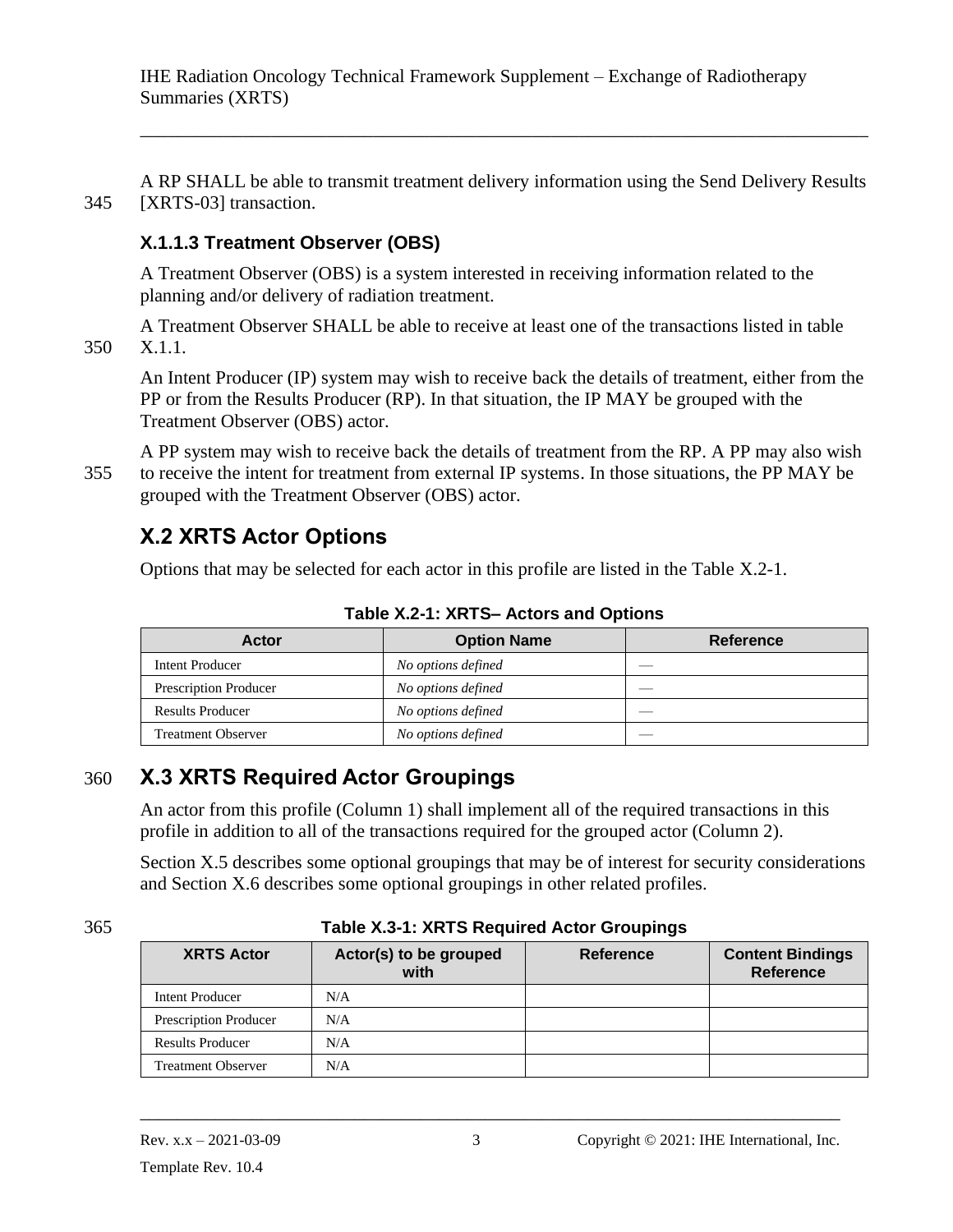\_\_\_\_\_\_\_\_\_\_\_\_\_\_\_\_\_\_\_\_\_\_\_\_\_\_\_\_\_\_\_\_\_\_\_\_\_\_\_\_\_\_\_\_\_\_\_\_\_\_\_\_\_\_\_\_\_\_\_\_\_\_\_\_\_\_\_\_\_\_\_\_\_\_\_\_\_\_

# <span id="page-15-0"></span>**X.4 XRTS Overview**

# <span id="page-15-1"></span>**X.4.1 Concepts**

The process of planning and providing a radiation treatment may involve many care specialists logged into a variety of systems that need to be in close communication to help ensure positive 370 outcomes. The concepts here are defined as they are used within this profile, but may be expanded within a given scope of treatment to meet the needs of that environment.

A provider, typically an oncologist, documents the status and progression of a patient's condition. That status informs the provider on whether and how to proceed with radiation treatment. That formulation of clinical information and the need for radiation are taken as the

375 'Intent' to treat.

A variety of specialists, typically logging into a Radiation Oncology Information System (ROIS) work together to formulate the particulars of the treatment strategy. Often, this includes the collection of body sites and treatment phases that may be necessary for that patient's treatment. This detailed approach at development is the 'Prescription'. This level of documentation may 380 also be transmitted by DICOM transactions in profiles outside of the scope of XRTS.

Those same specialists collaborate on the dose and fractionation scheme that describes how that radiation dose will be achieved. This typically involves specification of the number of fractions and schedule for treatment. These considerations group together as a 'Phase' of treatment.

A treatment 'Fraction' is used in this profile as a planning concept. It is used to help providers 385 and specialists determine the number of patient treatment visits necessary to receive the prescribed dose of radiation.

Treatment visits are often defined in terms of 'Sessions', or single encounters between a patient and a treatment machine. A given session may involve delivery of radiation for one or more phases in one or more fractions.

# <span id="page-15-2"></span>390 **X.4.2 Use Cases**

# <span id="page-15-3"></span>**X.4.2.1 Use Case #1: Initiate Treatment Plan with Intent**

This use case encompasses a patient being seen by an oncologist who needs to refer the patient to specialty systems for radiation treatment planning and delivery.

# <span id="page-15-4"></span>**X.4.2.1.1 Use Case Description**

395 A patient presents at her medical oncologist. As part of the patient's treatment, the oncologist documents in the Hospital Information System (HIS) clinical and pathologic information about the patient's breast cancer. With the detailed information gathered, the oncologist documents the intent to treat the cancer with radiation therapy.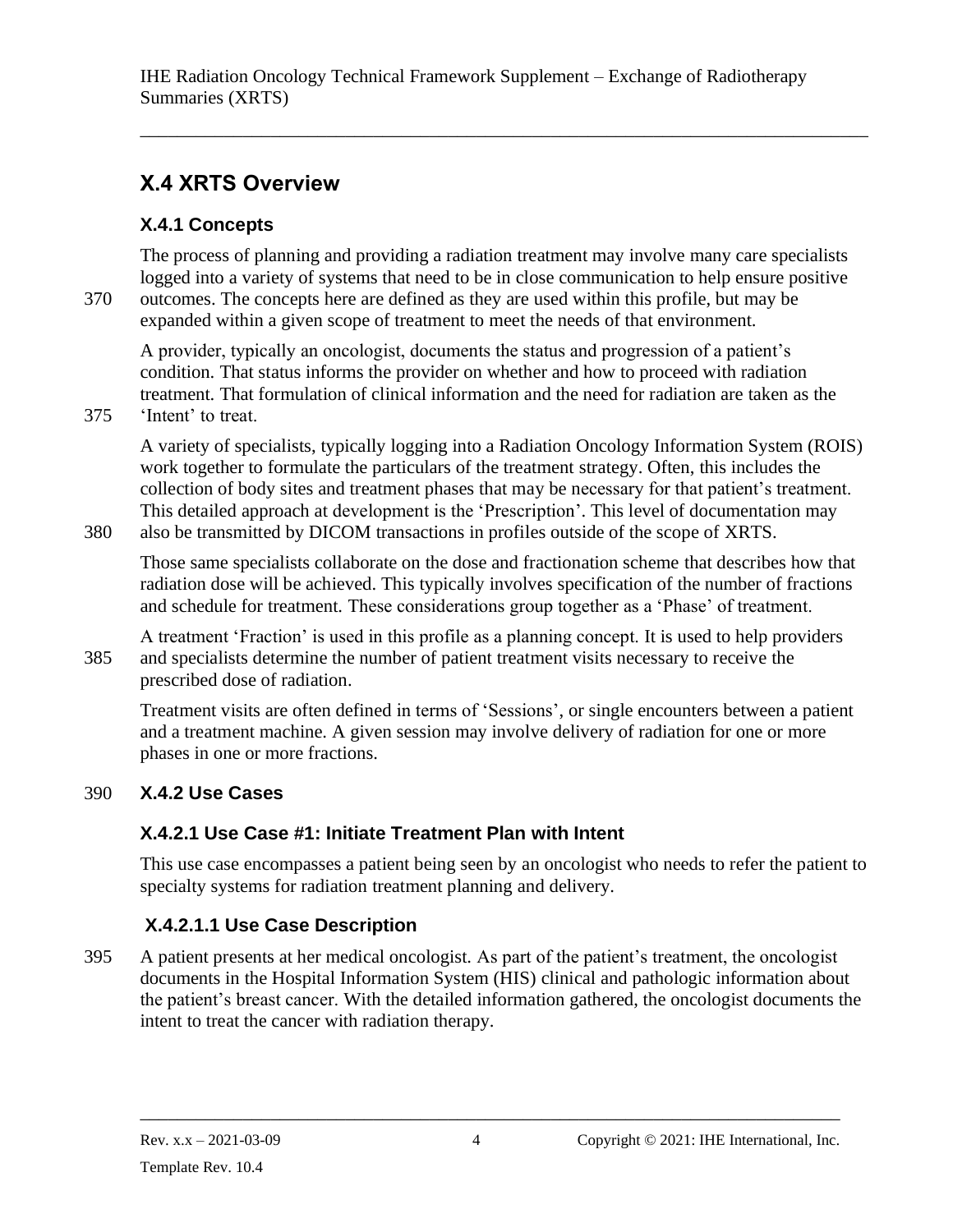The treatment team, consisting of a radiation oncologist, a dosimetrist and a physicist meet to 400 review the intent to treat. They collaborate on a prescription and plan of treatment for the patient, documented in the planning system.

The patient presents for treatment. The radiation therapist uses the documented treatment plan to deliver the prescribed radiation.

\_\_\_\_\_\_\_\_\_\_\_\_\_\_\_\_\_\_\_\_\_\_\_\_\_\_\_\_\_\_\_\_\_\_\_\_\_\_\_\_\_\_\_\_\_\_\_\_\_\_\_\_\_\_\_\_\_\_\_\_\_\_\_\_\_\_\_\_\_\_\_\_\_\_\_\_\_\_

#### <span id="page-16-0"></span>**X.4.2.1.2 Process Flow**

405 In this use case, the Hospital Information System (HIS) plays the role of the Intent Producer (IP). The Treatment Planning and Management System (TPMS) plays the role of the Treatment Observer (OBS). In this scenario, the Treatment Observer may be considered an "Intent Observer", and there are no Prescription Producers or Results Producers.



410

#### **Figure X.4.2.1.2-1 Use Case 1 – Initiate Treatment Plan with Intent Process Flow**

#### Pre-conditions:

The patient is being seen by a medical oncologist. During documentation of the patient's cancer, the oncologist determines that radiation therapy would be an appropriate treatment.

#### 415 Main Flow:

1. Patient presents to medical oncologist.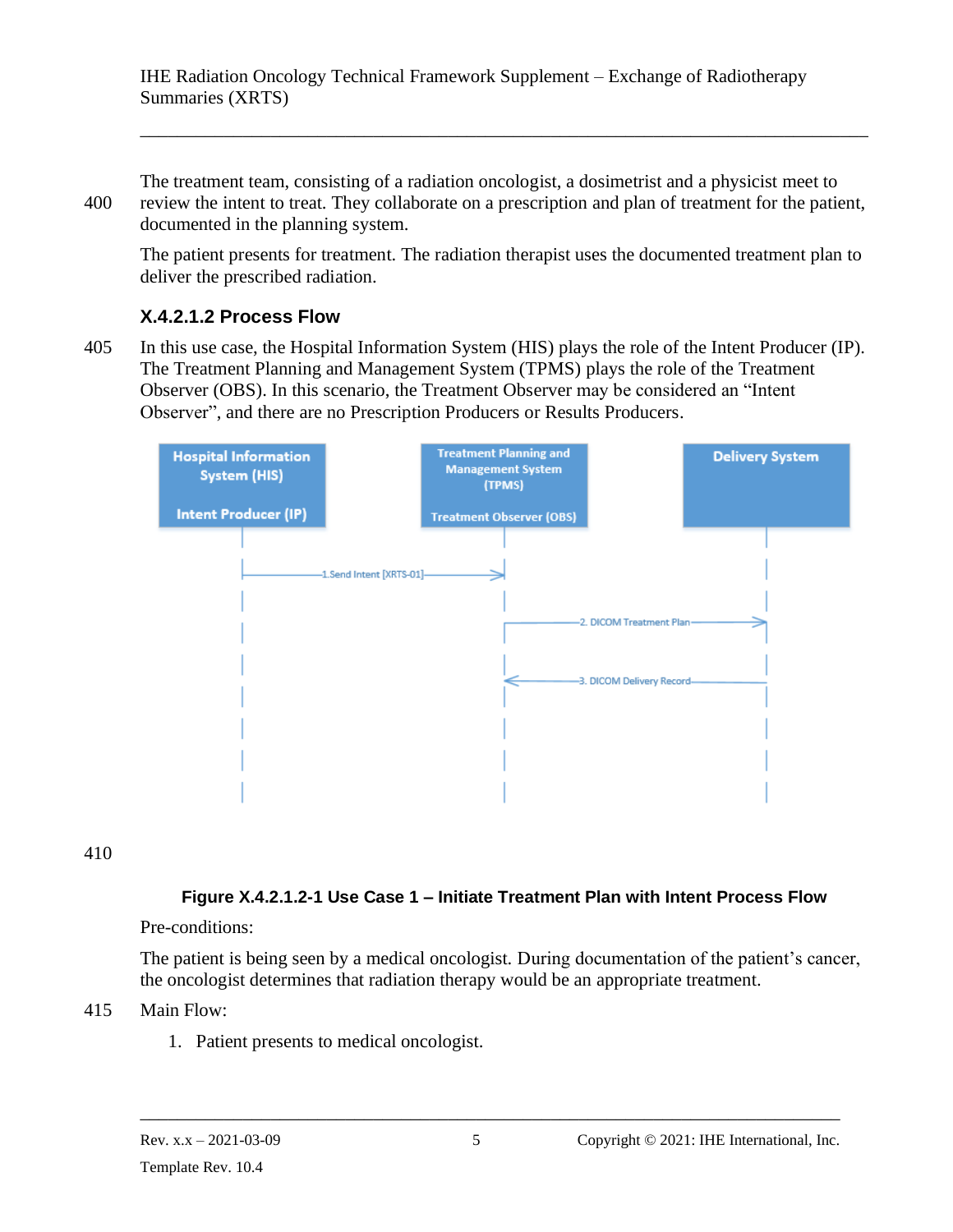\_\_\_\_\_\_\_\_\_\_\_\_\_\_\_\_\_\_\_\_\_\_\_\_\_\_\_\_\_\_\_\_\_\_\_\_\_\_\_\_\_\_\_\_\_\_\_\_\_\_\_\_\_\_\_\_\_\_\_\_\_\_\_\_\_\_\_\_\_\_\_\_\_\_\_\_\_\_

|     | 2. The medical oncologist documents clinical details and intent to treat in the Hospital<br>Information System (HIS), which serves as the Intent Producer (IP). The medical<br>oncologist refers patient to a radiation oncology department for treatment.                               |
|-----|------------------------------------------------------------------------------------------------------------------------------------------------------------------------------------------------------------------------------------------------------------------------------------------|
| 420 | a. The IP uses the Send Intent [XRTS-01] transaction to transmit the intent to the<br>Treatment Observer (OBS).                                                                                                                                                                          |
|     | b. The OBS receives the Send Intent [XRTS-01] transaction.                                                                                                                                                                                                                               |
| 425 | 3. The treatment team meet to review the intent to treat and create a prescription and plan to<br>treat the patient using a Treatment Planning and Management System (TPMS). The<br>following steps may occur multiple times. (Note that these transactions are not defined in<br>XRTS.) |
|     | a. A new treatment plan is documented, resulting in the plan being sent from the<br>TPMS to the Treatment Delivery System (TDS) using DICOM transactions.                                                                                                                                |
| 430 | b. The TDS receives the treatment plan. The plan is used to provide radiation<br>therapy to the patient. That record of delivery is transmitted from the TDS to the<br>TPMS to assist with the next round of prescriptions using DICOM transactions.                                     |
|     | Post-conditions:                                                                                                                                                                                                                                                                         |
|     | The treatment team determines that this course of radiation is complete.                                                                                                                                                                                                                 |

#### <span id="page-17-0"></span>**X.4.2.2 Use Case #2: Intent with Observation of Planning and Treatment**

435 This use case involves a patient being seen by their oncologist in an Electronic Medical Record (EMR) who wants to monitor the course of treatment being performed in a specialty system.

# <span id="page-17-1"></span>**X.4.2.2.1 Use Case Description**

A patient presents at his medical oncologist. As part of the patient's treatment, the oncologist documents in the Electronic Medical Record (EMR) clinical and pathologic information about 440 the patient's prostate cancer. With the detailed information gathered, the oncologist documents the intent to treat the cancer with radiation therapy.

The treatment team, consisting of a radiation oncologist, a dosimetrist and a physicist meet to review the intent to treat. They collaborate on a prescription for radiation therapy in their planning system. That prescription is sent back to the medical oncologist.

445 The patient presents for treatment. The radiation therapist uses the documented treatment plan to deliver the prescribed radiation. The results of the radiation delivery are sent back to the medical oncologist.

The medical oncologist uses their insight into the radiation therapy prescription and delivery to ensure that treatment is progressing as anticipated. The medical oncologist can adjust the

450 treatment as necessary.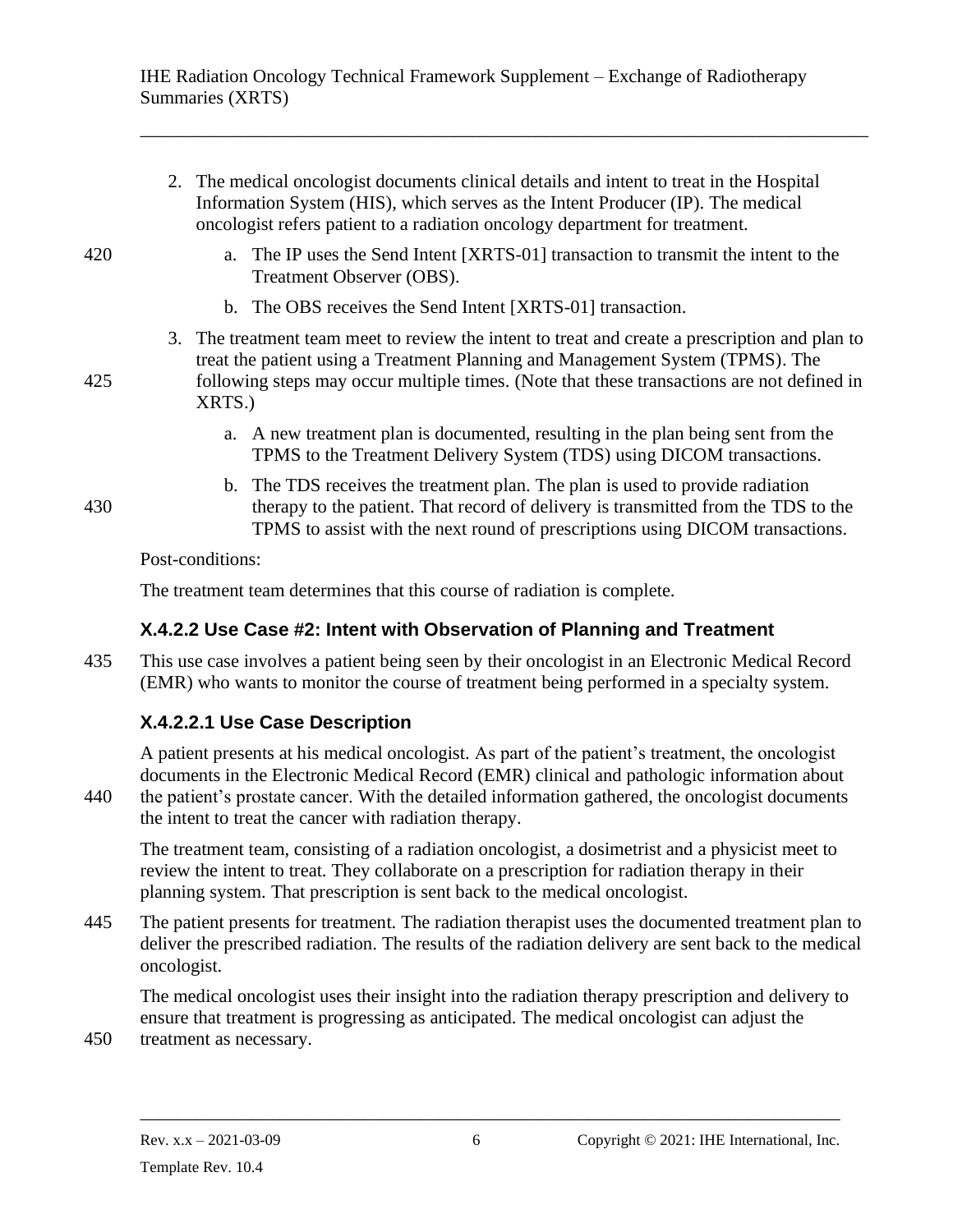#### <span id="page-18-0"></span>**X.4.2.2.2 Process Flow**

In this use case, the Electronic Medical Record (EMR) plays the role of an Intent Producer (IP) and an Observer (OBS). The Treatment Management System (TMS) is playing the role of a Prescription Producer (PP) and a Results Producer (RP). A Treatment Planning System (TPS) 455 and Treatment Delivery System (TDS) are also involved in this process but do not participate in any XRTS transactions. (The DICOM transactions shown are not prescribed or defined by this

\_\_\_\_\_\_\_\_\_\_\_\_\_\_\_\_\_\_\_\_\_\_\_\_\_\_\_\_\_\_\_\_\_\_\_\_\_\_\_\_\_\_\_\_\_\_\_\_\_\_\_\_\_\_\_\_\_\_\_\_\_\_\_\_\_\_\_\_\_\_\_\_\_\_\_\_\_\_

profile.)



#### 460 **Figure X.4.2.2.2-1 Use Case 2 – Intent with Observation of Planning and Treatment Process Flow**

#### Pre-conditions:

The patient is being seen by a medical oncologist. During documentation of the patient's cancer, the oncologist determines that radiation therapy would be an appropriate treatment.

- 465 Main Flow:
	- 1. Patient presents to medical oncologist.
	- 2. The medical oncologist documents clinical details and intent to treat in the Electronic Medical Record (EMR), serving as the Intent Producer (IP). The medical oncologist refers the patient to a radiation oncology department for treatment.
- 470 a. The IP uses the Send Intent [XRTS-01] transaction to transmit the intent to the Prescription Producer (PP).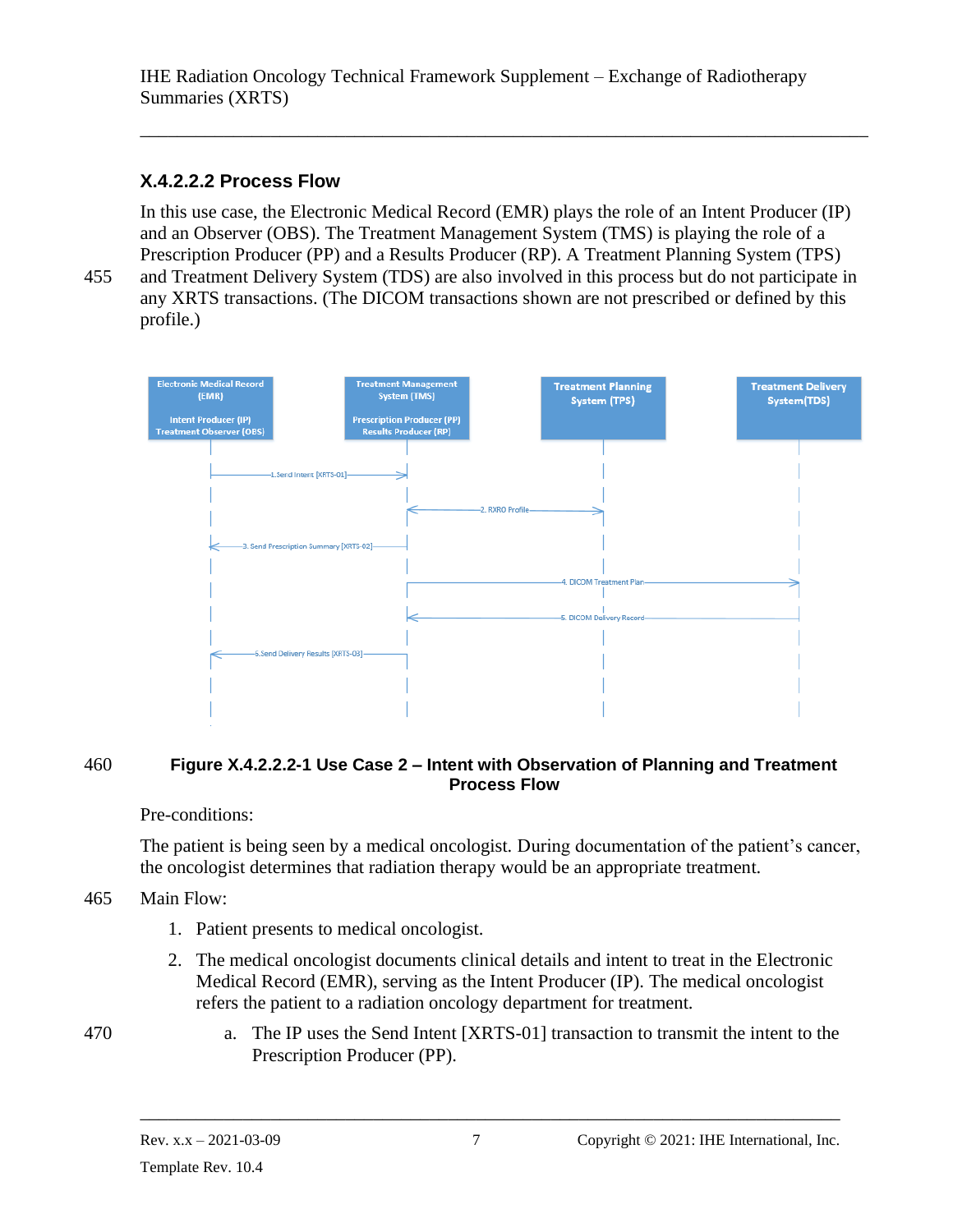\_\_\_\_\_\_\_\_\_\_\_\_\_\_\_\_\_\_\_\_\_\_\_\_\_\_\_\_\_\_\_\_\_\_\_\_\_\_\_\_\_\_\_\_\_\_\_\_\_\_\_\_\_\_\_\_\_\_\_\_\_\_\_\_\_\_\_\_\_\_\_\_\_\_\_\_\_\_

| b. The PP receives the Send Intent [XRTS-01] transaction.                                                                                                                 |  |
|---------------------------------------------------------------------------------------------------------------------------------------------------------------------------|--|
| The PP sends a DICOM representation of the physician's intent (see RXRO) to<br>c.<br>the Treatment Planning System (TPS).                                                 |  |
| 475<br>3. The treatment team meet to review the intent to treat and create a prescription and plan to<br>treat the patient. The following steps may occur multiple times. |  |
| a. A treatment plan is documented in the TPS.                                                                                                                             |  |
| i. The TPS sends the prescription to the TMS/PP using DICOM transactions.                                                                                                 |  |
| The TMS/PP transmits a summary of the prescription to the EMR/OBS<br>ii.<br>using the Send Prescription Summary [XRTS-02] transaction.<br>480                             |  |
| The EMR/OBS receives the Send Prescription Summary [XRTS-02]<br>iii.<br>transaction.                                                                                      |  |
| iv. The TMS transmits the plan to the Treatment Delivery System (TDS)<br>using DICOM transactions.                                                                        |  |
| b. Treatment is provided to the patient and documented in the TDS.<br>485                                                                                                 |  |
| The TDS transmits the delivery record to the TMS/RP using DICOM<br>$i$ .<br>transactions.                                                                                 |  |
| ii. The TMS/RP transmits the details of radiation therapy to the EMR/OBS<br>using the Send Treatment Results [XRTS-03] transaction.                                       |  |
| 490<br>The EMR/OBS receives the Send Treatment Results [XRTS-03]<br>iii.<br>transaction.                                                                                  |  |
| c. The medical oncologist in the EMR/OBS reviews the treatment prescription and<br>treatment results and uses that information to assist in the care of the patient.      |  |
| Post-conditions:                                                                                                                                                          |  |

495 The treatment team determines that this course of radiation is complete.

# <span id="page-19-0"></span>**X.4.2.3 Use Case #3: External Registry Observing Planning and Treatment**

This use case involves a radiation therapy registry that is recording the steps of treatment but not participating directly in the treatment of a patient.

# <span id="page-19-1"></span>**X.4.2.3.1 Use Case Description**

500 A patient's chart is referred to a tumor board for review. A medical oncologist, radiation oncologist, and surgeon meet to review the patient's documentation.

They decide that radiation is appropriate. The radiation oncologist documents intent to treat in the Radiation Oncology Information System (ROIS). An external registry receives that intent information.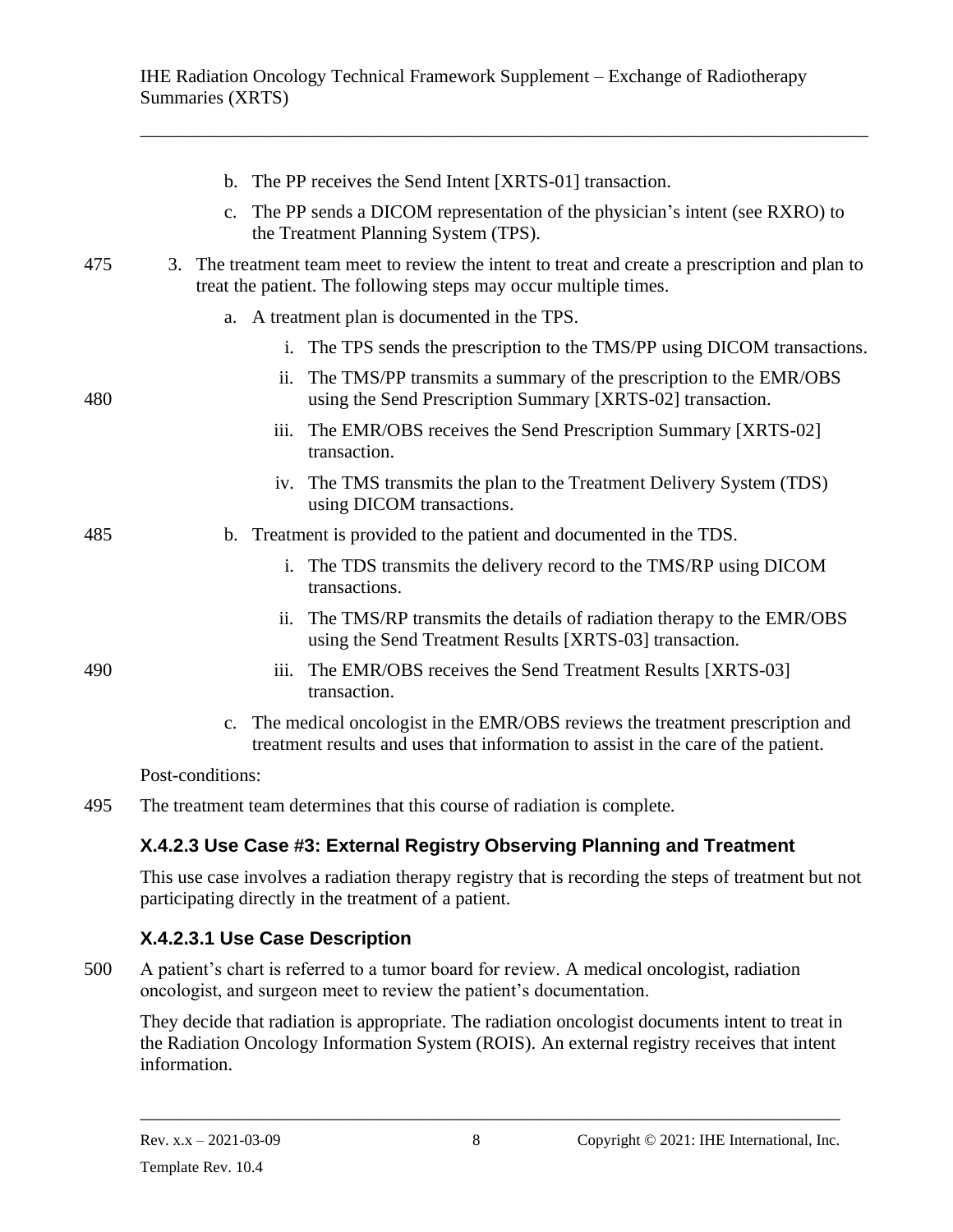505 The treatment team, consisting of a radiation oncologist, a dosimetrist and a physicist meet to collaborate on a prescription for radiation therapy in the ROIS. That prescription is sent to the registry.

The patient presents for treatment. The radiation therapist uses the documented treatment plan to deliver the prescribed radiation. The results of the radiation delivery are sent to the registry.

\_\_\_\_\_\_\_\_\_\_\_\_\_\_\_\_\_\_\_\_\_\_\_\_\_\_\_\_\_\_\_\_\_\_\_\_\_\_\_\_\_\_\_\_\_\_\_\_\_\_\_\_\_\_\_\_\_\_\_\_\_\_\_\_\_\_\_\_\_\_\_\_\_\_\_\_\_\_

510 The registry uses information from patients like this one to do outcomes research and find the most effective treatments for patients with similar conditions.

#### <span id="page-20-0"></span>**X.4.2.3.2 Process Flow**

In this use case, the Radiation Oncology Information System (ROIS) plays the roles of Intent Producer (IP), Prescription Producer (PP), and Results Producer (RP). The ROIS comprises

515 activities of planning, management, and delivery in a system system. The tumor registry plays the role of the Treatment Observer (OBS).



#### **Figure X.4.2.3.2-1 Use Case 3 – External Registry Observing Planning and Treatment Process Flow**

520 Pre-conditions:

The patient has been referred to a tumor board for review.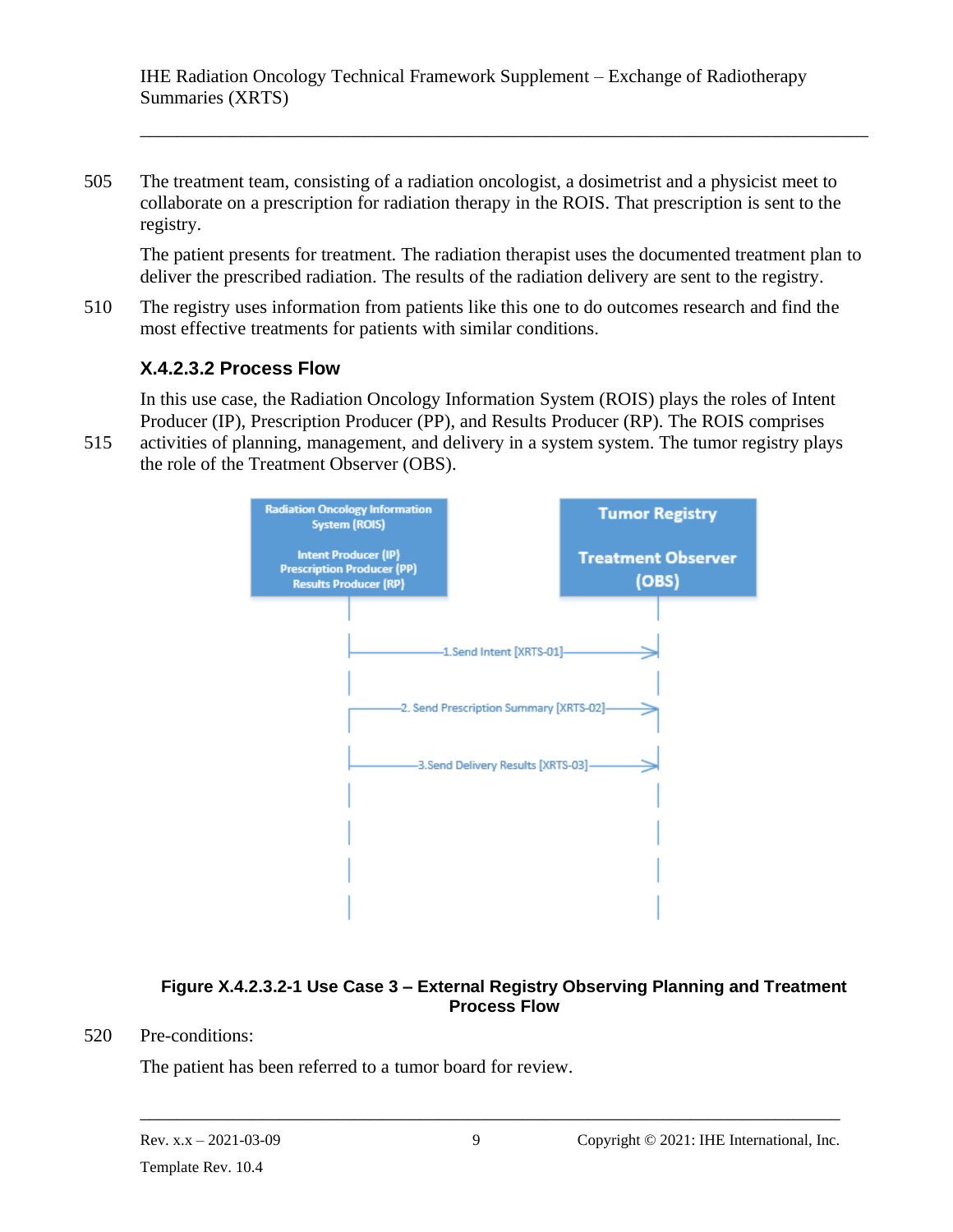\_\_\_\_\_\_\_\_\_\_\_\_\_\_\_\_\_\_\_\_\_\_\_\_\_\_\_\_\_\_\_\_\_\_\_\_\_\_\_\_\_\_\_\_\_\_\_\_\_\_\_\_\_\_\_\_\_\_\_\_\_\_\_\_\_\_\_\_\_\_\_\_\_\_\_\_\_\_

Main Flow:

| 525 |    | 1. The tumor board consisting of a medical oncologist, radiation oncologist, and surgeon<br>meet to review the patient's condition. The radiation oncologist documents the intent to<br>treat in the Radiation Oncology Information System (ROIS). |  |  |  |  |  |
|-----|----|----------------------------------------------------------------------------------------------------------------------------------------------------------------------------------------------------------------------------------------------------|--|--|--|--|--|
|     |    | a. The ROIS transmits a Send Intent [XRTS-01] transaction to the registry.                                                                                                                                                                         |  |  |  |  |  |
|     |    | b. The registry, as a Treatment Observer (OBS) receives the Send Intent [XRTS-01]<br>transaction.                                                                                                                                                  |  |  |  |  |  |
| 530 | 2. | The treatment team meet to create the plan to treat the patient. The following steps may<br>occur multiple times.                                                                                                                                  |  |  |  |  |  |
|     |    | a. A new treatment plan is documented. The plan will be used to provide radiation<br>therapy to the patient.                                                                                                                                       |  |  |  |  |  |
|     |    | b. A new treatment prescription is documented in the ROIS.                                                                                                                                                                                         |  |  |  |  |  |
| 535 |    | i. A Send Treatment Prescription [XRTS-02] transaction is sent by the ROIS<br>to the Registry Treatment Observer (OBS).                                                                                                                            |  |  |  |  |  |
|     |    | ii. The Registry/OBS receives the Send Treatment Prescription [XRTS-02]<br>transaction.                                                                                                                                                            |  |  |  |  |  |
|     |    | c. Treatment is provided to the patient and documented in the ROIS.                                                                                                                                                                                |  |  |  |  |  |
| 540 |    | i. The ROIS transmits the details of radiation therapy to the Registry/OBS<br>using the Send Treatment Results [XRTS-03] transaction.                                                                                                              |  |  |  |  |  |
|     |    | The Registry/OBS receives the Send Treatment Results [XRTS-03]<br>$\overline{\mathbf{11}}$ .<br>transaction.                                                                                                                                       |  |  |  |  |  |
|     | 3. | The registry (OBS) uses the aggregate data of multiple patients to inform effective<br>treatment for similar conditions.                                                                                                                           |  |  |  |  |  |

#### 545 Post-conditions:

The treatment team determines that this course of radiation is complete.

# <span id="page-21-0"></span>**X.5 XRTS Security Considerations**

There are many risks that cannot be mitigated by an IHE Profile directly. It is recommended that application developers perform a Risk Assessment in the design of the applications, and that 550 Organizations responsible for the operational environment using XRTS perform Risk Assessments in the design and deployment of the operational environment.

# <span id="page-21-1"></span>**X.5.1 Consistent Time (CT)**

In order to address identified security risks, all actors in XRTS SHOULD be grouped with Consistent Time (CT) Profile – Time Client. This grouping will assure that all systems have a 555 consistent time clock to assure a consistent timestamp for audit logging and form accuracy.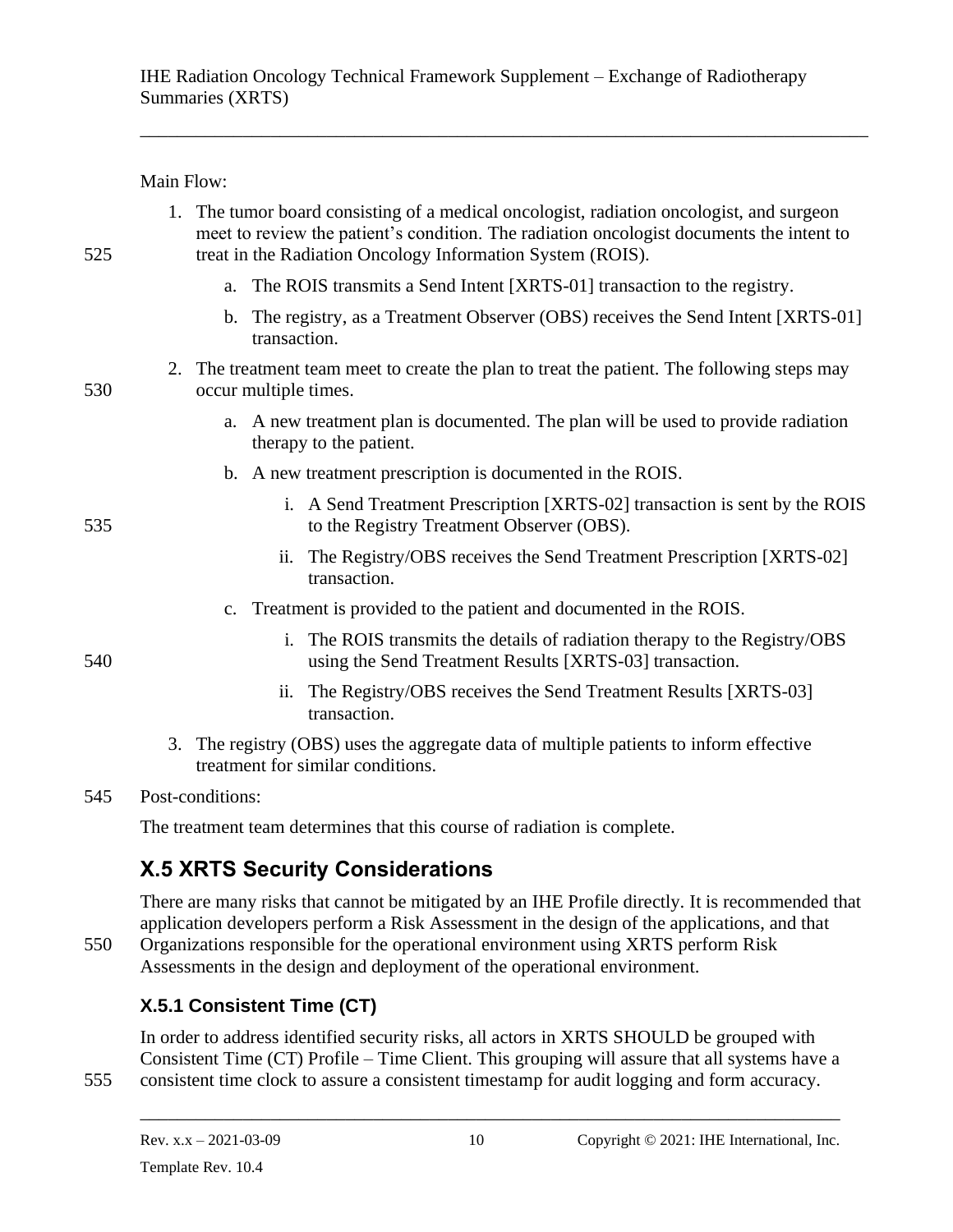### <span id="page-22-0"></span>**X.5.2 Audit Trail and Node Authentication (ATNA)**

Some XRTS transactions include clinical content related to the information subject. In those cases, it is anticipated that transfers of Personal Health Information (PHI) will be protected. The IHE ITI Audit Trail and Node Authentication (ATNA) Profile SHOULD be implemented by the

\_\_\_\_\_\_\_\_\_\_\_\_\_\_\_\_\_\_\_\_\_\_\_\_\_\_\_\_\_\_\_\_\_\_\_\_\_\_\_\_\_\_\_\_\_\_\_\_\_\_\_\_\_\_\_\_\_\_\_\_\_\_\_\_\_\_\_\_\_\_\_\_\_\_\_\_\_\_

560 Intent Producer, Prescription Producer, Results Producer and Treatment Observer Actors to protect node-to-node communication and to produce an audit trail of the PHI related actions when they exchange messages. Other private security mechanisms MAY be used to secure content within enterprise managed systems.

# <span id="page-22-2"></span><span id="page-22-1"></span>**X.6 XRTS Cross-Profile Considerations**

### 565 **X.6.1 Prescription in Radiation Oncology (RXRO)**

The RXRO Profile may be used to facilitate the DICOM transactions between the XRTS Prescription Producer (PP) and Results Producer (RP).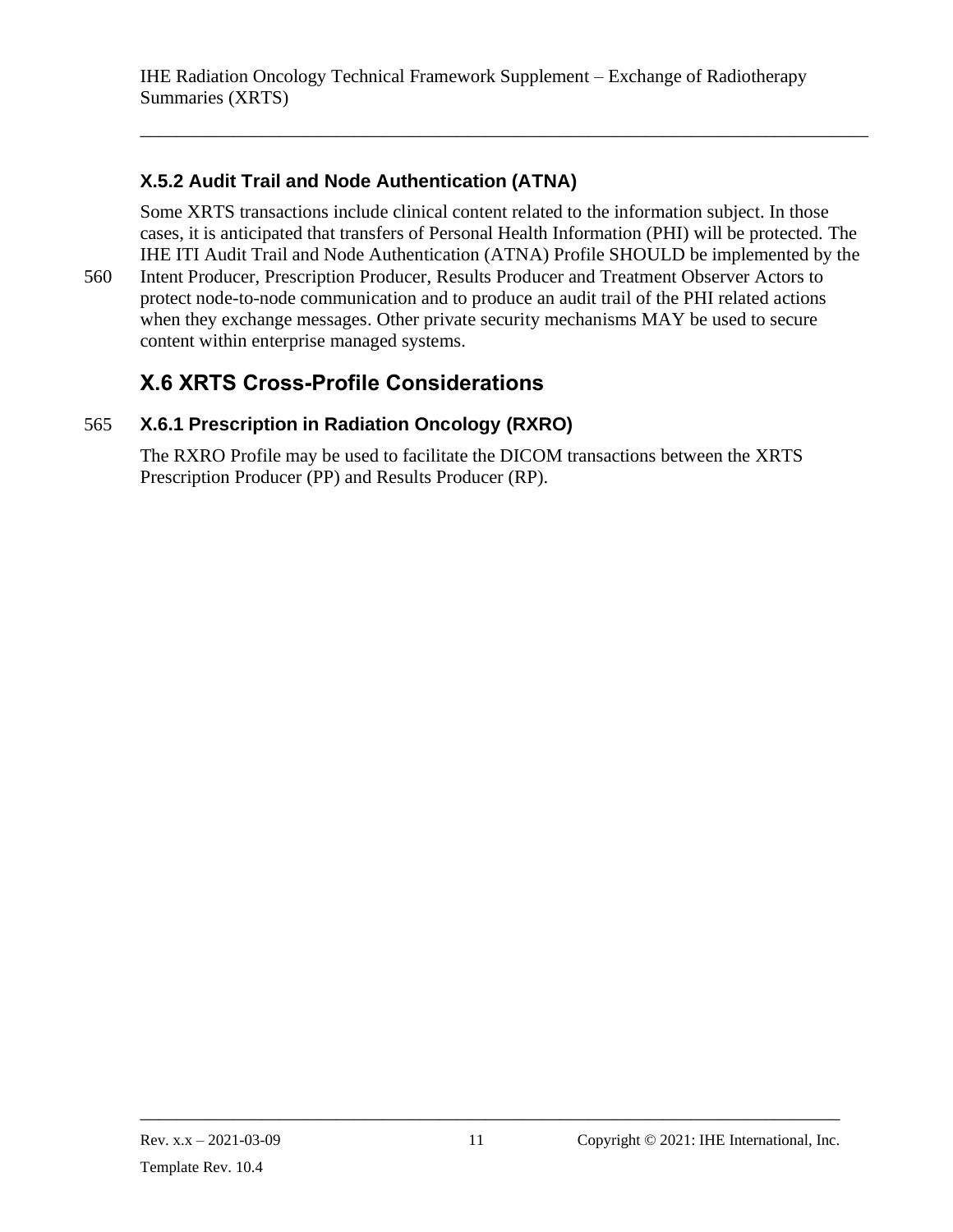# **Appendices**

<span id="page-23-0"></span>\_\_\_\_\_\_\_\_\_\_\_\_\_\_\_\_\_\_\_\_\_\_\_\_\_\_\_\_\_\_\_\_\_\_\_\_\_\_\_\_\_\_\_\_\_\_\_\_\_\_\_\_\_\_\_\_\_\_\_\_\_\_\_\_\_\_\_\_\_\_\_\_\_\_\_\_\_\_

570 N/A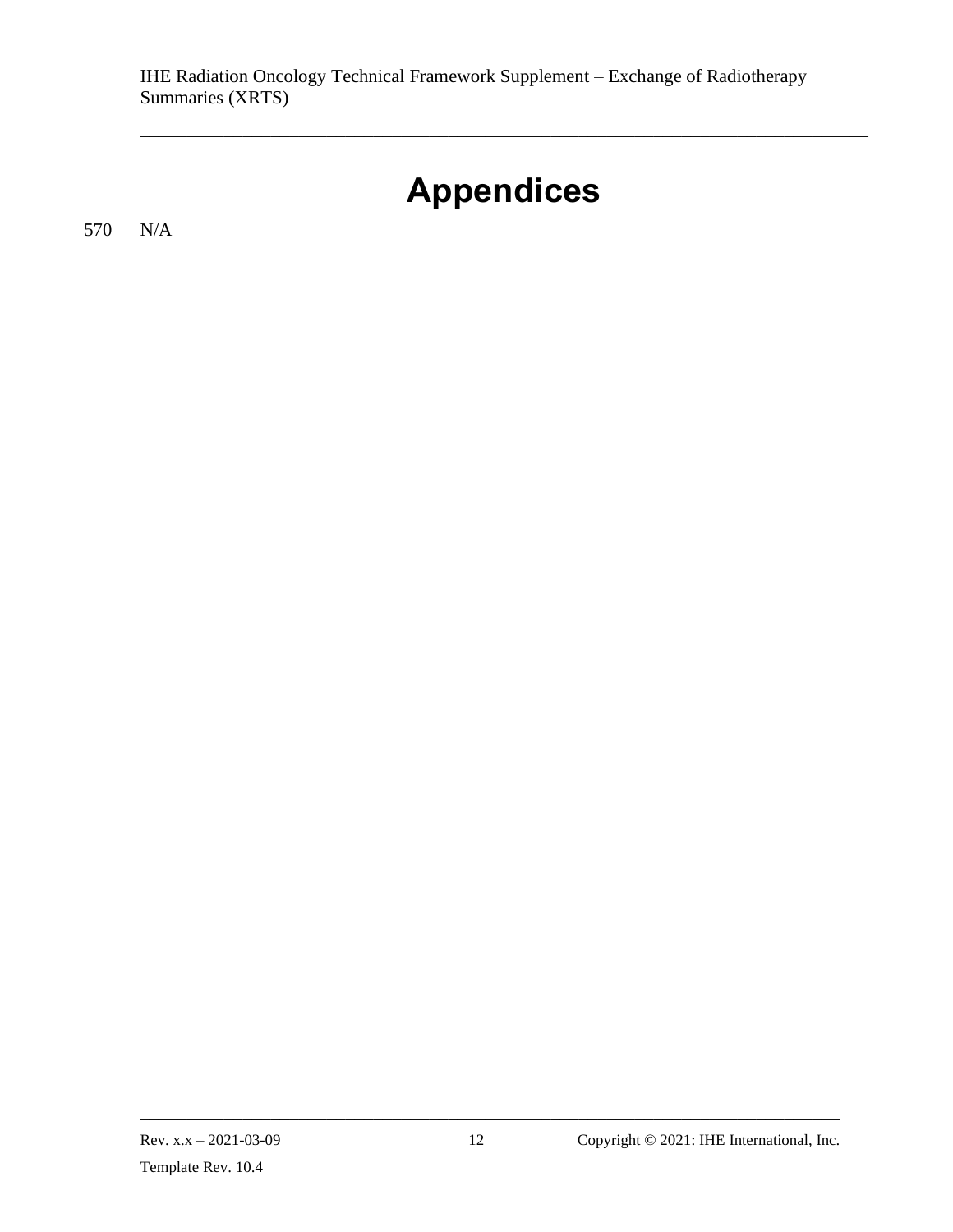# **Volume 2 – Transactions**

<span id="page-24-0"></span>\_\_\_\_\_\_\_\_\_\_\_\_\_\_\_\_\_\_\_\_\_\_\_\_\_\_\_\_\_\_\_\_\_\_\_\_\_\_\_\_\_\_\_\_\_\_\_\_\_\_\_\_\_\_\_\_\_\_\_\_\_\_\_\_\_\_\_\_\_\_\_\_\_\_\_\_\_\_

# <span id="page-24-1"></span>**3.I Send Intent**

# <span id="page-24-2"></span>**3.I.1 Scope**

This transaction is used to convey from one software system to another a physician's intent to 575 treat a particular patient with radiation. This reduces duplication of work across software systems by allowing a planning system to receive information about a patient to be treated, including body sites, diagnoses, and staging from another system where those details have already been recorded.

The intent may carry information regarding related therapy (such as surgery or chemotherapy), 580 but the inclusion of that information does not constitute an order or prescription for those therapies.

# <span id="page-24-3"></span>**3.I.2 Actor Roles**

| Actor: | Intent Producer                                                                                       |
|--------|-------------------------------------------------------------------------------------------------------|
| Role:  | Sends information about treatment intent to other software systems                                    |
| Actor: | Prescription Producer                                                                                 |
| Role:  | Receives intent information for the purpose of prompting or aiding treatment planning                 |
| Actor: | <b>Treatment Observer</b>                                                                             |
| Role:  | Receives intent information for other purposes such as information archiving, reporting, or analytics |

# <span id="page-24-4"></span>**3.I.3 Referenced Standards**

585 The reference definition of the relevant HL7 message for this transaction, PPR, is given in HL7 Version 2, Chapter 12: Patient Care. Additional chapters in HL7 Version 2 supply the definitions for specific segments.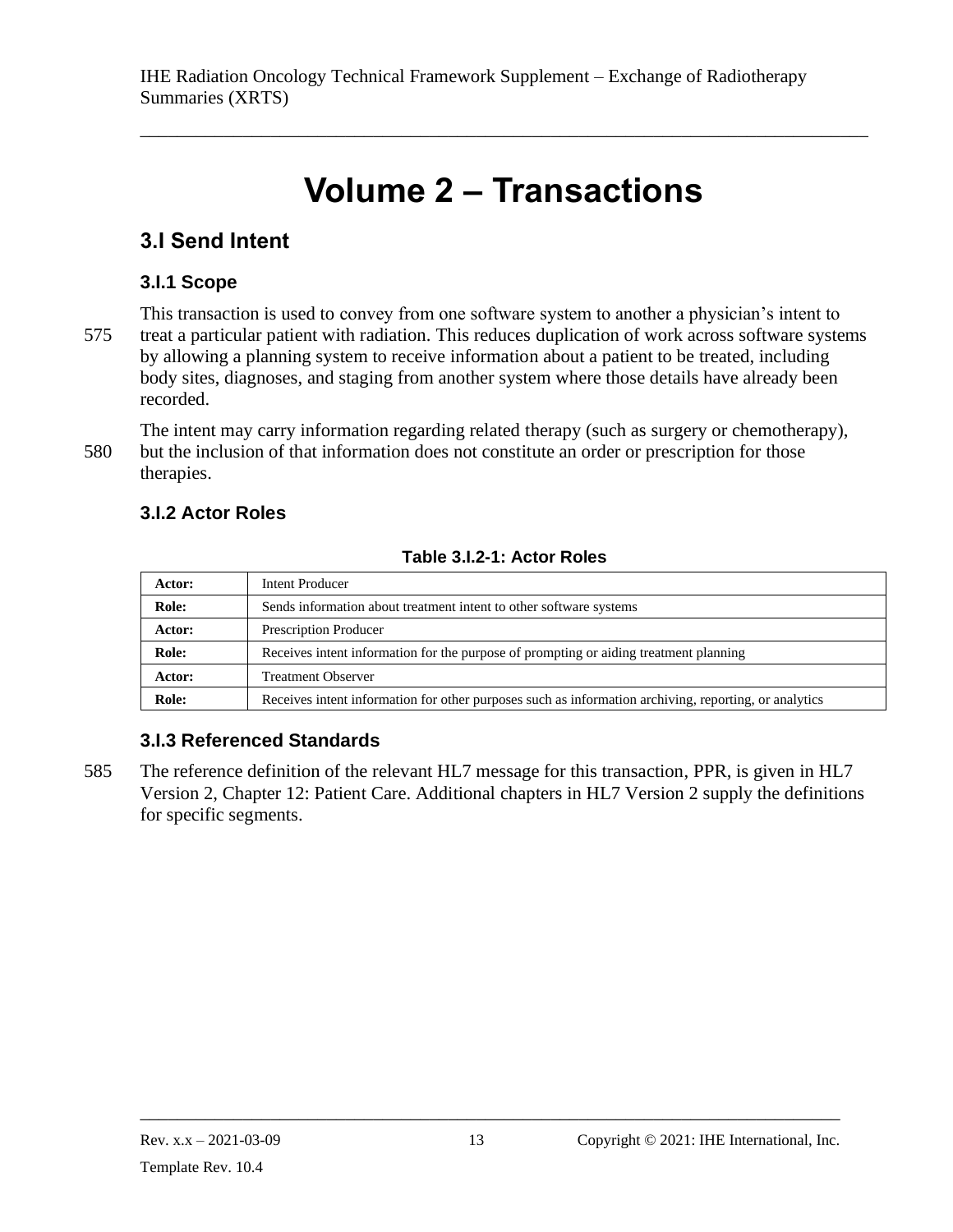\_\_\_\_\_\_\_\_\_\_\_\_\_\_\_\_\_\_\_\_\_\_\_\_\_\_\_\_\_\_\_\_\_\_\_\_\_\_\_\_\_\_\_\_\_\_\_\_\_\_\_\_\_\_\_\_\_\_\_\_\_\_\_\_\_\_\_\_\_\_\_\_\_\_\_\_\_\_

# <span id="page-25-0"></span>**3.I.4 Interaction Diagram**



### 590 **Figure 3.I.4-1: Intent Interaction**

# <span id="page-25-1"></span>**3.I.4.1 Transaction Description**

The Send Intent transaction is used to inform a recipient that a particular patient is a candidate for radiation therapy. The transaction comprises an HL7 message that carries information related to the patient, the physician's expectations regarding treatment, and the disease in question (body 595 sites, diagnoses, and staging information).

The transaction can be used to inform a recipient of a new intent to treat or of changes to an existing intent.

# <span id="page-25-2"></span>**3.I.4.1.1 Trigger Events**

The intent transaction SHALL occur when an intent to treat is documented by a user in the 600 software system that is acting as Intent Producer. The transaction SHALL also be used when relevant changes to the information in that intent are recorded.

For scenarios where a user makes multiple changes to the contents of an intent that belong together (because the changes are all made during a short span of time, for example), the Intent Producer (IP) SHOULD send those changes in a single transaction containing the multiple

605 changes rather than in multiple transactions, each containing a single change. The exact conditions for changes that "belong together" are left to implementers, but each Send Intent transaction SHALL include a complete list of observations related to the intent and problem, as known by the IP.

# <span id="page-25-3"></span>**3.I.4.1.2 Message Semantics**

610 The transaction comprises a single HL7 message of type PPR^XXX. The segments that compose the message are described in the following tables. Additional definitions are described in the HL7 Version 2 specifications. Except where otherwise noted, fields that are listed as optional are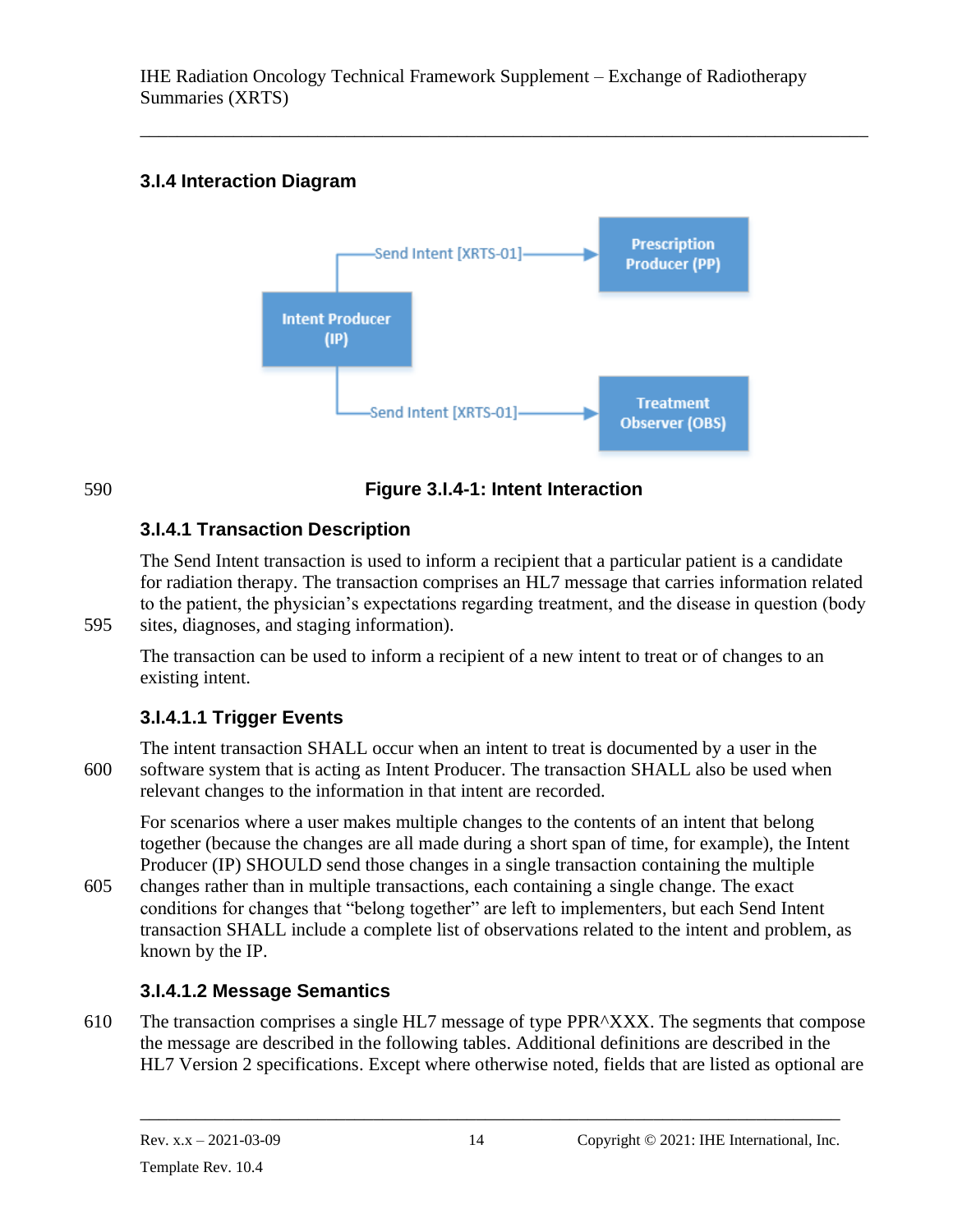shown here because they are recommended; senders should provide values for those fields when appropriate values are available. For fields that are not explicitly defined in this section, 615 implementers should refer to the HL7 source material.

\_\_\_\_\_\_\_\_\_\_\_\_\_\_\_\_\_\_\_\_\_\_\_\_\_\_\_\_\_\_\_\_\_\_\_\_\_\_\_\_\_\_\_\_\_\_\_\_\_\_\_\_\_\_\_\_\_\_\_\_\_\_\_\_\_\_\_\_\_\_\_\_\_\_\_\_\_\_

The tables below are accompanied by notes indicating their logical relationships and basic explanations of important fields. More detailed guidance for those fields and specifications for encoding those data elements are given in Volume 3, as are the optionality and repeatability specifications for each segment.

620 Note that the message structure for the intent is closely related to the message structure for the prescription summary (Section 3.P). For the most part, the prescription summary is simply a superset of the intent.

| <b>PPR</b> | Intent                    | <b>HL7 Chapter</b> |
|------------|---------------------------|--------------------|
| <b>MSH</b> | Message Header            | 3                  |
| <b>PID</b> | Patient Identification    | 3                  |
| PV1        | <b>Patient Visit</b>      | 3                  |
| <b>GOL</b> | <b>Goal Detail</b>        | 12                 |
| PRT        | Participation             | Ξ                  |
| <b>PRB</b> | Detail Problem            | 12                 |
| <b>OBX</b> | <b>Observation/Result</b> | ┑                  |

**Table X.3.I.4-1: Intent Segments**

<span id="page-26-0"></span>More detailed information about segment order, optionality, and repeatability are given in 625 Volume 3, section 3.1.1.

#### **3.I.4.1.2.1 MSH Segment**

MSH-9.1 must contain message type PPR. MSH-9.2 must be PPR^XXX.

# <span id="page-26-1"></span>**3.I.4.1.2.2 PID Segment**

| <b>SEQ</b> | <b>LEN</b> | DT         | <b>OPT</b> | TBL# | <b>ITEM#</b> | <b>ELEMENT NAME</b>           |  |
|------------|------------|------------|------------|------|--------------|-------------------------------|--|
|            |            | CX         | R          |      | 00106        | Patient Identifier List       |  |
|            |            | <b>XPN</b> | R          | 0200 | 00108        | <b>Patient Name</b>           |  |
|            | 12         | <b>DTM</b> | R          |      | 00110        | Date/Time of Birth            |  |
| 8          |            | <b>IS</b>  | R          | 0001 | 00111        | <b>Administrative Sex</b>     |  |
| 11         |            | <b>XAD</b> | $\Omega$   |      | 00114        | <b>Patient Address</b>        |  |
| 13         |            | <b>XTN</b> | $\Omega$   |      | 00116        | Phone Number – Home           |  |
| 18         |            | CX         | $\Omega$   |      | 00121        | <b>Patient Account Number</b> |  |

**Table X.3.I.4-2: Exchange of Radiotherapy Summaries – PID Segment**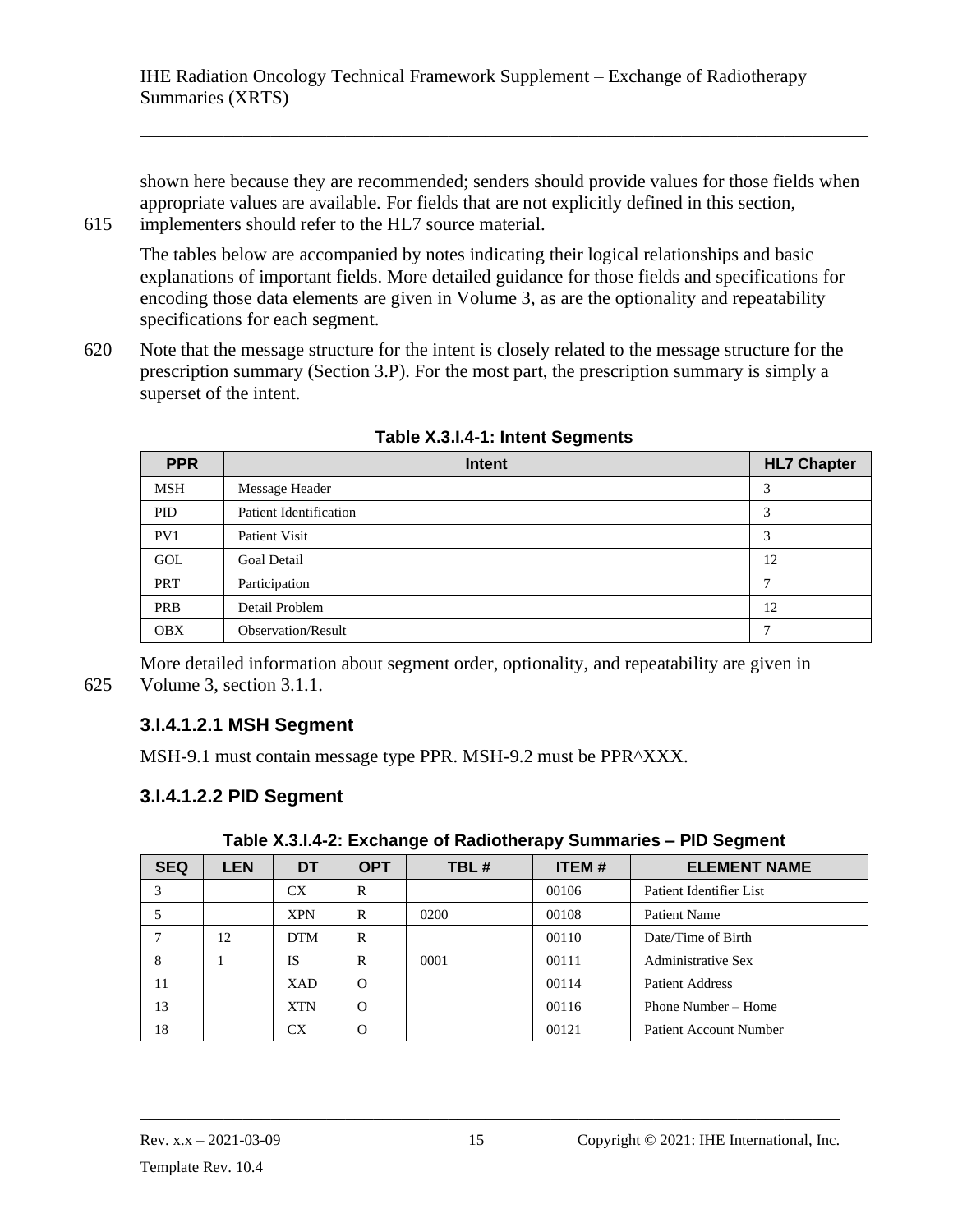#### 630 **3.I.4.1.2.3 PV1 Segment**

| <b>SEQ</b> | <b>LEN</b> | DT         | <b>OPT</b> | TBL# | <b>ITEM#</b> | <b>ELEMENT NAME</b>      |
|------------|------------|------------|------------|------|--------------|--------------------------|
|            |            | <b>IS</b>  | $\Omega$   | 0004 | 00132        | <b>Patient Class</b>     |
|            |            | PL         | $\Omega$   |      | 00133        | Patient Location         |
|            |            | <b>XCN</b> | $\Omega$   | 0010 | 00137        | <b>Attending Doctor</b>  |
| 8          |            | <b>XCN</b> | O          | 0010 | 00138        | Referring Doctor         |
| 9          |            | <b>XCN</b> | $\Omega$   |      | 00139        | <b>Consulting Doctor</b> |
| 19         |            | CX         | $\Omega$   |      | 00149        | Visit Number             |

#### **Table X.3.I.4-3: Exchange of Radiotherapy Summaries – PV1 Segment**

<span id="page-27-0"></span>\_\_\_\_\_\_\_\_\_\_\_\_\_\_\_\_\_\_\_\_\_\_\_\_\_\_\_\_\_\_\_\_\_\_\_\_\_\_\_\_\_\_\_\_\_\_\_\_\_\_\_\_\_\_\_\_\_\_\_\_\_\_\_\_\_\_\_\_\_\_\_\_\_\_\_\_\_\_

#### <span id="page-27-1"></span>**3.I.4.1.2.4 GOL Segment**

| <b>SEQ</b>                    | <b>LEN</b> | DT         | <b>OPT</b> | TBL# | <b>ITEM#</b> | <b>ELEMENT NAME</b>              |
|-------------------------------|------------|------------|------------|------|--------------|----------------------------------|
|                               | 2.2        | ID         | R          | 0287 | 00816        | <b>Action Code</b>               |
| $\mathfrak{D}_{\mathfrak{p}}$ |            | <b>DTM</b> | R          |      | 00817        | <b>Action Date/Time</b>          |
|                               |            | EI         | R          |      | 00819        | Goal Instance ID                 |
|                               |            | <b>DTM</b> | $\Omega$   |      | 00822        | Goal Established Date/Time       |
| 9                             |            | <b>CWE</b> | $\Omega$   |      | 00825        | <b>Goal Classification</b>       |
| 18                            |            | <b>CWE</b> | $\Omega$   |      | 00834        | Goal Life Cycle Status           |
| 19                            |            | <b>DTM</b> | $\Omega$   |      | 00835        | Goal Life Cycle Status Date/Time |

The GOL segment contains data related to the intent itself.

- 635 GOL-1: an indicator of the type of update being sent by this segment.
	- GOL-4: an identifier for the intent that is unique across all patients
	- GOL-7: the date and time at which the intent was established or recorded
	- GOL-9: the therapeutic goal or "intent type". Values for this field are defined in Table X.3.1-5 in Volume 3.
- 
- 640 GOL-18: the status of the intent. Values for this field are defined in Table X.3.1-7 in Volume 3.
	- GOL-19: the date and time at which the current status was set

All optional fields in this segment SHOULD be populated with values when those values are available.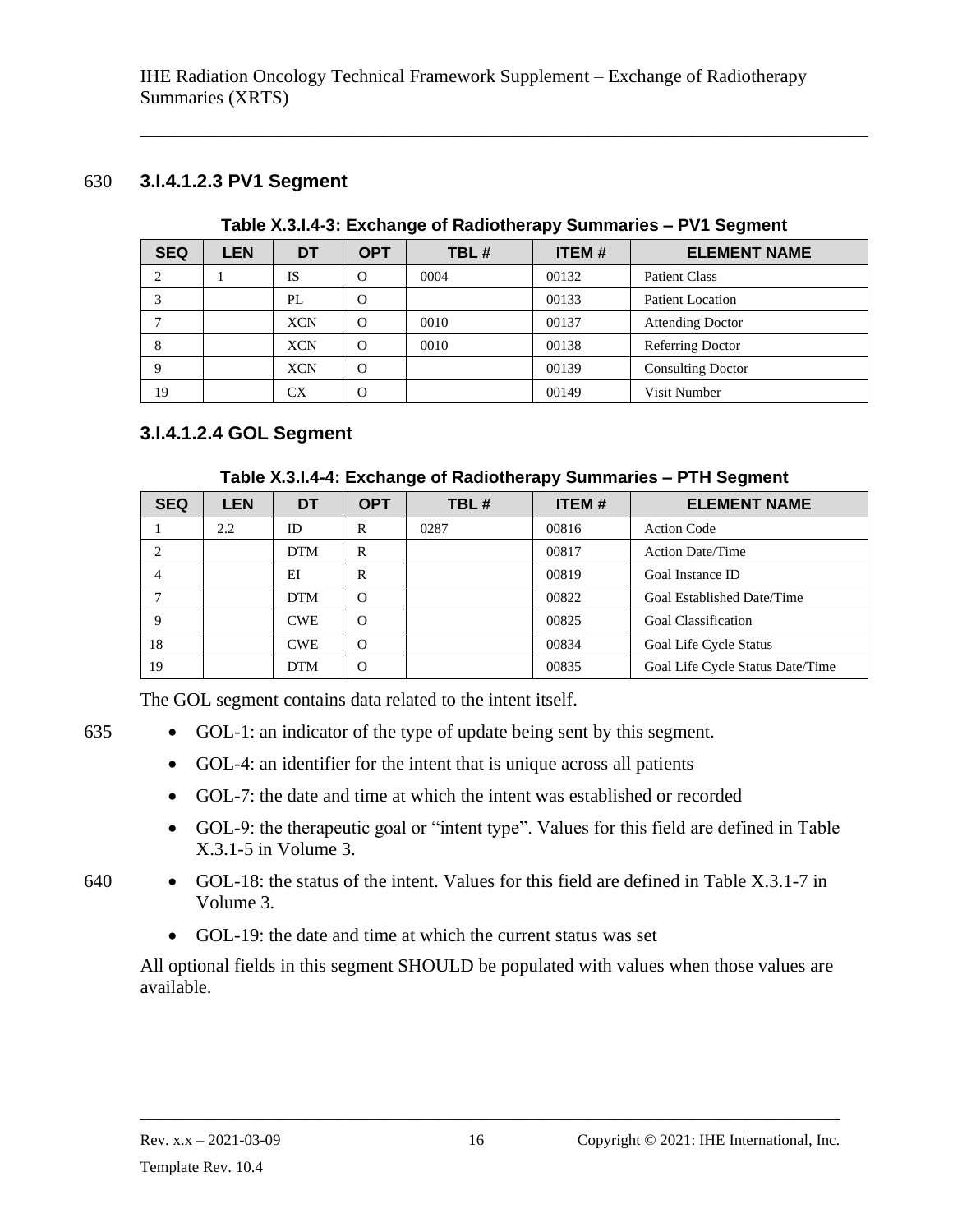#### 645 **3.I.4.1.2.5 PRT Segment**

| <b>SEQ</b> | <b>LEN</b> | <b>DT</b>  | <b>OPT</b> | TBL# | <b>ITEM#</b> | <b>ELEMENT NAME</b>         |
|------------|------------|------------|------------|------|--------------|-----------------------------|
|            | 22         | ID         | R          | 0287 | 00816        | <b>Action Code</b>          |
|            |            | <b>CWE</b> | $\Omega$   |      | 02380        | <b>Action Reason</b>        |
|            |            | <b>CWE</b> | R          | 0912 | 02381        | Participation               |
|            |            | <b>XCN</b> | R          |      | 02382        | <b>Participation Person</b> |

**Table X.3.I.4-5: Exchange of Radiotherapy Summaries – PTH Segment**

<span id="page-28-0"></span>\_\_\_\_\_\_\_\_\_\_\_\_\_\_\_\_\_\_\_\_\_\_\_\_\_\_\_\_\_\_\_\_\_\_\_\_\_\_\_\_\_\_\_\_\_\_\_\_\_\_\_\_\_\_\_\_\_\_\_\_\_\_\_\_\_\_\_\_\_\_\_\_\_\_\_\_\_\_

The PRT segment is used to add auditing information to the message (indicating who is responsible for a particular action and at what time the action occurred).

#### <span id="page-28-1"></span>**3.I.4.1.2.6 PRB Segment**

650 **Table X.3.I.4-6: Exchange of Radiotherapy Summaries – PRB Segment**

| <b>SEQ</b>     | <b>LEN</b> | DT         | <b>OPT</b> | TBL# | <b>ITEM#</b> | <b>ELEMENT NAME</b>           |
|----------------|------------|------------|------------|------|--------------|-------------------------------|
|                | 22         | ID         | R          |      | 00816        | <b>Action Code</b>            |
| 2              | 12         | <b>DTM</b> | R          |      | 00817        | <b>Action Date/Time</b>       |
| 3              | 250        | <b>CWE</b> | R          |      | 00838        | Problem ID                    |
| $\overline{4}$ |            | EI         | R          |      | 00839        | Problem Instance ID           |
|                |            | EI         | $\Omega$   |      | 00820        | Episode of Care ID            |
| 10             |            | <b>CWE</b> | $\Omega$   |      | 00845        | <b>Problem Classification</b> |
| 26             |            | <b>CWE</b> | $\Omega$   |      | 02234        | Problem Severity              |

The PRB segment contains information related to a specific treatment site. The segment occurs one or more times, with each occurrence representing a different unique site to be treated.

- PRB-1: an indicator of the type of update being sent by this segment.
- PRB-3: one or more identifiers for the problem.

655 *Multiple codes and multiple coding systems MAY be included in this field. The primary code SHOULD be an ICD-10 code. If an ICD-O-3 code is available, it SHOULD be supplied as an alternate code in addition to ICD-10.*

- PRB-4: a unique identifier for this site instance, unique across intents and patients
- PRB-5: reserved for future use
- 660 PRB-10: Identifier for the body site. This SHALL be identified as an ICD-O-3 Site Code.
	- PRB-26: information related to staging, if available.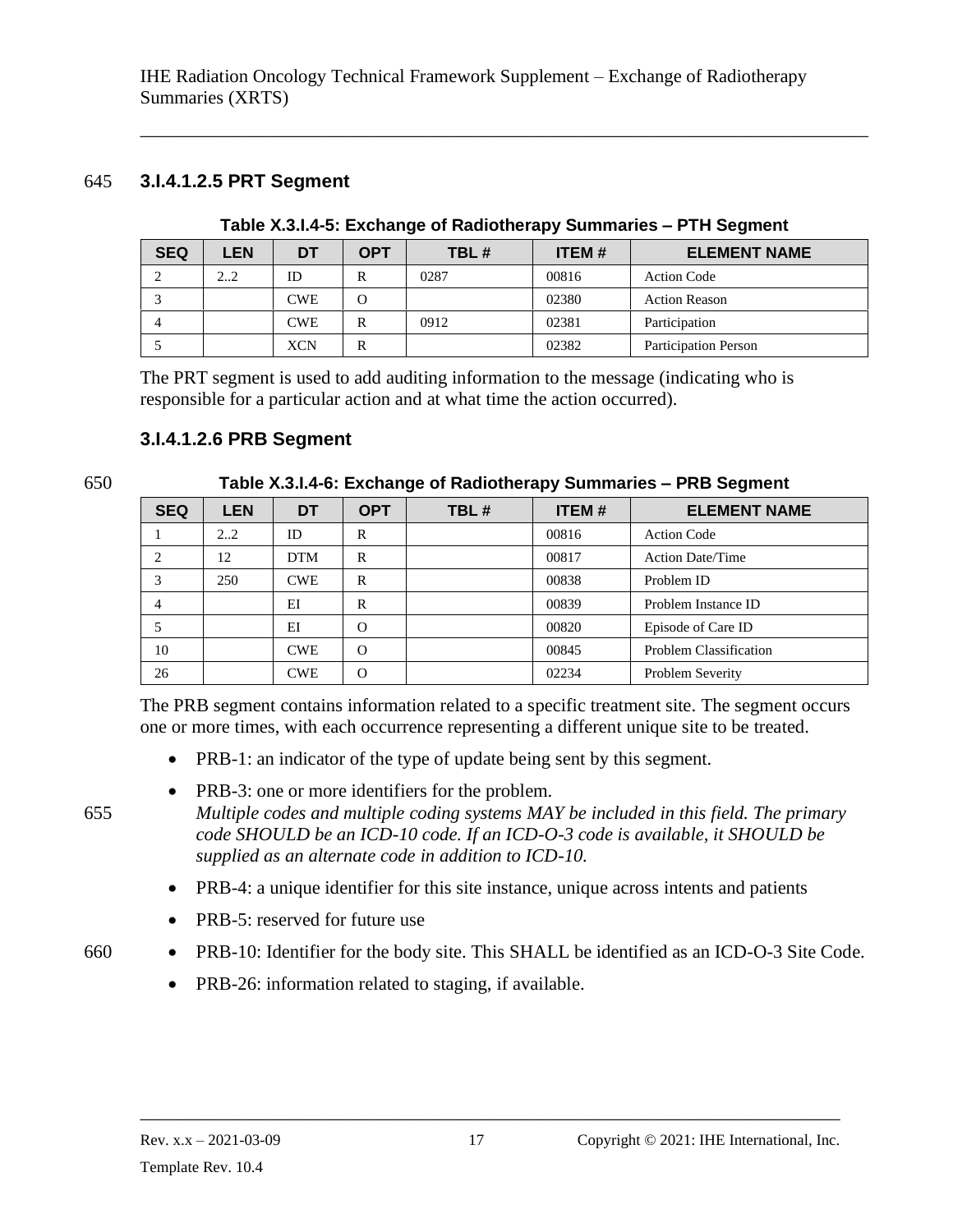# <span id="page-29-0"></span>**3.I.4.1.2.7 OBX Segment**

| <b>SEQ</b> | <b>LEN</b> | DT         | <b>OPT</b> | TBL# | <b>ITEM#</b> | <b>ELEMENT NAME</b>              |
|------------|------------|------------|------------|------|--------------|----------------------------------|
|            | 14         | <b>SI</b>  | R          |      | 00569        | $Set$ ID $-$ OBX                 |
|            | 23         | ID         | $\Omega$   | 0125 | 00570        | Value type                       |
|            |            | <b>CWE</b> | R          |      | 00571        | <b>Observation Identifier</b>    |
|            |            | Varies     | R          |      | 00573        | <b>Observation Value</b>         |
| 6          |            | <b>CWE</b> | $\Omega$   |      | 00574        | Units                            |
| 11         | 11         | ID         | $\Omega$   | 0085 | 00579        | <b>Observation Result Status</b> |

**Table X.3.I.4-7: Exchange of Radiotherapy Summaries – OBX Segment**

\_\_\_\_\_\_\_\_\_\_\_\_\_\_\_\_\_\_\_\_\_\_\_\_\_\_\_\_\_\_\_\_\_\_\_\_\_\_\_\_\_\_\_\_\_\_\_\_\_\_\_\_\_\_\_\_\_\_\_\_\_\_\_\_\_\_\_\_\_\_\_\_\_\_\_\_\_\_

OBX segments carry individual values for specific data elements that are not represented in 665 fields in other segments. Refer to Table X.3.1-4 in Volume 3 for specifications regarding which OBX segments are required and how data elements should be coded.

# <span id="page-29-1"></span>**3.I.4.1.3 Expected Actions**

There are no required actions to be taken by a sender or receiver upon sending or receiving, respectively, messages belonging to this transaction.

670 However, it is likely that a PP would take receipt of an intent message as the prompt for planning activities that take place within the PP on the basis of the information in the intent. Other types of recipients (Observers) may implement other actions in response to receipt of an intent message.

# <span id="page-29-2"></span>**3.I.5 Protocol Requirements**

#### 675 N/A

# <span id="page-29-3"></span>**3.I.6 Security Considerations**

Refer to section X.5.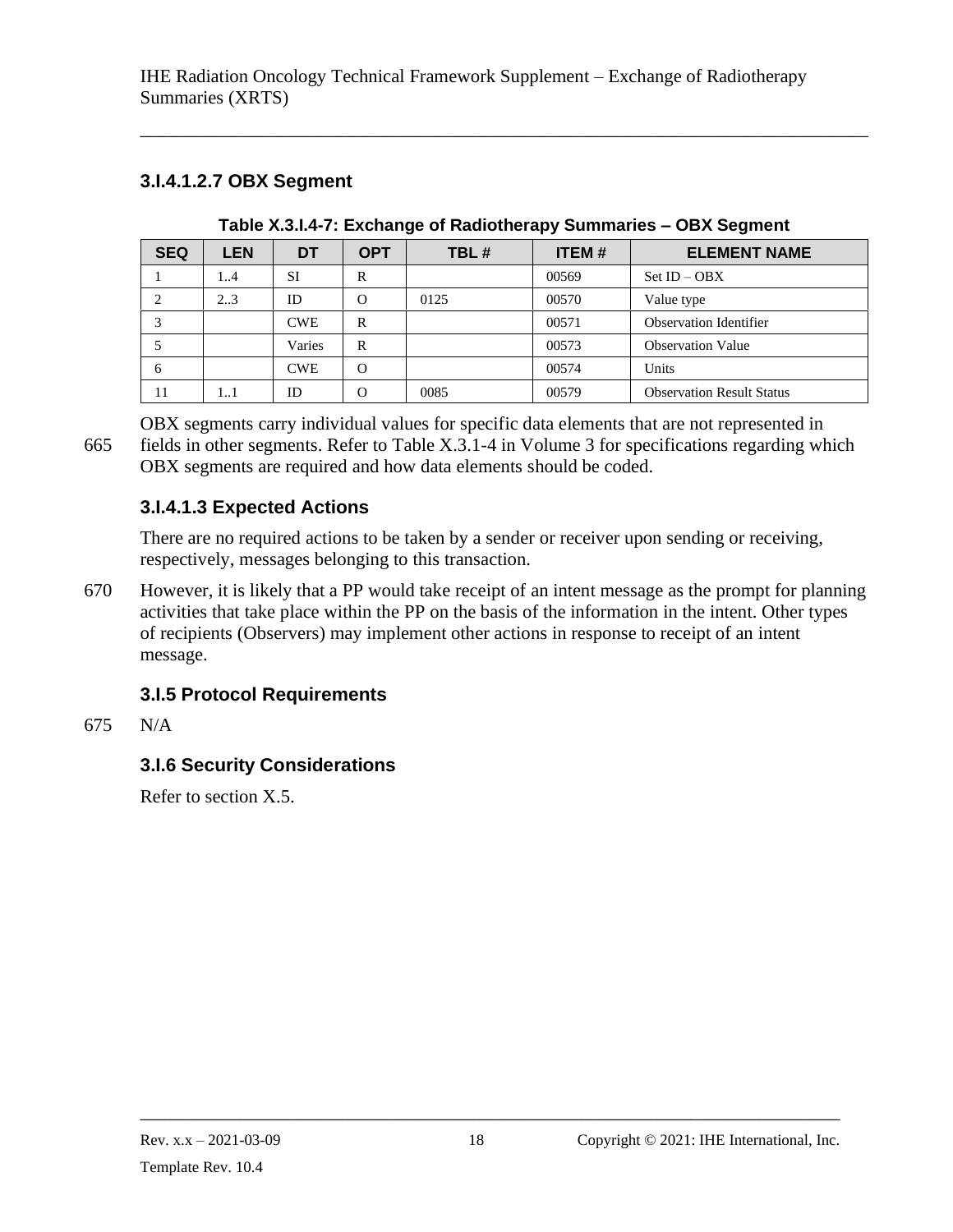# <span id="page-30-0"></span>**3.P Prescription Summary**

### <span id="page-30-1"></span>**3.P.1 Scope**

680 This transaction is used to convey from one software system to another a summary of a prescription for radiation treatment for a patient. The summary describes the sites to be treated along with planned doses and fractionation information for those sites. This makes it possible for the prescription to be entered in a single location (the Prescription Producer) and viewed in multiple systems, such as EHRs for other departments, cancer registries, or data warehouses.

#### <span id="page-30-2"></span>685 **3.P.2 Actor Roles**

| <b>Actor:</b> | <b>Prescription Producer</b>                                        |
|---------------|---------------------------------------------------------------------|
| Role:         | Sends the summary of a patient's prescription to interested parties |
| <b>Actor:</b> | <b>Treatment Observer</b>                                           |
| Role:         | Receives the summary of a patient's prescription                    |

|  | Table 3.P.2-1: Actor Roles |  |
|--|----------------------------|--|
|  |                            |  |

#### <span id="page-30-3"></span>**3.P.3 Referenced Standards**

The reference definition of the relevant HL7 message for this transaction, PPR, is given in HL7 Version 2, Chapter 12: Patient Care. Additional chapters in HL7 Version 2 supply the definitions 690 for specific segments.

# <span id="page-30-4"></span>**3.P.4 Interaction Diagram**



#### **Figure 3.P.4-1: Prescription Summary Interaction**

#### <span id="page-30-5"></span>**3.P.4.1 Transaction Description**

- 695 The Send Prescription Summary transaction is used to inform a recipient that a radiation prescription has been written for a patient to undergo therapy. The transaction comprises an HL7 message that carries information related to the patient, the disease in question (body sites, diagnoses, staging information), and the doses, fractionation, and techniques prescribed for treatment, among other details.
- 700 The transaction can be used to inform a recipient of a new prescription or of changes to an existing prescription.

# <span id="page-30-6"></span>**3.P.4.1.1 Trigger Events**

The prescription summary transaction SHALL occur when a prescription is documented and approved by a user in the software system that is acting as Prescription Producer. The transaction

705 SHALL also be used when relevant changes to the information in that prescription are recorded.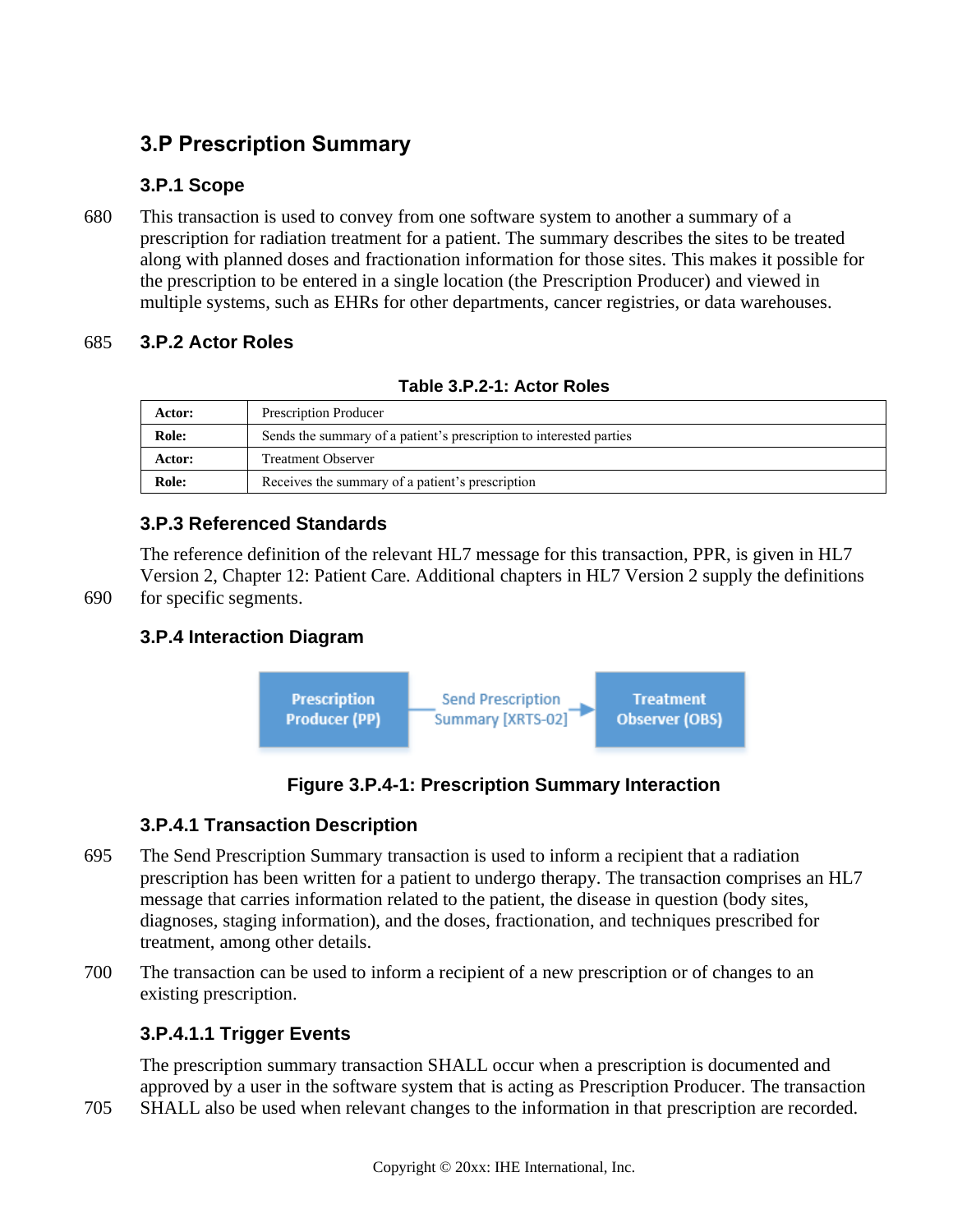For scenarios where a user makes multiple changes to the contents of a prescription that belong together (because the changes are all made during a short span of time, for example), the Prescription Producer SHOULD send those changes in a single transaction containing the multiple changes rather than in multiple transactions, each containing a single change. The exact 710 conditions for changes that "belong together" are left to implementers, but each transaction SHALL include a complete set of observations related to the intent, prescription, site and phase

\_\_\_\_\_\_\_\_\_\_\_\_\_\_\_\_\_\_\_\_\_\_\_\_\_\_\_\_\_\_\_\_\_\_\_\_\_\_\_\_\_\_\_\_\_\_\_\_\_\_\_\_\_\_\_\_\_\_\_\_\_\_\_\_\_\_\_\_\_\_\_\_\_\_\_\_\_\_

#### <span id="page-31-0"></span>**3.P.4.1.2 Message Semantics**

as known by the PP.

- The transaction comprises a single HL7 message of type PPR^XXY. The segments that compose 715 the message are described in the following tables. Additional definitions are described in the HL7 Version 2 specifications. Except where otherwise noted, fields that are listed as optional are shown here because they are recommended; senders should provide values for those fields when appropriate values are available. For fields that are not explicitly defined in this section, implementers should refer to the HL7 source material.
- 720 The tables below are accompanied by notes indicating their logical relationships and basic explanations of important fields. More detailed guidance for those fields and specifications for encoding those data elements are given in Volume 3, as are the optionality and repeatability specifications for each segment.

Note that the prescription summary shares much of its message structure with the intent (section 725 3.I).

| <b>PPR</b> | <b>Prescription Summary</b>        | <b>HL7 Chapter</b> |
|------------|------------------------------------|--------------------|
| <b>MSH</b> | Message Header                     | 3                  |
| <b>PID</b> | <b>Patient Identification</b>      | 3                  |
| PV1        | Patient Visit                      | 3                  |
| GOL        | <b>Goal Detail</b>                 | 12                 |
| <b>PTH</b> | Detail Pathway                     | 12                 |
| <b>PRT</b> | Participation                      | 7                  |
| <b>PRB</b> | Detail Problem                     | 12                 |
| <b>ORC</b> | Common Order Segment               | 4                  |
| <b>OBR</b> | <b>Observation Request Segment</b> | 4                  |
| <b>OBX</b> | <b>Observation/Result</b>          | 7                  |

**Table X.3.P.4-1: Exchange of Radiotherapy Summaries – Prescription Summary Segments**

<span id="page-31-1"></span>More detailed information about segment order, optionality, and repeatability are given in Volume 3, section 3.1.2.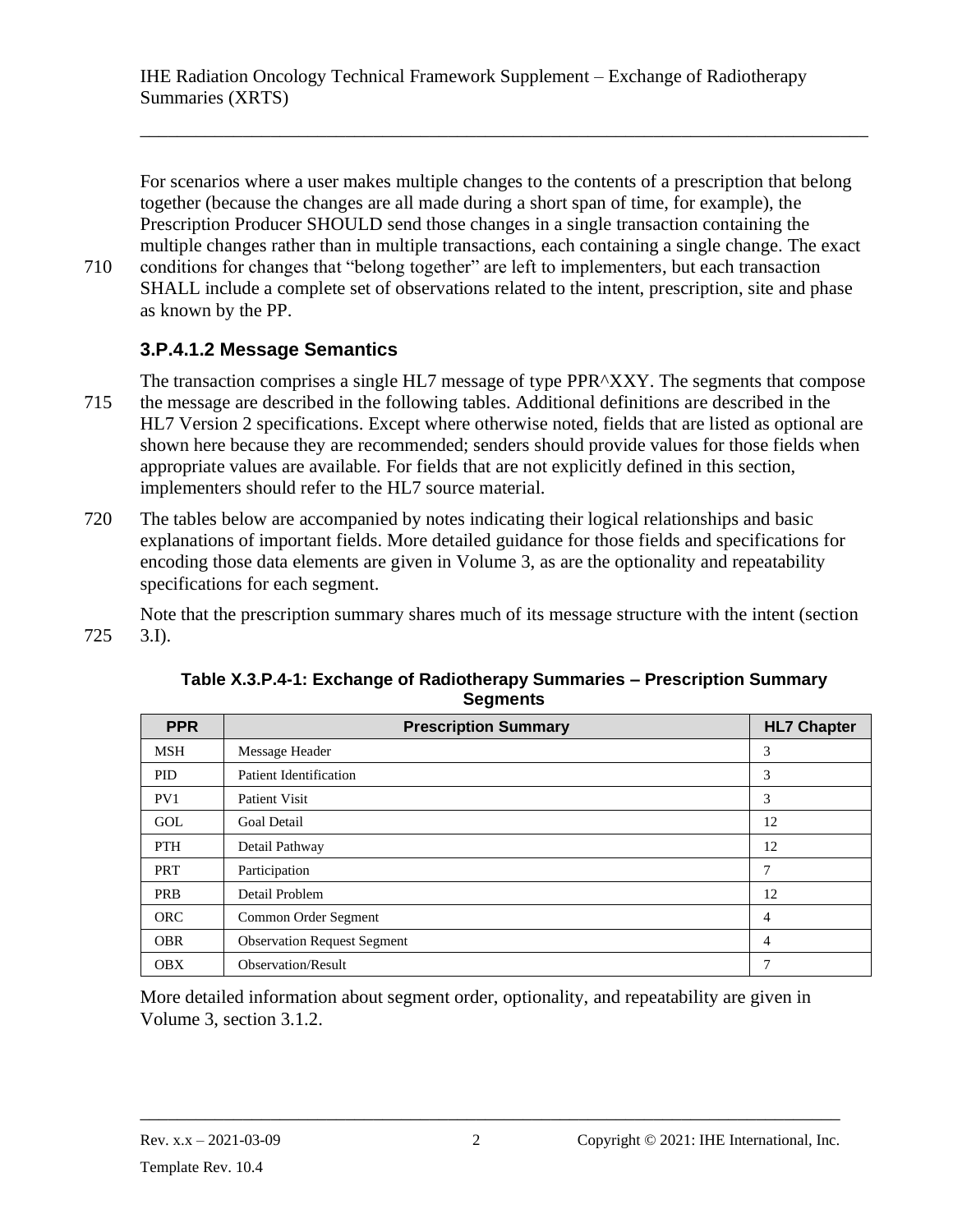#### 730 **3.P.4.1.2.1 MSH Segment**

MSH-9.1 must contain message type PPR. MSH-9.2 must be PPR^XXY.

#### <span id="page-32-0"></span>**3.P.4.1.2.2 PID Segment**

| <b>SEQ</b> | <b>LEN</b> | DT         | <b>OPT</b> | TBL# | <b>ITEM#</b> | <b>ELEMENT NAME</b>           |  |  |  |  |
|------------|------------|------------|------------|------|--------------|-------------------------------|--|--|--|--|
|            |            | CX         | R          |      | 00106        | Patient Identifier List       |  |  |  |  |
|            |            | <b>XPN</b> | R          | 0200 | 00108        | <b>Patient Name</b>           |  |  |  |  |
|            | 12         | <b>DTM</b> | R          |      | 00110        | Date/Time of Birth            |  |  |  |  |
| 8          |            | <b>IS</b>  | R          | 0001 | 00111        | <b>Administrative Sex</b>     |  |  |  |  |
| 11         |            | <b>XAD</b> | $\Omega$   |      | 00114        | <b>Patient Address</b>        |  |  |  |  |
| 13         |            | <b>XTN</b> | $\Omega$   |      | 00116        | Phone Number – Home           |  |  |  |  |
| 18         |            | CX         | $\Omega$   |      | 00121        | <b>Patient Account Number</b> |  |  |  |  |

**Table X.3.P.4-2: Exchange of Radiotherapy Summaries – PID Segment**

\_\_\_\_\_\_\_\_\_\_\_\_\_\_\_\_\_\_\_\_\_\_\_\_\_\_\_\_\_\_\_\_\_\_\_\_\_\_\_\_\_\_\_\_\_\_\_\_\_\_\_\_\_\_\_\_\_\_\_\_\_\_\_\_\_\_\_\_\_\_\_\_\_\_\_\_\_\_

#### <span id="page-32-1"></span>**3.P.4.1.2.3 PV1 Segment**

735 **Table X.3.P.4-3: Exchange of Radiotherapy Summaries – PV1 Segment**

| <b>SEQ</b> | LEN | DT         | <b>OPT</b> | TBL# | <b>ITEM#</b> | <b>ELEMENT NAME</b>      |
|------------|-----|------------|------------|------|--------------|--------------------------|
|            |     | IS         | $\Omega$   | 0004 | 00132        | <b>Patient Class</b>     |
|            |     | PL         | $\Omega$   |      | 00133        | Patient Location         |
|            |     | <b>XCN</b> | $\Omega$   | 0010 | 00137        | <b>Attending Doctor</b>  |
| 8          |     | <b>XCN</b> | $\Omega$   | 0010 | 00138        | Referring Doctor         |
|            |     | <b>XCN</b> | $\Omega$   |      | 00139        | <b>Consulting Doctor</b> |
| 19         |     | СX         |            |      | 00149        | Visit Number             |

#### <span id="page-32-2"></span>**3.P.4.1.2.4 GOL Segment**

| Table X.3.P.4-4: Exchange of Radiotherapy Summaries - PTH Segment |  |  |
|-------------------------------------------------------------------|--|--|

| <b>SEQ</b>                  | <b>LEN</b> | DT         | <b>OPT</b> | TBL# | <b>ITEM#</b> | <b>ELEMENT NAME</b>              |
|-----------------------------|------------|------------|------------|------|--------------|----------------------------------|
|                             | 2.2        | ID         | R          | 0287 | 00816        | <b>Action Code</b>               |
| $\mathcal{D}_{\mathcal{L}}$ |            | <b>DTM</b> | R          |      | 00817        | <b>Action Date/Time</b>          |
| 4                           |            | EI         | R          |      | 00819        | Goal Instance ID                 |
|                             |            | <b>DTM</b> | $\Omega$   |      | 00822        | Goal Established Date/Time       |
| 9                           |            | <b>CWE</b> | $\Omega$   |      | 00825        | <b>Goal Classification</b>       |
| 18                          |            | <b>CWE</b> | $\Omega$   |      | 00834        | Goal Life Cycle Status           |
| 19                          |            | <b>DTM</b> | $\Omega$   |      | 00835        | Goal Life Cycle Status Date/Time |

The GOL segment contains data related to the intent on which the prescription is based. See section 3.I.4.1.2.4.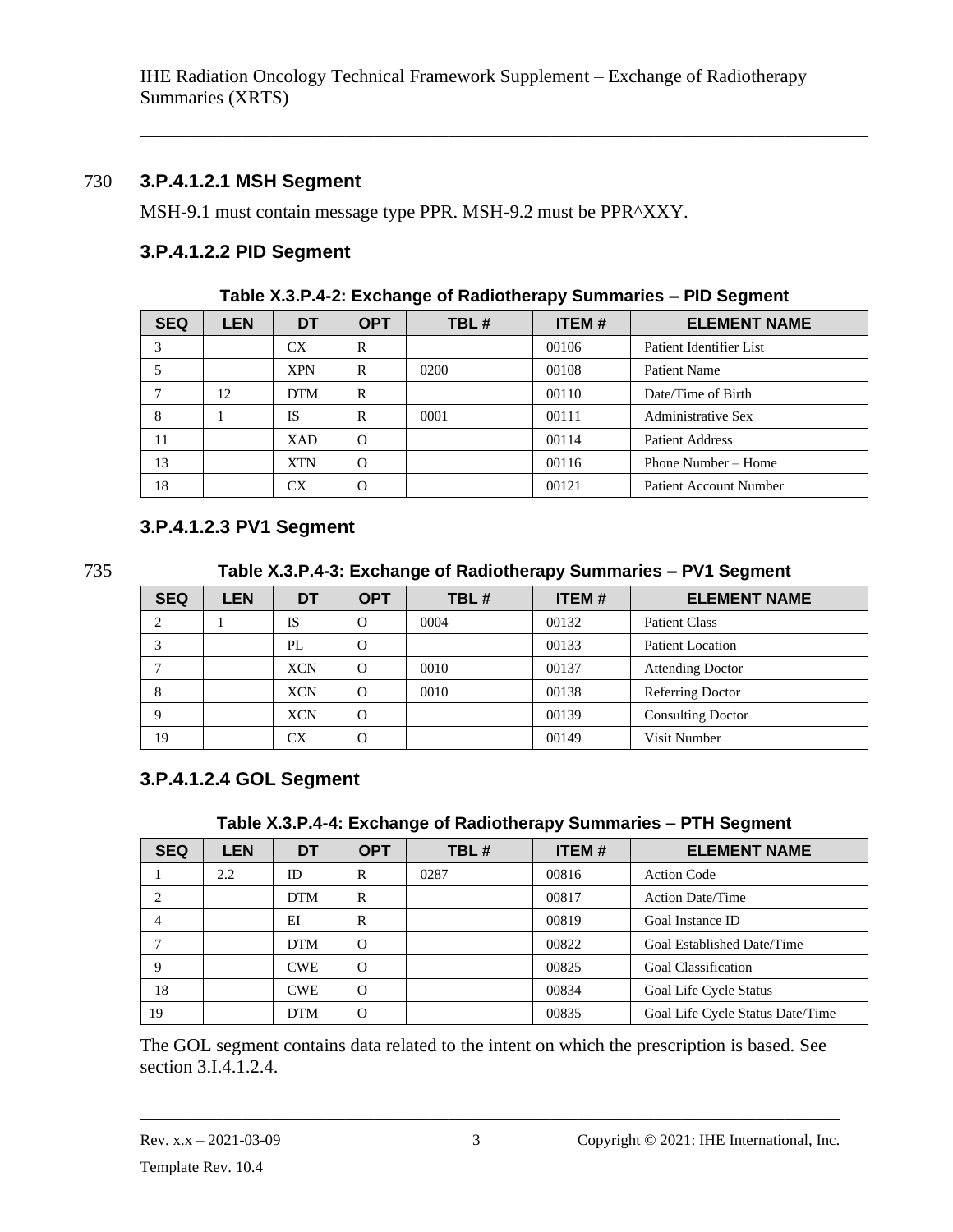#### 740 **3.P.4.1.2.5 PTH Segment**

**Table X.3.P.4-5: Exchange of Radiotherapy Summaries – PTH Segment**

<span id="page-33-0"></span>\_\_\_\_\_\_\_\_\_\_\_\_\_\_\_\_\_\_\_\_\_\_\_\_\_\_\_\_\_\_\_\_\_\_\_\_\_\_\_\_\_\_\_\_\_\_\_\_\_\_\_\_\_\_\_\_\_\_\_\_\_\_\_\_\_\_\_\_\_\_\_\_\_\_\_\_\_\_

| <b>SEQ</b> | <b>LEN</b> | DT         | <b>OPT</b> | TBL# | <b>ITEM#</b> | <b>ELEMENT NAME</b>                           |
|------------|------------|------------|------------|------|--------------|-----------------------------------------------|
|            | 22         | ID         | R          |      | 00816        | <b>Action Code</b>                            |
|            |            | EI         | R          |      | 01207        | Pathway ID                                    |
|            |            | EI         | R          |      | 01208        | Pathway Instance ID                           |
| 4          |            | <b>DTM</b> | R          |      | 01209        | Pathway Established Date/Time                 |
|            |            | <b>CWE</b> | $\Omega$   |      | 01210        | Pathway Life Cycle Status                     |
| 6          |            | <b>DTM</b> | $\Omega$   |      | 01211        | Change Pathway Life Cycle Status<br>Date/Time |

The PTH segment contains data related to the prescription itself.

- PTH-2: Phase level identifier
- PTH-3: a unique identifier for the prescription (unique across patients)
- 745 PTH-4: date and time of approval of prescription
	- PTH-5: approval status of prescription. See Table X.3.1-7.
	- PTH-6: date and time when approval status was last set

#### <span id="page-33-1"></span>**3.P.4.1.2.6 PRT Segment**

#### **Table X.3.P.4-6: Exchange of Radiotherapy Summaries – PTH Segment**

| <b>SEQ</b> | <b>LEN</b> | DT  | <b>OPT</b> | TBL# | <b>ITEM#</b> | <b>ELEMENT NAME</b>         |
|------------|------------|-----|------------|------|--------------|-----------------------------|
|            | 22         | ID  | R          | 0287 | 00816        | <b>Action Code</b>          |
|            |            | CWE |            |      | 02380        | <b>Action Reason</b>        |
| 4          |            | CWE | R          | 0912 | 02381        | Participation               |
|            |            | XCN | R          |      | 02382        | <b>Participation Person</b> |

750 The PRT segment is used to add auditing information to the message (indicating who is responsible for a particular action and at what time the action occurred).

#### <span id="page-33-2"></span>**3.P.4.1.2.7 PRB Segment**

| <b>SEQ</b> | <b>LEN</b> | DT         | <b>OPT</b> | TBL# | <b>ITEM#</b> | <b>ELEMENT NAME</b>     |
|------------|------------|------------|------------|------|--------------|-------------------------|
|            | 22         | ID         | R          |      | 00816        | <b>Action Code</b>      |
|            | 12         | <b>DTM</b> | R          |      | 00817        | <b>Action Date/Time</b> |
|            | 250        | CWE.       | R          |      | 00838        | Problem ID              |
|            |            | EI         | R          |      | 00839        | Problem Instance ID     |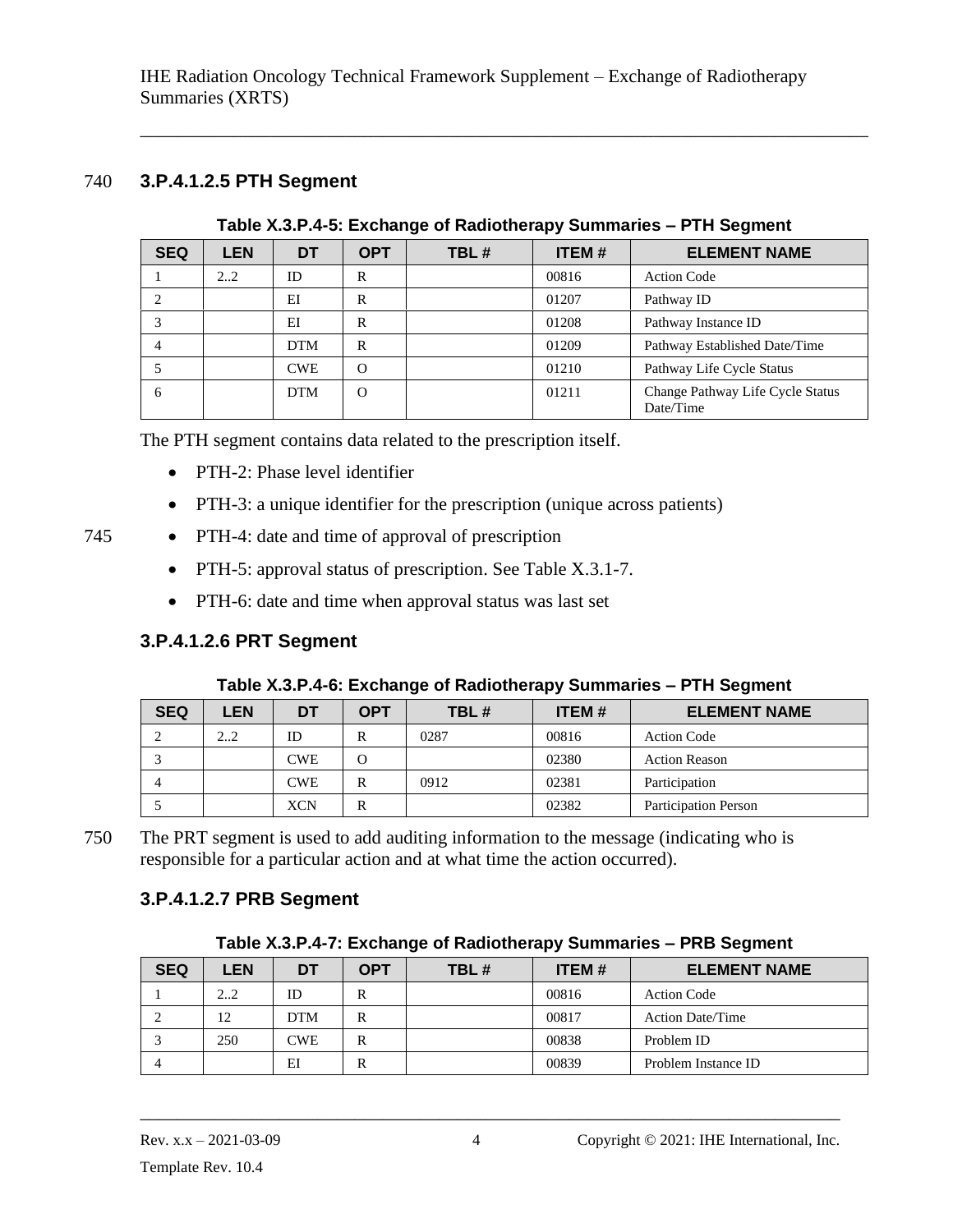| <b>SEQ</b> | LEN | DT         | <b>OPT</b> | TBL# | <b>ITEM#</b> | <b>ELEMENT NAME</b>           |
|------------|-----|------------|------------|------|--------------|-------------------------------|
|            |     | EI         | $\Omega$   |      | 00820        | Episode of Care ID            |
| n          |     | <b>NM</b>  | $\Omega$   |      | 00841        | Problem List Priority         |
|            |     | <b>DTM</b> | $\Omega$   |      | 00842        | Problem Established Date/Time |
| 10         |     | <b>CWE</b> | $\Omega$   |      | 00845        | <b>Problem Classification</b> |
| 26         |     | CWE        | $\Omega$   |      | 02234        | <b>Problem Severity</b>       |

\_\_\_\_\_\_\_\_\_\_\_\_\_\_\_\_\_\_\_\_\_\_\_\_\_\_\_\_\_\_\_\_\_\_\_\_\_\_\_\_\_\_\_\_\_\_\_\_\_\_\_\_\_\_\_\_\_\_\_\_\_\_\_\_\_\_\_\_\_\_\_\_\_\_\_\_\_\_

The PRB segment contains information related to a specific treatment site. The segment occurs 755 one or more times, with each occurrence representing a different unique site to be treated. See section 3.I.4.1.2.6.

#### <span id="page-34-0"></span>**3.P.4.1.2.8 ORC Segment**

| <b>SEQ</b> | <b>LEN</b> | DT         | <b>OPT</b> | TBL# | <b>ITEM#</b> | <b>ELEMENT NAME</b>        |  |  |  |
|------------|------------|------------|------------|------|--------------|----------------------------|--|--|--|
|            | 2.2        | ID         | R          | 0119 | 00215        | <b>Order Control Code</b>  |  |  |  |
|            |            | EI         | R          |      | 00216        | <b>Placer Order Number</b> |  |  |  |
|            |            | EIP        | R          |      | 00218        | Placer Group Number        |  |  |  |
| 8          |            | EIP        | O          |      | 00222        | Parent Order               |  |  |  |
|            |            | <b>DTM</b> | О          |      | 00223        | Date/Time of Transaction   |  |  |  |

**Table X.3.P.4-8: Exchange of Radiotherapy Summaries – OBX Segment**

The ORC segment carries information related to a single phase of treatment. The segment occurs 760 one or more times under each PRB segment, representing the one or more phases prescribed for each site to be treated.

- ORC-1: Order control code
- ORC-2: a unique identifier for this phase (unique across sites, prescriptions, and patients)
- ORC-4: the unique identifier for the prescription to which this phase belongs
- 765 ORC-8: if the phase is a revision of another phase, the unique identifier of the phase that is replaced by this one. The field is required unless the phase is not a revision.
	- ORC-9: tentative start date of treatment in this phase

A single phase may treat more than one site. Consequently, multiple ORC segments in a single message may have the same unique identifier (ORC-2), but they may occur only once each *per*  770 *site*. That is, after each PRB segment (site), one or more ORC segments may occur, and among those ORC segments, the values of ORC-2 must all be unique. However, uniqueness is *not* required for ORC segments that occur under different PRB segments.

The reason for explicitly representing a single phase multiple times in the message is that the values at the phase level may be specific to individual sites. That is, in some scenarios, a single 775 phase may contribute different doses to different sites. So for a single phase UID there may be

\_\_\_\_\_\_\_\_\_\_\_\_\_\_\_\_\_\_\_\_\_\_\_\_\_\_\_\_\_\_\_\_\_\_\_\_\_\_\_\_\_\_\_\_\_\_\_\_\_\_\_\_\_\_\_\_\_\_\_\_\_\_\_\_\_\_\_\_\_\_\_\_\_\_\_

multiple values for the data elements *dose per fraction* and *planned total dose*, each value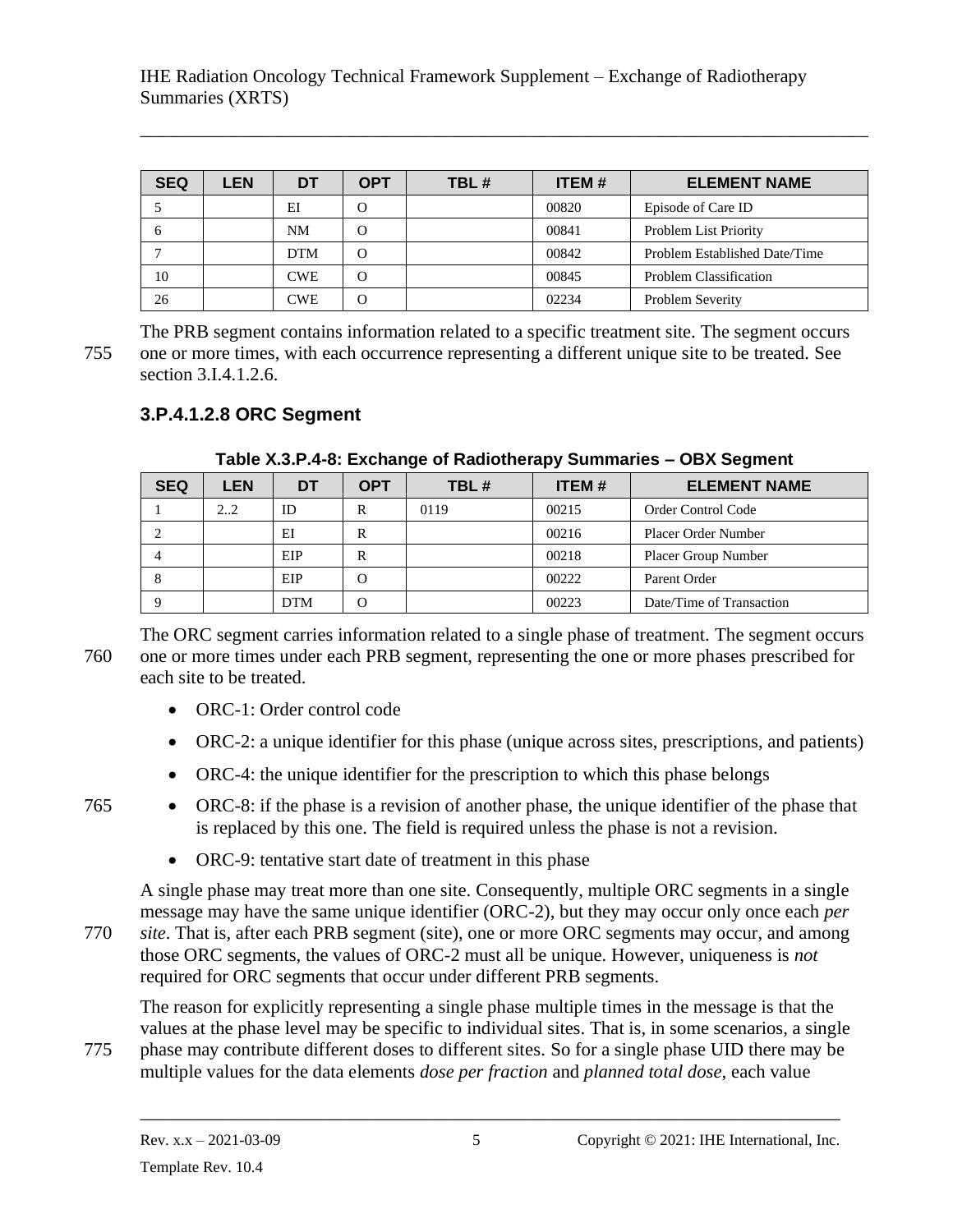specific to one of the sites that is treated by that phase. All other data elements are expected to be the same for a single phase regardless of site (technique, number of fractions, and so on).

\_\_\_\_\_\_\_\_\_\_\_\_\_\_\_\_\_\_\_\_\_\_\_\_\_\_\_\_\_\_\_\_\_\_\_\_\_\_\_\_\_\_\_\_\_\_\_\_\_\_\_\_\_\_\_\_\_\_\_\_\_\_\_\_\_\_\_\_\_\_\_\_\_\_\_\_\_\_

#### <span id="page-35-0"></span>**3.P.4.1.2.9 OBR Segment**

780 **Table X.3.P.4-9: Exchange of Radiotherapy Summaries – OBX Segment**

| <b>SEQ</b> | LEN | <b>DT</b> | <b>OPT</b> | TBL# | <b>ITEM#</b> | <b>ELEMENT NAME</b>  |
|------------|-----|-----------|------------|------|--------------|----------------------|
|            | . 4 | <b>SI</b> | O          |      | 00237        | $Set ID - OBR$       |
|            |     | EI        | R          |      | 00216        | Placer Order Number  |
|            |     | EI        | R          |      | 00217        | Filler Order Number  |
|            |     | CWE       | R          | 9999 | 00238        | Universal Service ID |

The OBR segment is paired with an ORC segment and carries additional information related to a single phase. The segment occurs one or more times, each one immediately following its counterpart ORC segment.

- OBR-2: Placer Order Number as defined by the Prescription Producer
- 785 OBR-3: Filler Order Number as defined by the Results Producer
	- OBR-4: Universal Service ID

# <span id="page-35-1"></span>**3.P.4.1.2.10 OBX Segment**

| <b>SEQ</b> | <b>LEN</b> | DT         | <b>OPT</b> | TBL# | <b>ITEM#</b> | <b>ELEMENT NAME</b>              |
|------------|------------|------------|------------|------|--------------|----------------------------------|
|            | 14         | SI         | R          |      | 00569        | $Set$ ID $-$ OBX                 |
|            | 23         | ID         | $\Omega$   | 0125 | 00570        | Value type                       |
|            |            | <b>CWE</b> | R          |      | 00571        | <b>Observation Identifier</b>    |
|            |            | Varies     | R          |      | 00573        | <b>Observation Value</b>         |
| 6          |            | <b>CWE</b> | $\Omega$   |      | 00574        | Units                            |
| 11         | 11         | ID         | $\Omega$   | 0085 | 00579        | <b>Observation Result Status</b> |

OBX segments carry individual values for specific data elements that are not represented in 790 fields in other segments. Refer to Table X.3.1-4 in Volume 3 for specifications regarding which OBX segments are required and how data elements should be coded.

# <span id="page-35-2"></span>**3.P.4.1.3 Expected Actions**

<span id="page-35-3"></span>There are no required actions to be taken by a sender or receiver upon sending or receiving, respectively, messages belonging to this transaction.

# 795 **3.P.5 Protocol Requirements**

 $N/A$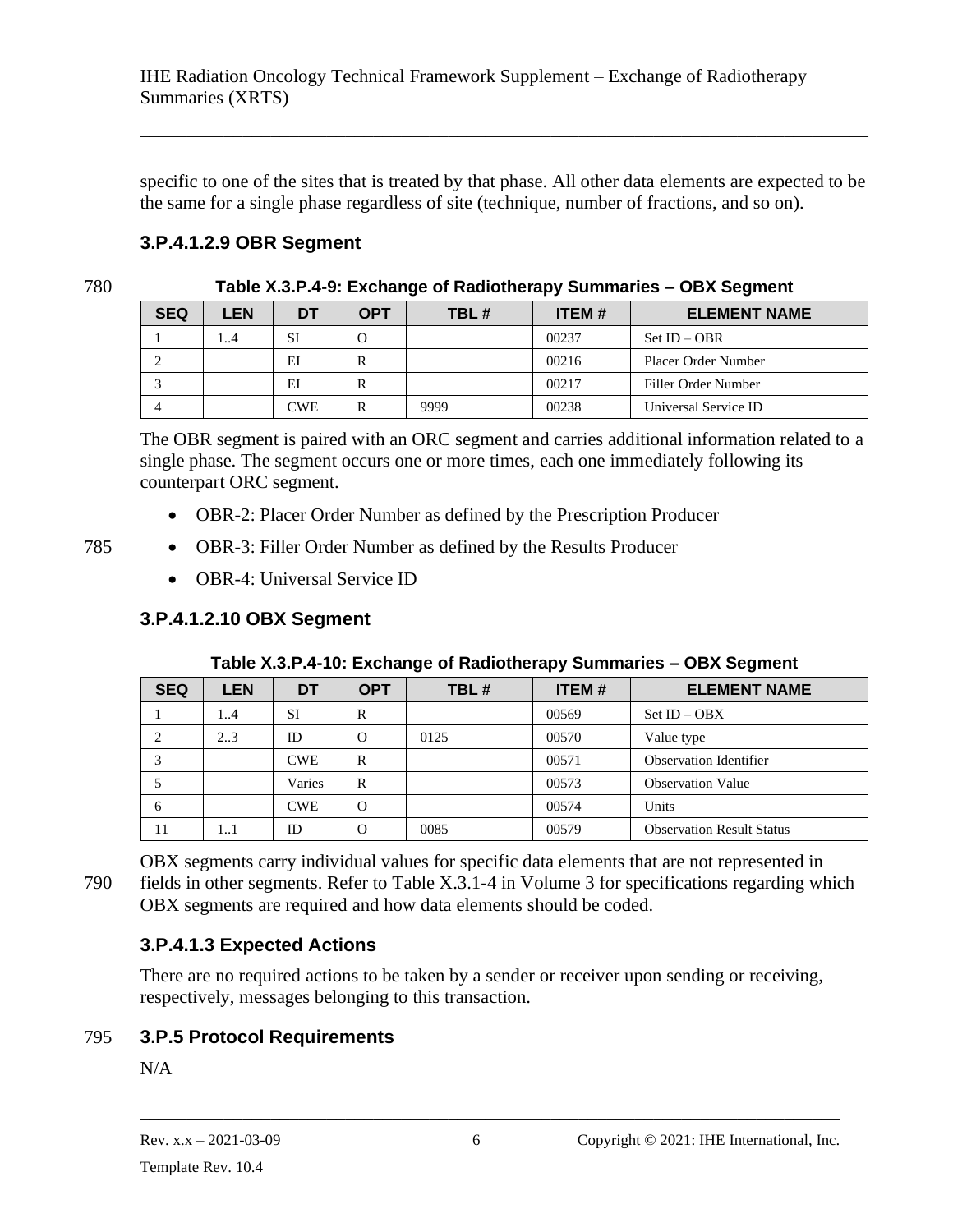\_\_\_\_\_\_\_\_\_\_\_\_\_\_\_\_\_\_\_\_\_\_\_\_\_\_\_\_\_\_\_\_\_\_\_\_\_\_\_\_\_\_\_\_\_\_\_\_\_\_\_\_\_\_\_\_\_\_\_\_\_\_\_\_\_\_\_\_\_\_\_\_\_\_\_\_\_\_

# <span id="page-36-0"></span>**3.P.6 Security Considerations**

Refer to section X.5.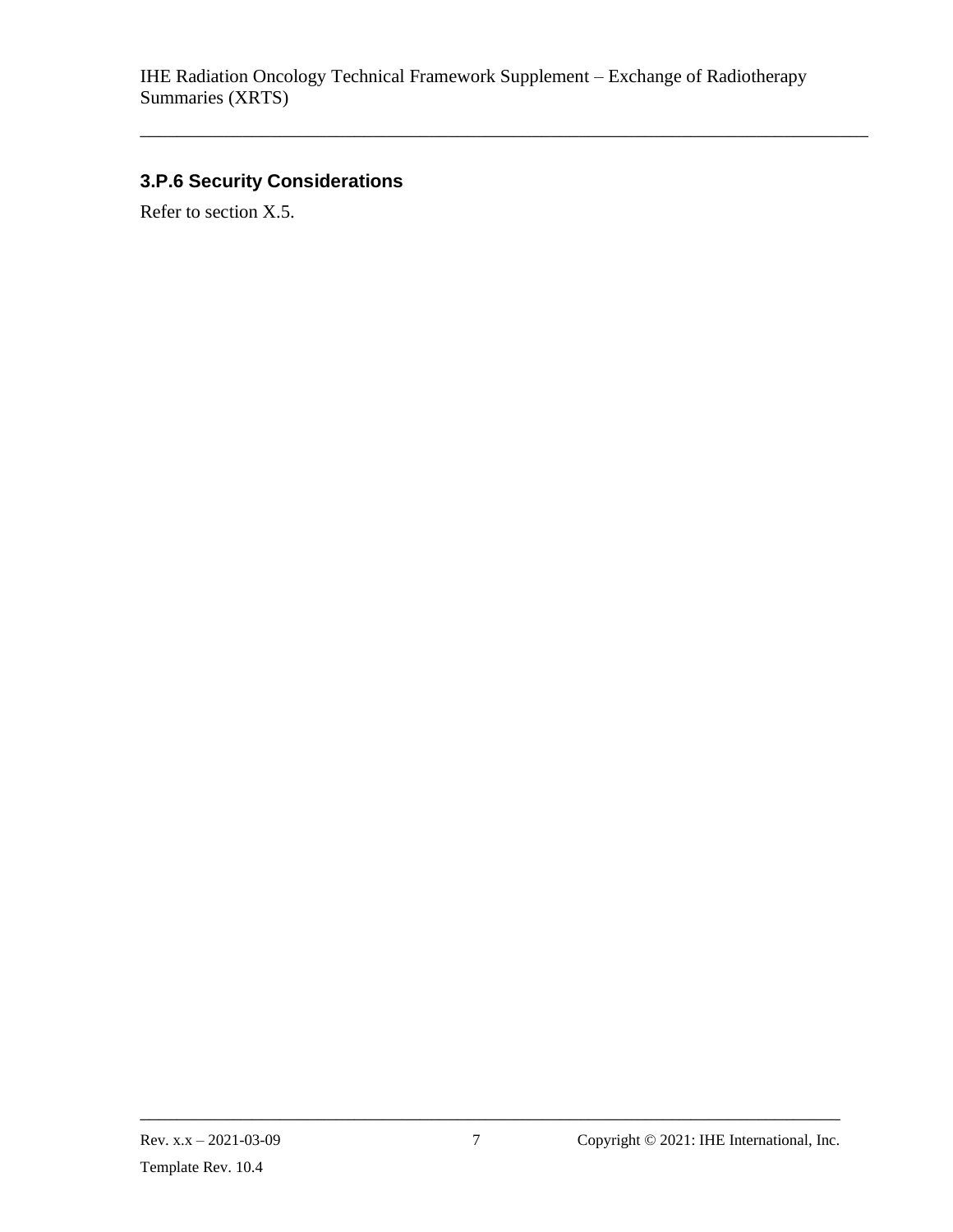# <span id="page-37-1"></span><span id="page-37-0"></span>**3.R Session Result**

#### 800 **3.R.1 Scope**

This transaction is used to convey from one software system to another information about radiation dosage delivered during a treatment session. The message contains information about the radiation delivered to one or more sites, organized by phases (as in a prescription summary). The message includes data about the doses delivered as well as the doses planned for that

805 session. This makes it possible for users in other systems to stay informed of a patient's progress through radiation treatments without requiring access to the Results Producer.

#### <span id="page-37-2"></span>**3.R.2 Actor Roles**

| Actor: | Results Producer                                                                                |
|--------|-------------------------------------------------------------------------------------------------|
| Role:  | Sends information about radiation delivery to other software systems for each treatment session |
| Actor: | <b>Treatment Observer</b>                                                                       |
| Role:  | Receives radiation delivery information                                                         |

#### <span id="page-37-3"></span>**3.R.3 Referenced Standards**

810 The reference definition of the relevant HL7 message for this transaction, PPR, is given in HL7 Version 2, Chapter 7: Observation Reporting. Additional chapters in HL7 Version 2 supply the definitions for specific segments.

#### <span id="page-37-4"></span>**3.R.4 Interaction Diagram**



#### 815 **Figure 3.R.4-1: Session Results Interaction**

#### <span id="page-37-5"></span>**3.R.4.2 Transaction Description**

The Send Session Results transaction is used to inform a recipient that a patient has undergone a session of radiation therapy. The transaction comprises an HL7 message that carries information related to the patient, the sites treated, the planned doses, and the doses actually delivered.

#### 820 **3.R.4.2.1 Trigger Events**

<span id="page-37-6"></span>The session result transaction SHALL occur when a treatment session is performed by a software system that is acting as the Results Producer. It is not necessary that the session be completed as planned for this transaction to occur; a session that is terminated before completion of the planned dose(s) should also result in the sending of a session result message.

825 Each transaction SHALL include a complete set of observations related to the site and phase, as known by the RP.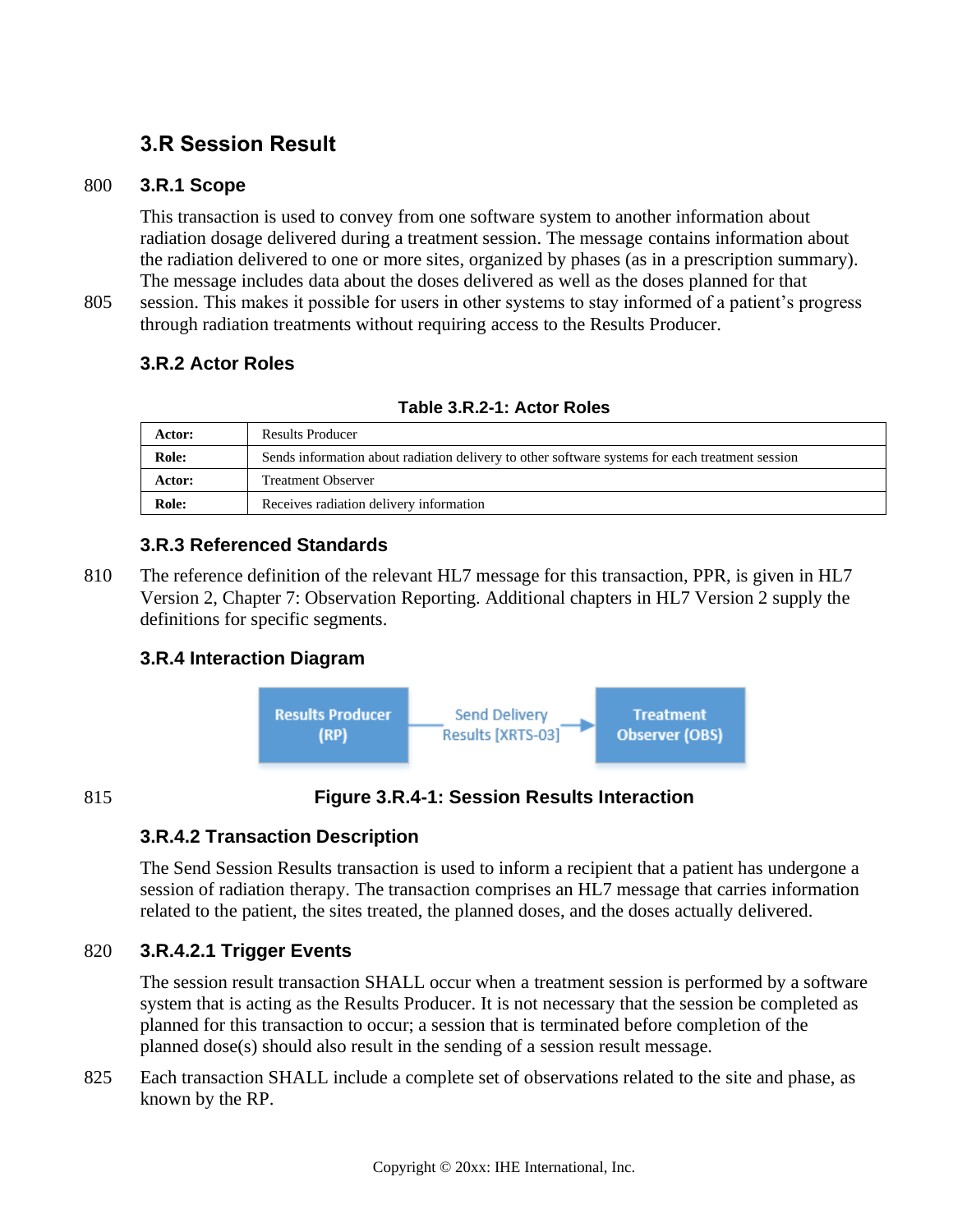#### <span id="page-38-0"></span>**3.R.4.2.2 Message Semantics**

The transaction comprises a single HL7 message of type ORU^XXZ. The segments that compose the message are described in the following tables. Additional definitions are described

\_\_\_\_\_\_\_\_\_\_\_\_\_\_\_\_\_\_\_\_\_\_\_\_\_\_\_\_\_\_\_\_\_\_\_\_\_\_\_\_\_\_\_\_\_\_\_\_\_\_\_\_\_\_\_\_\_\_\_\_\_\_\_\_\_\_\_\_\_\_\_\_\_\_\_\_\_\_

830 in the HL7 Version 2 specifications. Except where otherwise noted, fields that are listed as optional are shown here because they are recommended; senders should provide values for those fields when appropriate values are available. For fields that are not explicitly defined in this section, implementers should refer to the HL7 source material.

The tables below are accompanied by notes indicating their logical relationships and basic 835 explanations of important fields. More detailed guidance for those fields and specifications for encoding those data elements are given in Volume 3, as are the optionality and repeatability specifications for each segment.

Note that the session result shares much of its message structure with the prescription summary (section 3.P).

| <b>PPR</b> | <b>Segment</b>                | <b>Optionality</b> | <b>HL7 Chapter</b> |  |  |  |  |  |  |  |
|------------|-------------------------------|--------------------|--------------------|--|--|--|--|--|--|--|
| MSH        | Message Header                | R                  | 3                  |  |  |  |  |  |  |  |
| <b>PID</b> | <b>Patient Identification</b> | R                  | 3                  |  |  |  |  |  |  |  |
| PV1        | <b>Patient Visit</b>          | R                  | 3                  |  |  |  |  |  |  |  |
| <b>PRB</b> | Problem Detail                | R                  | 12                 |  |  |  |  |  |  |  |
| <b>OBX</b> | Observation/Result            | R                  |                    |  |  |  |  |  |  |  |
| <b>ORC</b> | Common Order                  | R                  | 4                  |  |  |  |  |  |  |  |
| <b>OBR</b> | <b>Observation Request</b>    | R                  | 4                  |  |  |  |  |  |  |  |
| <b>OBX</b> | Observation/Result            | R                  |                    |  |  |  |  |  |  |  |

#### 840 **Table X.3.R.4-1: Exchange of Radiotherapy Summaries – Session Result Segments**

<span id="page-38-1"></span>More detailed information about segment order, optionality, and repeatability are given in Volume 3, section 3.1.3.

#### **3.R.4.1.2.1 MSH Segment**

<span id="page-38-2"></span>MSH-9.1 must contain message type ORU. MSH-9.2 must be ORU^XXZ.

#### 845 **3.R.4.1.2.2 PID Segment**

#### **Table X.3.R.4-2: Exchange of Radiotherapy Summaries – PID Segment**

| <b>SEQ</b> | <b>LEN</b> | DT         | <b>OPT</b> | TBL# | <b>ITEM#</b> | <b>ELEMENT NAME</b>       |
|------------|------------|------------|------------|------|--------------|---------------------------|
|            | 250        | CX         | R          |      | 00106        | Patient Identifier List   |
|            | 250        | <b>XPN</b> | R          | 0200 | 00108        | Patient Name              |
|            | 12         | <b>DTM</b> | R          |      | 00110        | Date/Time of Birth        |
| 8          |            | IS         | R          | 0001 | 00111        | <b>Administrative Sex</b> |
| 11         | 250        | XAD        |            |      | 00114        | <b>Patient Address</b>    |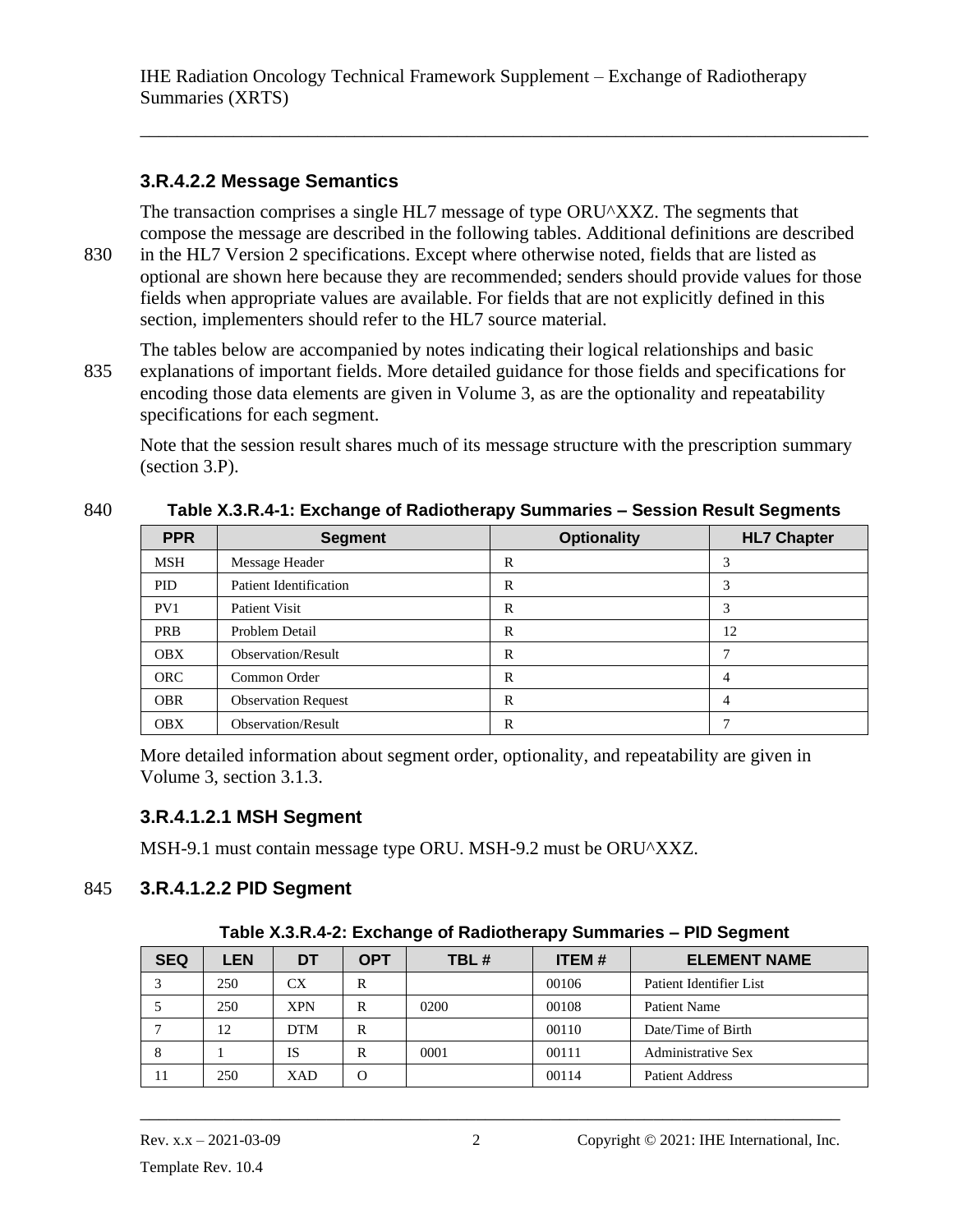| <b>SEQ</b>                     | ∠EN | <b>DT</b> | OPT | TBL# | <b>ITEM#</b> | <b>ELEMENT NAME</b>    |
|--------------------------------|-----|-----------|-----|------|--------------|------------------------|
| $\overline{\phantom{a}}$<br>13 | 250 | XTN       |     |      | 00116        | Phone Number – Home    |
| 18                             | 250 | СX        |     |      | 00121        | Patient Account Number |

\_\_\_\_\_\_\_\_\_\_\_\_\_\_\_\_\_\_\_\_\_\_\_\_\_\_\_\_\_\_\_\_\_\_\_\_\_\_\_\_\_\_\_\_\_\_\_\_\_\_\_\_\_\_\_\_\_\_\_\_\_\_\_\_\_\_\_\_\_\_\_\_\_\_\_\_\_\_

#### <span id="page-39-0"></span>**3.R.4.1.2.3 PV1 Segment**

**Table X.3.R.4-3: Exchange of Radiotherapy Summaries – PV1 Segment**

| <b>SEQ</b> | LEN | DT         | <b>OPT</b> | TBL# | <b>ITEM#</b> | <b>ELEMENT NAME</b>      |
|------------|-----|------------|------------|------|--------------|--------------------------|
|            |     | IS         | $\Omega$   | 0004 | 00132        | <b>Patient Class</b>     |
|            | 250 | PL         | $\Omega$   |      | 00133        | <b>Patient Location</b>  |
|            | 250 | <b>XCN</b> | $\Omega$   | 0010 | 00137        | <b>Attending Doctor</b>  |
| 8          | 250 | <b>XCN</b> | $\Omega$   | 0010 | 00138        | Referring Doctor         |
| Q          | 250 | <b>XCN</b> | $\Omega$   |      | 00139        | <b>Consulting Doctor</b> |
| 19         | 250 | СX         | R          |      | 00149        | Visit Number             |

#### <span id="page-39-1"></span>**3.P.4.1.2.4 PRB Segment**

850 **Table X.3.R.4-4: Exchange of Radiotherapy Summaries – PRB Segment**

| <b>SEQ</b> | LEN | DT         | OPT | TBL# | <b>ITEM#</b> | <b>ELEMENT NAME</b>     |
|------------|-----|------------|-----|------|--------------|-------------------------|
|            | 22  | ID         | R   |      | 00816        | <b>Action Code</b>      |
|            | 12  | <b>DTM</b> | R   |      | 00817        | <b>Action Date/Time</b> |
|            | 250 | CWE        | R   |      | 00838        | Problem ID              |
|            |     | EI         | R   |      | 00839        | Problem Instance ID     |

The PRB segment contains information related to a specific treatment site. The segment occurs one or more times, with each occurrence representing a different unique site treated during this session. See section 3.I.4.1.2.7.

#### <span id="page-39-2"></span>**3.R.4.1.2.5 ORC Segment**

855 **Table X.3.R.4-5: Exchange of Radiotherapy Summaries – ORC Segment**

| <b>SEQ</b> | <b>LEN</b> | DT         | <b>OPT</b> | TBL# | <b>ITEM#</b> | <b>ELEMENT NAME</b>        |  |
|------------|------------|------------|------------|------|--------------|----------------------------|--|
|            | 22         | ID         | R          | 0119 | 00215        | <b>Order Control Code</b>  |  |
|            |            | EI         | R          |      | 00216        | <b>Placer Order Number</b> |  |
|            |            | EIP        | R          |      | 00218        | <b>Placer Group Number</b> |  |
|            | 12         | ID         | R          | 0038 | 00219        | <b>Order Status</b>        |  |
| 8          |            | EIP        | $\Omega$   |      | 00222        | Parent Order               |  |
| 9          |            | <b>DTM</b> | $\Omega$   |      | 00223        | Date/Time of Transaction   |  |
|            |            |            |            |      |              |                            |  |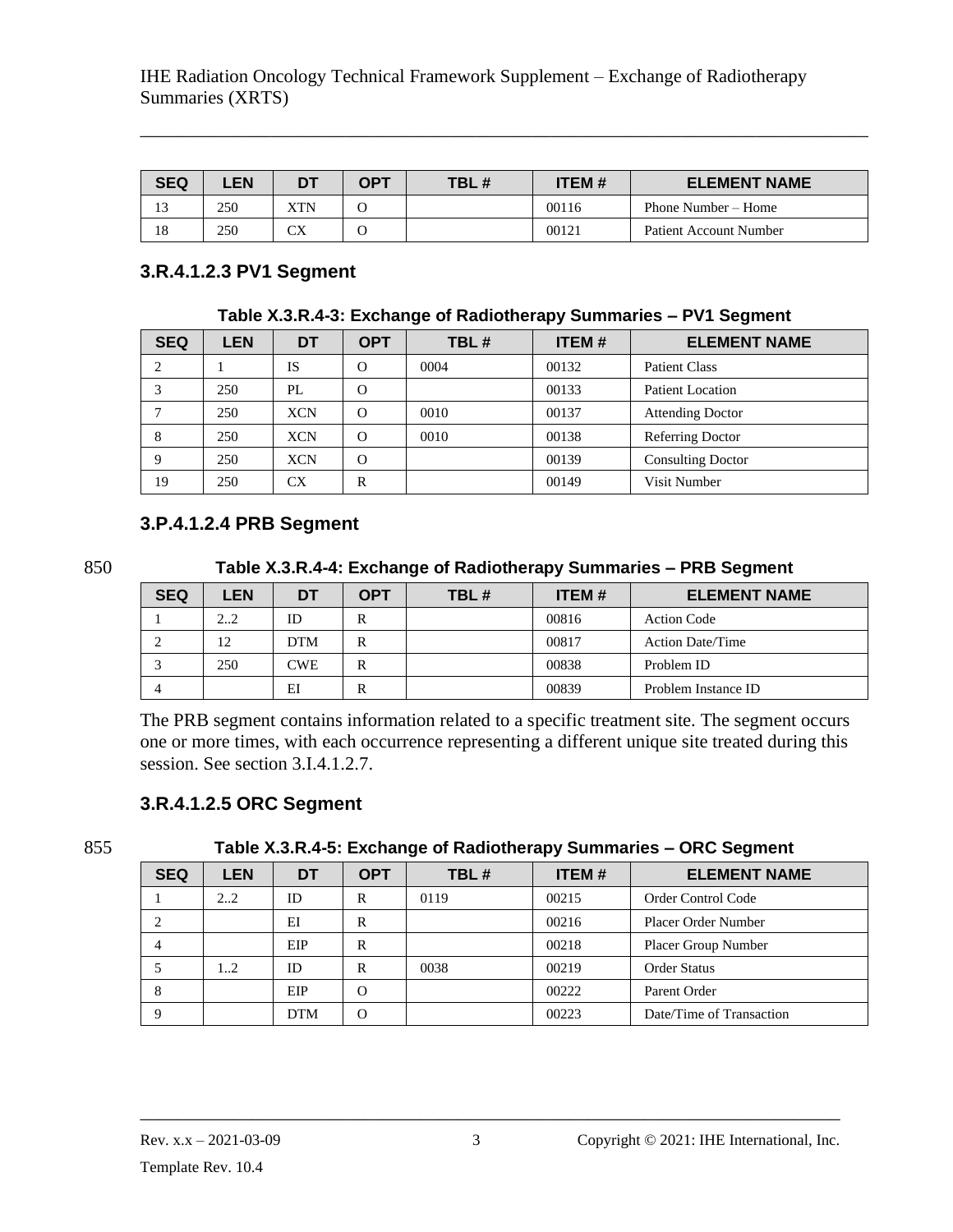The ORC segment carries information related to a single phase of treatment. The segment occurs one or more times under each PRB segment, representing the one or more phases treated during this session. See section 3.P.4.1.2.8.

\_\_\_\_\_\_\_\_\_\_\_\_\_\_\_\_\_\_\_\_\_\_\_\_\_\_\_\_\_\_\_\_\_\_\_\_\_\_\_\_\_\_\_\_\_\_\_\_\_\_\_\_\_\_\_\_\_\_\_\_\_\_\_\_\_\_\_\_\_\_\_\_\_\_\_\_\_\_

Note: Because the session result includes the prescription UID in the ORC segment (i.e., at the 860 phase level) and not at any higher level, a single message may contain data from sites and phases in multiple prescriptions.

### <span id="page-40-0"></span>**3.R.4.1.2.6 OBR Segment**

| <b>SEQ</b> | <b>LEN</b> | DT         | <b>OPT</b> | TBL# | <b>ITEM#</b> | <b>ELEMENT NAME</b>          |  |  |
|------------|------------|------------|------------|------|--------------|------------------------------|--|--|
|            | 14         | -SI        | $\Omega$   |      | 00237        | $Set ID - OBR$               |  |  |
|            |            | EI         | R          |      | 00216        | Placer Order Number          |  |  |
|            |            | EI         | R          |      | 00217        | Filler Order Number          |  |  |
|            |            | <b>CWE</b> | R          | 9999 | 00238        | Universal Service ID         |  |  |
|            |            | <b>DTM</b> | $\Omega$   |      | 00241        | <b>Observation Date/Time</b> |  |  |
| 25         |            | ID         | R          |      | 00258        | <b>Result Status</b>         |  |  |

**Table X.3.R.4-6: Exchange of Radiotherapy Summaries – OBR Segment**

The OBR segment is paired with an ORC segment and carries additional information related to a 865 single phase. The segment occurs one or more times, each one immediately following its counterpart ORC segment. See section 3.P.4.1.2.9.

- OBR-2: a unique identifier for the site, assigned by the Intent Producer
- OBR-3: a unique identifier for the site, assigned by the Results Producer
- OBR-4: Universal Service ID
- 870 OBR-7: the date and time at which treatment was completed
	- OBR-25: Status. This field should always be F.

# <span id="page-40-1"></span>**3.R.4.1.2.7 OBX Segment**

#### **Table X.3.R.4-7: Exchange of Radiotherapy Summaries – OBX Segment**

| <b>SEQ</b> | <b>LEN</b> | DT         | <b>OPT</b> | TBL# | <b>ITEM#</b> | <b>ELEMENT NAME</b>              |
|------------|------------|------------|------------|------|--------------|----------------------------------|
|            | 14         | <b>SI</b>  | R          |      | 00569        | $Set$ ID $-$ OBX                 |
| 2          | 23         | ID         | O          | 0125 | 00570        | Value type                       |
|            |            | <b>CWE</b> | R          |      | 00571        | <b>Observation Identifier</b>    |
|            |            | Varies     | R          |      | 00573        | <b>Observation Value</b>         |
| 6          |            | <b>CWE</b> | $\Omega$   |      | 00574        | Units                            |
| 11         | 11         | ID         | $\Omega$   | 0085 | 00579        | <b>Observation Result Status</b> |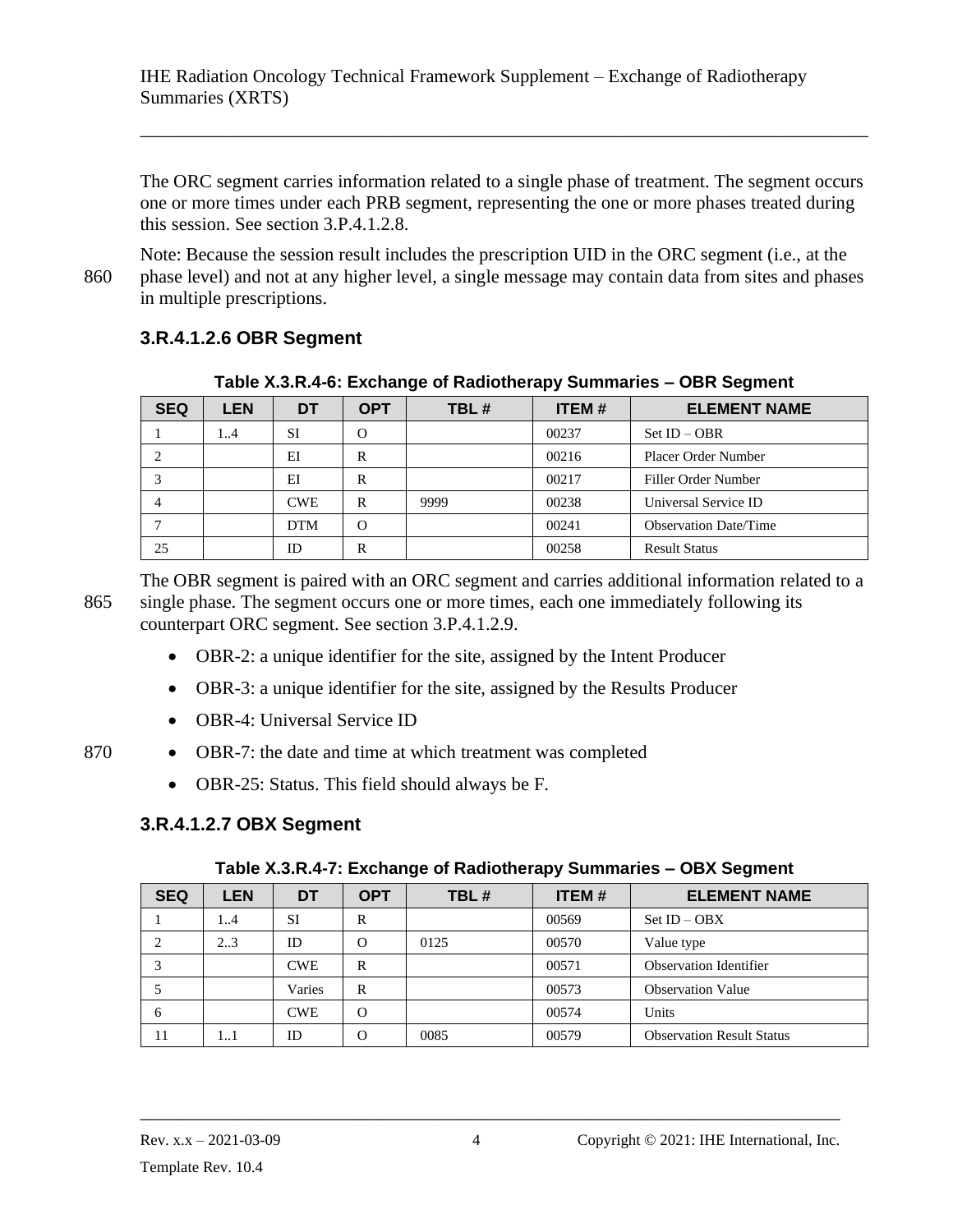\_\_\_\_\_\_\_\_\_\_\_\_\_\_\_\_\_\_\_\_\_\_\_\_\_\_\_\_\_\_\_\_\_\_\_\_\_\_\_\_\_\_\_\_\_\_\_\_\_\_\_\_\_\_\_\_\_\_\_\_\_\_\_\_\_\_\_\_\_\_\_\_\_\_\_\_\_\_

OBX segments carry individual values for specific data elements that are not represented in 875 fields in other segments. Refer to table X.3.1-4 in Volume 3 for specifications regarding which OBX segments are required and how data elements should be coded.

### <span id="page-41-0"></span>**3.R.4.1.3 Expected Actions**

There are no required actions to be taken by a sender or receiver upon sending or receiving, 880 respectively, messages belonging to this transaction.

#### <span id="page-41-1"></span>**3.R.5 Protocol Requirements**

 $N/A$ 

#### <span id="page-41-2"></span>**3.R.6 Security Considerations**

Refer to section X.5.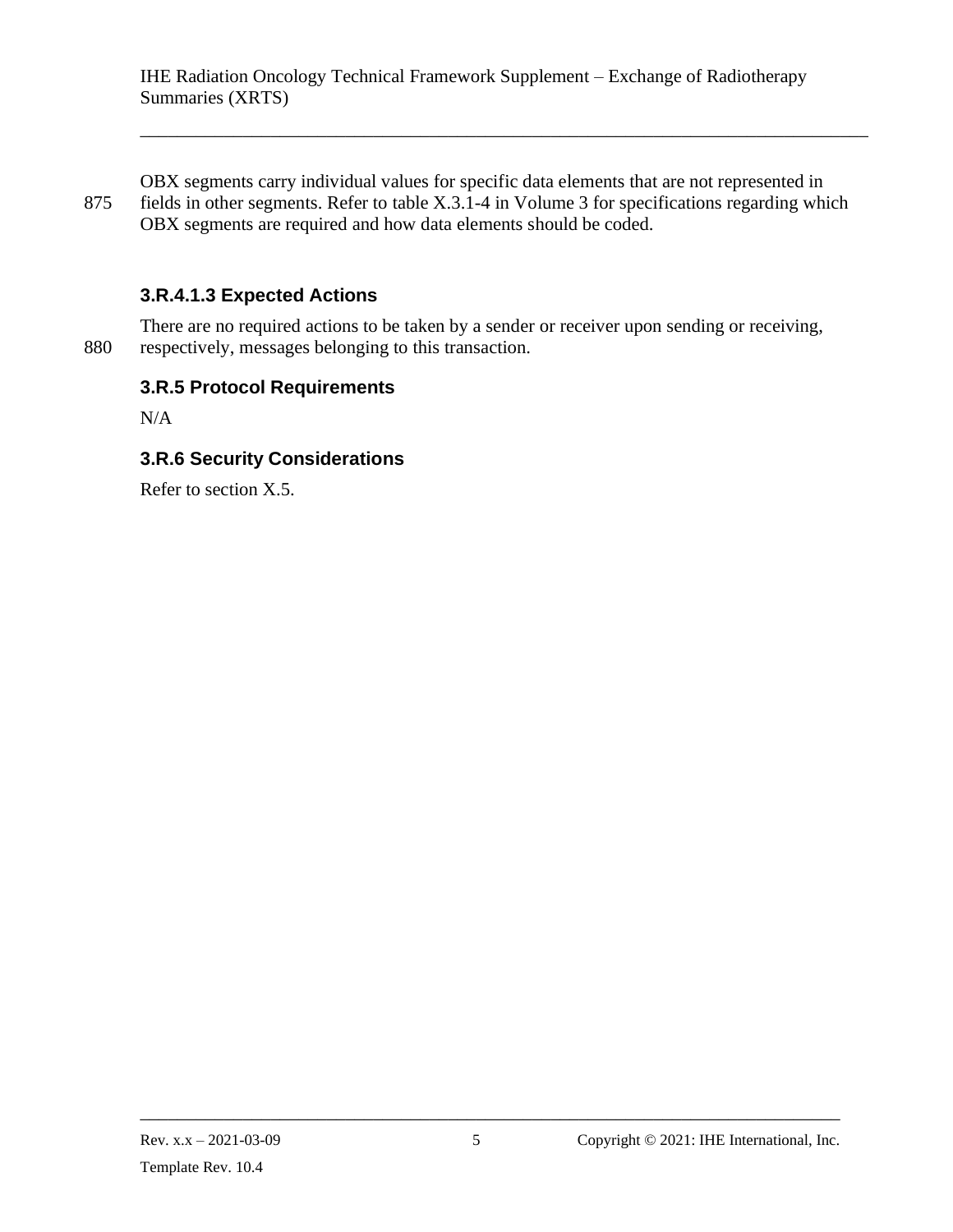# <sup>885</sup> **Appendices**

\_\_\_\_\_\_\_\_\_\_\_\_\_\_\_\_\_\_\_\_\_\_\_\_\_\_\_\_\_\_\_\_\_\_\_\_\_\_\_\_\_\_\_\_\_\_\_\_\_\_\_\_\_\_\_\_\_\_\_\_\_\_\_\_\_\_\_\_\_\_\_\_\_\_\_\_\_\_

<span id="page-42-0"></span>N/A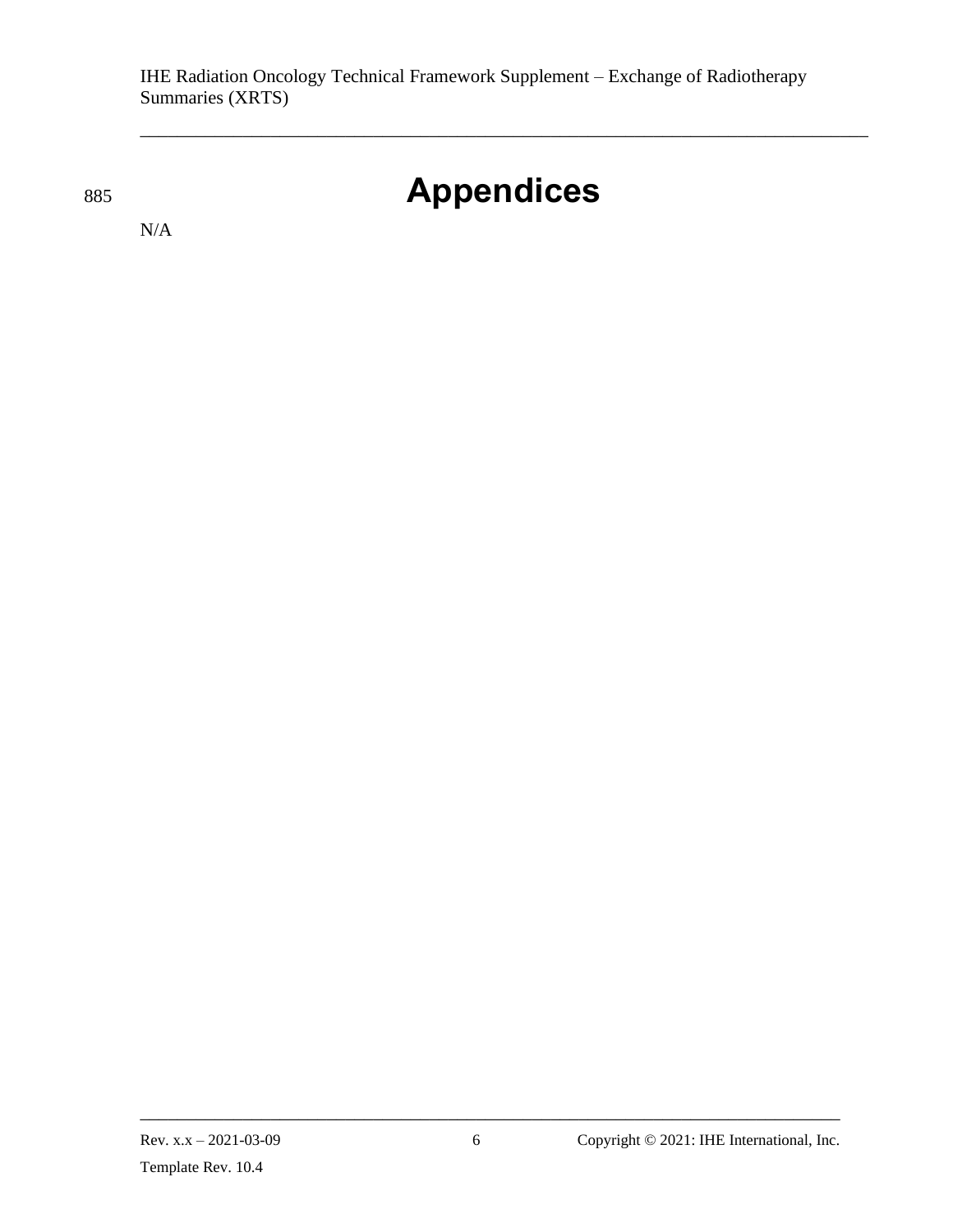\_\_\_\_\_\_\_\_\_\_\_\_\_\_\_\_\_\_\_\_\_\_\_\_\_\_\_\_\_\_\_\_\_\_\_\_\_\_\_\_\_\_\_\_\_\_\_\_\_\_\_\_\_\_\_\_\_\_\_\_\_\_\_\_\_\_\_\_\_\_\_\_\_\_\_\_\_\_

# <span id="page-43-0"></span>**Volume 2 Namespace Additions**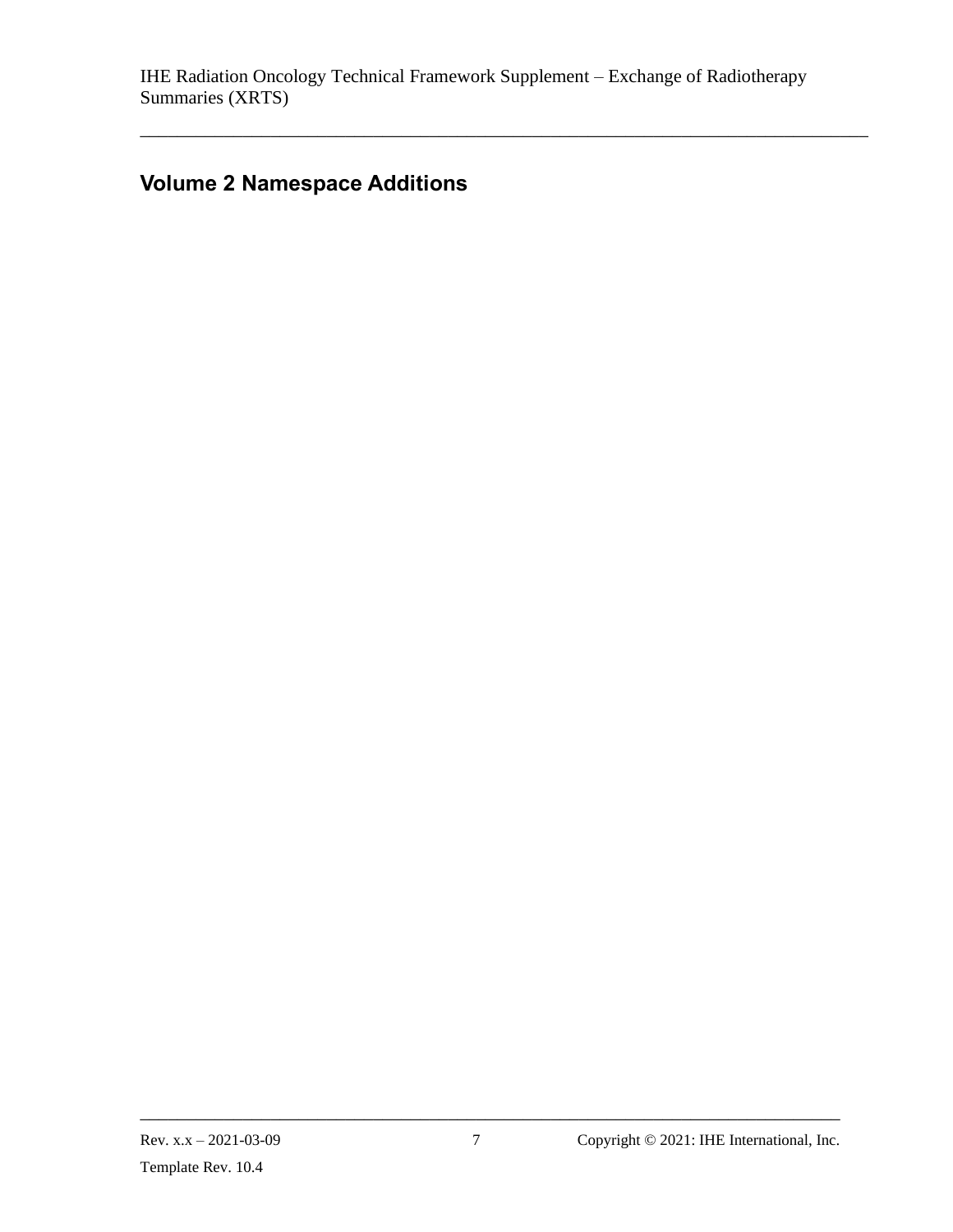# **Volume 3 – Content Modules**

<span id="page-44-0"></span>\_\_\_\_\_\_\_\_\_\_\_\_\_\_\_\_\_\_\_\_\_\_\_\_\_\_\_\_\_\_\_\_\_\_\_\_\_\_\_\_\_\_\_\_\_\_\_\_\_\_\_\_\_\_\_\_\_\_\_\_\_\_\_\_\_\_\_\_\_\_\_\_\_\_\_\_\_\_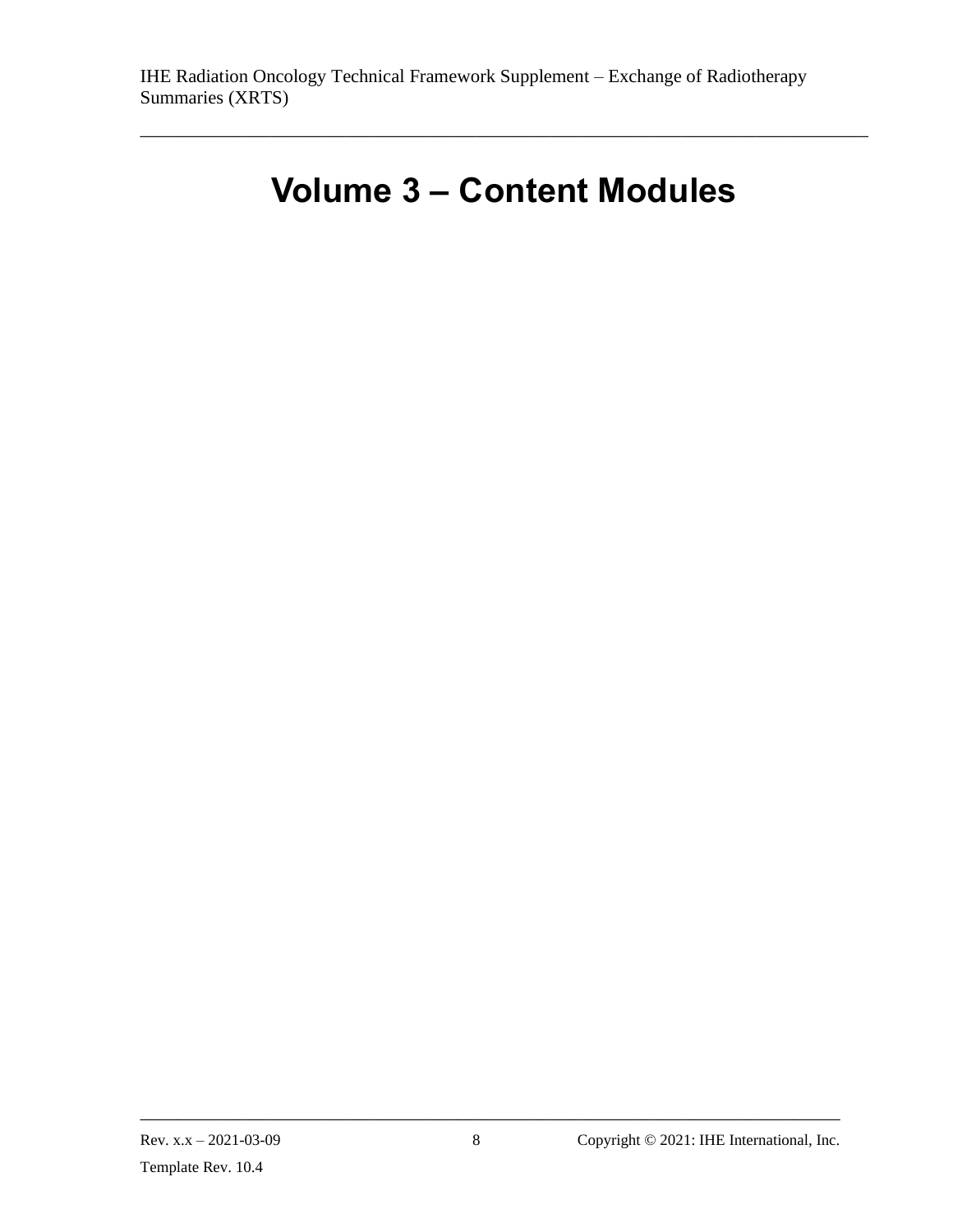<span id="page-45-0"></span>\_\_\_\_\_\_\_\_\_\_\_\_\_\_\_\_\_\_\_\_\_\_\_\_\_\_\_\_\_\_\_\_\_\_\_\_\_\_\_\_\_\_\_\_\_\_\_\_\_\_\_\_\_\_\_\_\_\_\_\_\_\_\_\_\_\_\_\_\_\_\_\_\_\_\_\_\_\_

# 890 **3 Overview of Content**

Because many of the individual data elements that describe the exchange of radiotherapy summaries are not represented in message segments already defined by HL7 Version 2, the transactions in this profile rely on OBX segments with agreed meanings to encode values of interest. The following sections describe the required and optional OBX segments as well as 895 other encoding considerations for data elements in these transactions.

This profile is designed with the intent of sending full snapshot-level messages instead of smaller messages that only include updated data. A snapshot model allows more complete documentation for record matching and bidirectional ownership of the patient record. Where possible, it is best practice to include any fields persisted by your system so that those 900 assumptions can be reconciled by the Observers.

<span id="page-45-1"></span>**3.1 Segment Optionality and Repeatability**

#### <span id="page-45-2"></span>**3.1.1 Intent Message Structure**

| <b>PPR</b> | <b>Intent Segmentation</b>                         | <b>HL7 Chapter</b> |
|------------|----------------------------------------------------|--------------------|
| <b>MSH</b> | Message Header                                     | 3                  |
| <b>PID</b> | <b>Patient Identification</b>                      | 3                  |
| [PV1]      | <b>Patient Visit</b>                               | 3                  |
|            |                                                    |                    |
| GOL        | <b>Goal Detail</b>                                 | 12                 |
|            |                                                    |                    |
| $\{OBX\}$  | Observation/Result Associated with the Intent [1]  | 7                  |
| $[$ {PRT}] | Participation Associated with the Intent           | 7                  |
|            |                                                    |                    |
| [{         |                                                    |                    |
| PRB        | Detail Problem                                     | 12                 |
| $[$ {OBX}] | Observation/Result associated with the Problem [2] | 7                  |
| }]         |                                                    |                    |
|            |                                                    |                    |

**Table X.3.1-1: Exchange of Radiotherapy Summaries – Segment Order (Intent)**

| 905 | 1. | <b>OBX</b> segments at intent level:              |
|-----|----|---------------------------------------------------|
|     |    | Narrative $-$ SHOULD be included.                 |
|     |    | Related chemotherapy — SHOULD be included.        |
|     |    | Related surgery — SHOULD be included.             |
|     |    | Concurrent therapy comments — SHOULD be included. |
| 910 |    | General methods — SHOULD be included.             |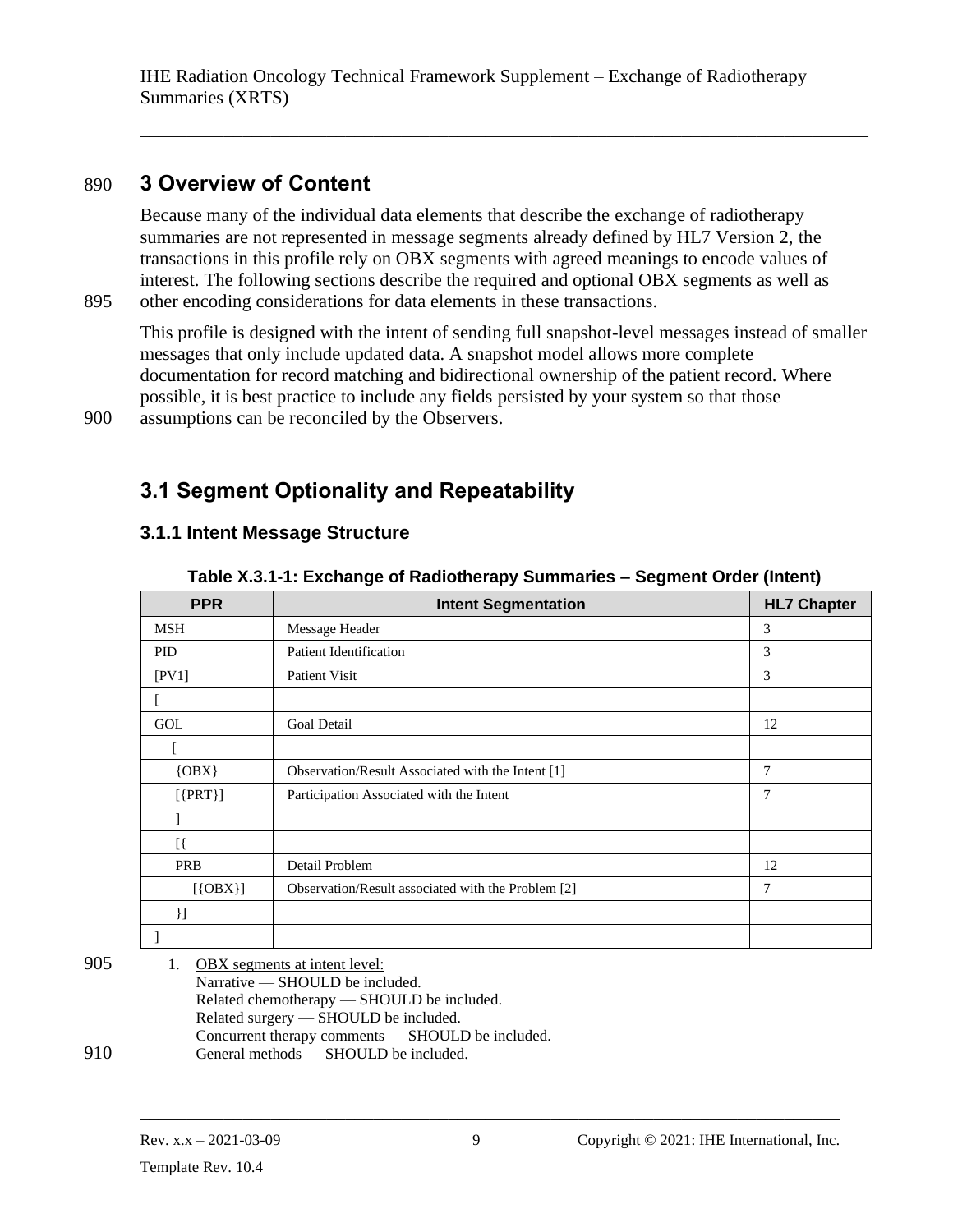\_\_\_\_\_\_\_\_\_\_\_\_\_\_\_\_\_\_\_\_\_\_\_\_\_\_\_\_\_\_\_\_\_\_\_\_\_\_\_\_\_\_\_\_\_\_\_\_\_\_\_\_\_\_\_\_\_\_\_\_\_\_\_\_\_\_\_\_\_\_\_\_\_\_\_\_\_\_

Intent cancelation reason — SHALL be included if the status of the intent is *canceled*. Intent predecessor — SHALL be included if there is a previous intent.

2. OBX segments at the Problem level: Free Text Stage – SHOULD be included when available. 915 Diagnosis Confirmed (21861-0) – SHOULD be included. Clinical Tumor (21905-5) – SHOULD be included when available Clinical Nodes (21906-3) – SHOULD be included when available Clinical Metastases (21907-1) – SHOULD be included when available Clinical Staging Descriptor (21909-7) – SHOULD be included

920 See section 3.2 for specifications of these segments.

#### <span id="page-46-0"></span>**3.1.2 Prescription-Summary Message Structure**

| Julillial y <i>j</i> |                                                         |                    |  |  |  |  |  |
|----------------------|---------------------------------------------------------|--------------------|--|--|--|--|--|
| <b>PPR</b>           | <b>Prescription Segmentation</b>                        | <b>HL7 Chapter</b> |  |  |  |  |  |
| <b>MSH</b>           | Message Header                                          | 3                  |  |  |  |  |  |
| <b>PID</b>           | <b>Patient Identification</b>                           | 3                  |  |  |  |  |  |
| [PV1]                | Patient Visit                                           | 3                  |  |  |  |  |  |
|                      |                                                         |                    |  |  |  |  |  |
| <b>GOL</b>           | <b>Goal Detail</b>                                      | 12                 |  |  |  |  |  |
| $[{PTH}]$            | Detail Pathway                                          | 12                 |  |  |  |  |  |
| [                    |                                                         |                    |  |  |  |  |  |
| <b>OBX</b>           | Observation/Result Associated with the Intent [1]       |                    |  |  |  |  |  |
| $[$ {PRT}]           | Participation Associated with the Intent                | 7                  |  |  |  |  |  |
| $\mathcal{L}$        |                                                         |                    |  |  |  |  |  |
| [                    |                                                         |                    |  |  |  |  |  |
| <b>OBX</b>           | Observation/Result Associated with the Prescription [2] | $\overline{7}$     |  |  |  |  |  |
| $[$ {PRT}]           | Participation Associated with the Prescription          | 7                  |  |  |  |  |  |
| $\mathcal{L}$        |                                                         |                    |  |  |  |  |  |
| [                    |                                                         |                    |  |  |  |  |  |
| PRB                  | Detail Problem                                          | 12                 |  |  |  |  |  |
| $[$ {OBX}]           | Observation/Result Associated with the Site [3]         | $\tau$             |  |  |  |  |  |
| [                    |                                                         |                    |  |  |  |  |  |
| <b>ORC</b>           | Common Order Segment                                    | $\overline{4}$     |  |  |  |  |  |
| <b>OBR</b>           | <b>Observation Request Segment</b>                      | $\overline{4}$     |  |  |  |  |  |
| $[$ {OBX}]           | Observation/Result Associated with the Phase [4]        | 7                  |  |  |  |  |  |
| $\mathcal{L}$        |                                                         |                    |  |  |  |  |  |
| $\mathcal{L}$        |                                                         |                    |  |  |  |  |  |
|                      |                                                         |                    |  |  |  |  |  |

#### **Table X.3.1-2: Exchange of Radiotherapy Summaries – Segment Order (Prescription Summary)**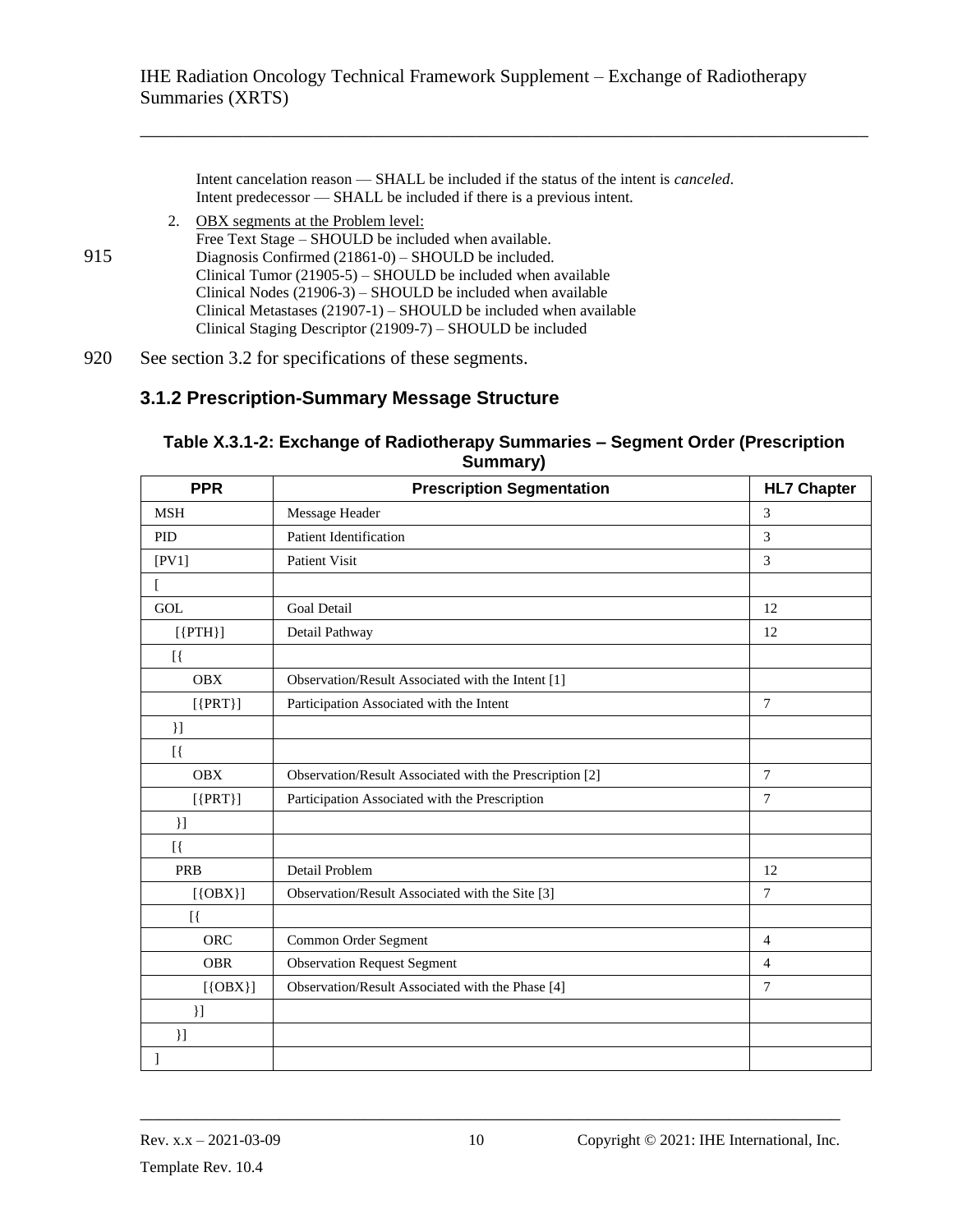\_\_\_\_\_\_\_\_\_\_\_\_\_\_\_\_\_\_\_\_\_\_\_\_\_\_\_\_\_\_\_\_\_\_\_\_\_\_\_\_\_\_\_\_\_\_\_\_\_\_\_\_\_\_\_\_\_\_\_\_\_\_\_\_\_\_\_\_\_\_\_\_\_\_\_\_\_\_

| 925<br>930 |    | 1. OBX segments at intent level:<br>Narrative $-$ SHOULD be included.<br>Concurrent therapies — SHOULD be included.<br>General methods — SHOULD be included.<br>Intent cancelation reason — SHALL be included if the status of the intent is canceled.<br>Intent predecessor — SHALL be included if there is a prior intent. |
|------------|----|------------------------------------------------------------------------------------------------------------------------------------------------------------------------------------------------------------------------------------------------------------------------------------------------------------------------------|
| 935        |    | 2. OBX segments at prescription level:<br>Delivery status (prescription) — SHALL be included.<br>Prescription cancelation reason — SHALL be included if the approval status of the prescription is<br>Canceled.<br>Prescription summary predecessor — SHALL be included if there is a prior prescription.                    |
|            | 3. | OBX segments at the site level:<br>Delivery status (site) — SHALL be included.<br>Total planned dose (site) — SHALL be included.<br>Site predecessor — SHALL be included if there is a prior site.                                                                                                                           |
| 940        |    | 4. OBX segments at the phase level:<br>Phase label — SHALL be included<br>Approval status (phase) — SHALL be included.<br>Delivery status (phase) — SHALL be included.<br>Reason for early completion - SHOULD be included if the delivery status of the phase is <i>Completed</i>                                           |
| 945        |    | Early.<br>Protocol — MAY be included.<br>Technique - SHALL be included<br>Modality — SHALL be included<br>Treatment accessories - SHALL be included                                                                                                                                                                          |
| 950        |    | Dose per fraction — SHALL be included<br>Planned number of fractions - SHALL be included<br>Frequency of delivery - SHALL be included<br>Total planned dose (phase) — SHALL be included                                                                                                                                      |

<span id="page-47-0"></span>See section 3.2 for specifications of these segments.

#### 955 **3.1.3 Session Result Message Structure**

| <b>PPR</b> | <b>Result Segmentation</b>                      | <b>HL7 Chapter</b> |
|------------|-------------------------------------------------|--------------------|
| <b>MSH</b> | Message Header                                  | 3                  |
| <b>PID</b> | Patient Identification                          | 3                  |
| PV1        | Patient Visit                                   | 3                  |
|            |                                                 |                    |
| <b>PRB</b> | Detail Problem                                  | 12                 |
| $[$ {OBX}] | Observation/Result Associated with the Site [1] | Ξ                  |
|            |                                                 |                    |
| <b>ORC</b> | Common Order Segment                            | 4                  |

#### **Table X.3.1-3: Exchange of Radiotherapy Summaries – Segment Order (Session Result)**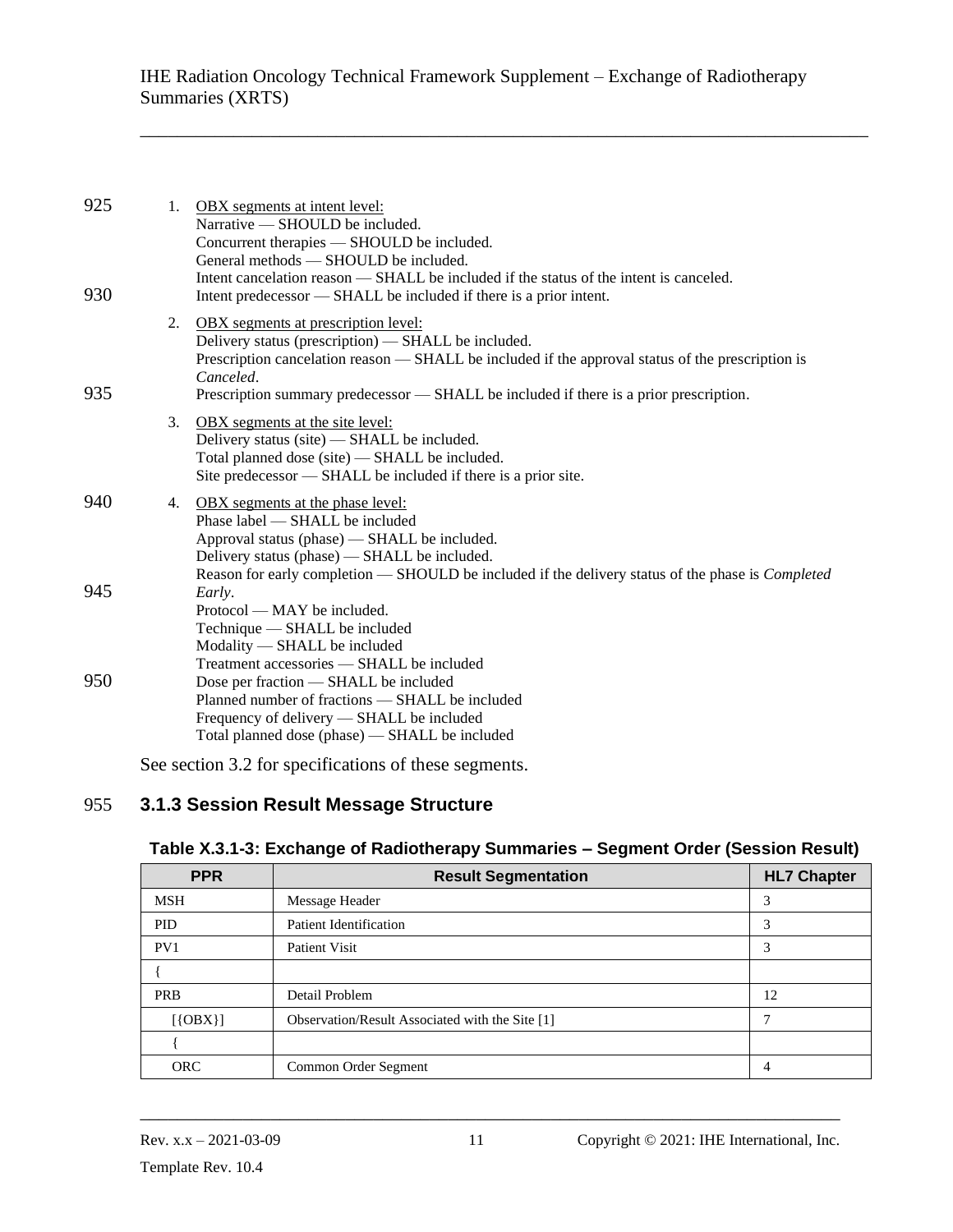\_\_\_\_\_\_\_\_\_\_\_\_\_\_\_\_\_\_\_\_\_\_\_\_\_\_\_\_\_\_\_\_\_\_\_\_\_\_\_\_\_\_\_\_\_\_\_\_\_\_\_\_\_\_\_\_\_\_\_\_\_\_\_\_\_\_\_\_\_\_\_\_\_\_\_\_\_\_

|     | <b>PPR</b>                                                                                                                                                                                                  | <b>Result Segmentation</b>                                                                                                                                                                                                                                                                                                                                                     | <b>HL7 Chapter</b> |  |  |  |  |
|-----|-------------------------------------------------------------------------------------------------------------------------------------------------------------------------------------------------------------|--------------------------------------------------------------------------------------------------------------------------------------------------------------------------------------------------------------------------------------------------------------------------------------------------------------------------------------------------------------------------------|--------------------|--|--|--|--|
|     | <b>OBR</b>                                                                                                                                                                                                  | <b>Observation Request Segment</b>                                                                                                                                                                                                                                                                                                                                             | 4                  |  |  |  |  |
|     | $\{OBX\}$                                                                                                                                                                                                   | Observation/Result Associated with the Phase [2]                                                                                                                                                                                                                                                                                                                               | 7                  |  |  |  |  |
|     |                                                                                                                                                                                                             |                                                                                                                                                                                                                                                                                                                                                                                |                    |  |  |  |  |
|     |                                                                                                                                                                                                             |                                                                                                                                                                                                                                                                                                                                                                                |                    |  |  |  |  |
| 960 | 1.                                                                                                                                                                                                          | <b>OBX</b> segments at site level:<br>Session start date and time — SHALL be included<br>Session end date and time — SHALL be included<br>Session delivery status (session) — SHALL be included<br>Session delivery status (site) — SHALL be included<br>Nominal total dose planned (site) — SHALL be included<br>Nominal cumulative dose delivered (site) — SHALL be included |                    |  |  |  |  |
| 965 | <b>OBX</b> segments at phase level:<br>2.<br>Phase label — SHALL be included<br>Plan UIDs — SHALL be included<br>Session delivery status (phase) — SHALL be included<br>Fraction number — SHALL be included |                                                                                                                                                                                                                                                                                                                                                                                |                    |  |  |  |  |
| 970 |                                                                                                                                                                                                             | Planned number of fractions — SHALL be included<br>Nominal fraction dose planned — SHALL be included<br>Nominal fraction dose delivered — SHALL be included<br>Nominal total dose planned (phase) - SHALL be included<br>Nominal cumulative dose delivered (phase) — SHALL be included                                                                                         |                    |  |  |  |  |

See section 3.2 for specifications of these segments.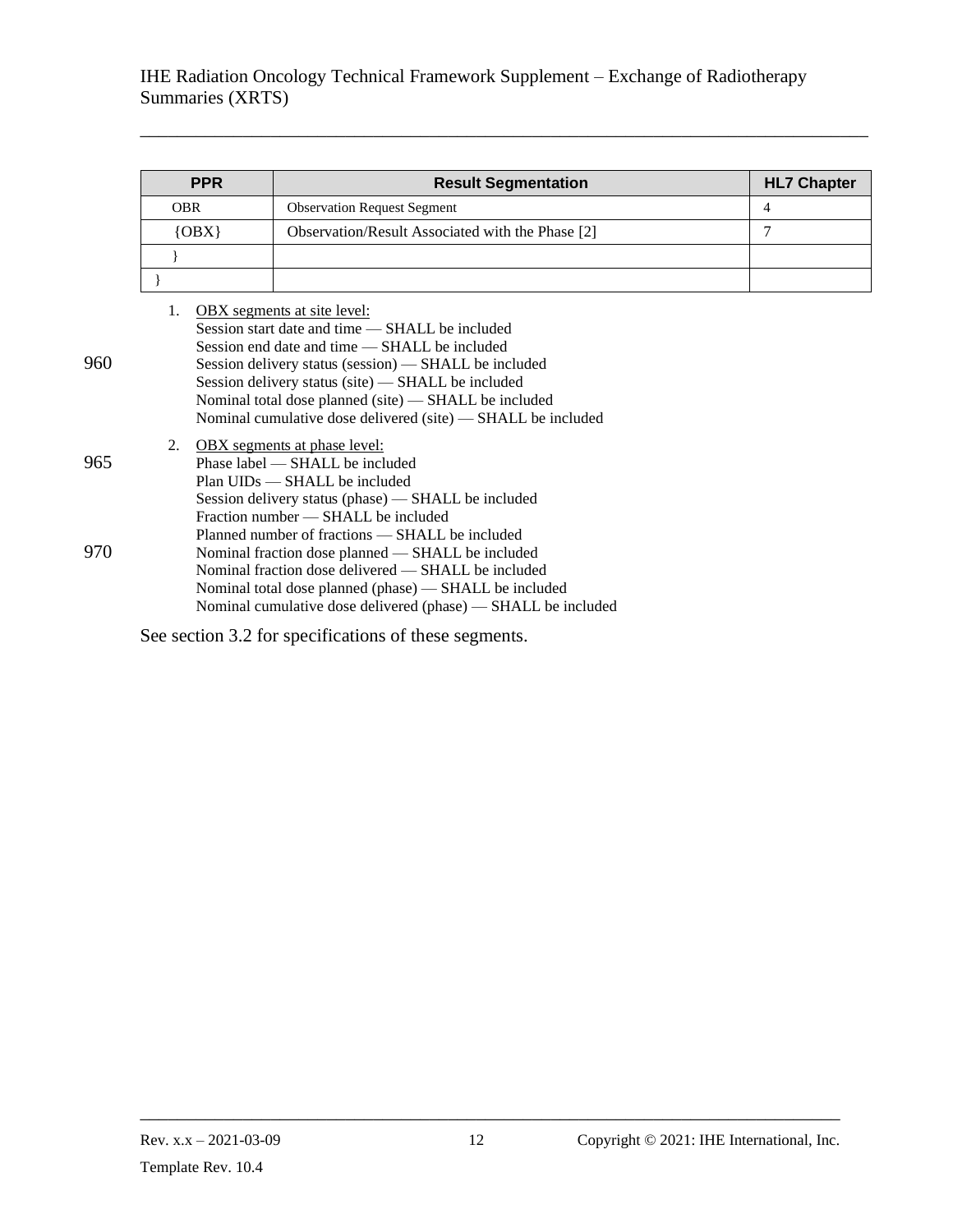### <span id="page-49-0"></span>975 **3.2 Tables of Values**

#### <span id="page-49-1"></span>**3.2.1 Observation Segment Specifications**

The following are data elements that should be representing using OBX segments. The data type belongs in OBX-2. The code belongs in OBX-3. The value for the data elements belongs in OBX-5. The unit for the value, when applicable, belongs in OBX-6.

#### 980 **Table X.3.1-4: Exchange of Radiotherapy Summaries – Codes for Specified OBX Segments**

*The "Usage" column indicates whether a given data element applies to the Intent (I), Prescription Summary (P), Session Result (S), or some combination thereof.*

| <b>Name</b>                           | <b>Usage</b> | <b>Type</b>                 | Unit | Code    | <b>Description</b>                                                                                                                                                                                               |
|---------------------------------------|--------------|-----------------------------|------|---------|------------------------------------------------------------------------------------------------------------------------------------------------------------------------------------------------------------------|
| Narrative                             | I, P         | <b>ST</b>                   |      | XXXXX-X | Physician's free-text narrative of intent                                                                                                                                                                        |
| General methods                       | I, P         | <b>ST</b>                   |      | XXXXX-X | Free-text description of methods of<br>treatment                                                                                                                                                                 |
| Related chemotherapy                  | I, P         | <b>ST</b>                   |      | XXXXX-X | Indication of timing of related<br>chemotherapy<br>Allowed values are defined in Table<br>$X.3.1-6$                                                                                                              |
| Related surgery                       | I, P         | <b>ST</b>                   |      | XXXXX-X | Indication of timing of related surgery<br>Allowed values are defined in Table<br>$X.3.1-6$                                                                                                                      |
| Concurrent therapy<br>comment         | I, P         | <b>ST</b>                   |      | XXXXX-X | Additional free-text description of<br>concurrent therapies                                                                                                                                                      |
| Diagnostic Confirmation               | I, P         | $\ensuremath{\mathsf{CWE}}$ |      | 21861-0 | <b>NAACCR</b> Diagnostic Confirmation                                                                                                                                                                            |
| <b>Clinical Tumor</b>                 | I, P         | <b>CWE</b>                  |      | 21905-5 | <b>TNM Clinical Tumor</b>                                                                                                                                                                                        |
| <b>Clinical Node</b>                  | I, P         | <b>CWE</b>                  |      | 21906-3 | <b>TNM Clinical Node</b>                                                                                                                                                                                         |
| <b>Clinical Metastases</b>            | I, P         | <b>CWE</b>                  |      | 21907-1 | <b>TNM Clinical Metastases</b>                                                                                                                                                                                   |
| <b>Clinical Staging</b><br>Descriptor | I, P         | <b>CWE</b>                  |      | 21909-7 | <b>Clinical Staging Descriptor</b>                                                                                                                                                                               |
| Free Text Stage                       | I, P         | <b>ST</b>                   |      | XXXXX-X | Used to describe clinical staging<br>information if codified staging<br>information is not available.                                                                                                            |
| Intent predecessor                    | I, P         | ID                          |      | XXXXX-X | The unique identifier of the intent.                                                                                                                                                                             |
| Intent cancelation reason             | I, P         | <b>ST</b>                   |      | XXXXX-X | The reason for which the intent was<br>canceled.                                                                                                                                                                 |
| Prescription summary<br>predecessor   | P            | ID                          |      | XXXXX-X | For a prescription summary that is a<br>revision to an existing prescription<br>summary, this segment carries the<br>unique identifier of the predecessor of<br>which this prescription summary is a<br>revision |
| Prescription cancelation<br>reason    | P            | <b>ST</b>                   |      | XXXXX-X | The reason for which the prescription<br>was canceled                                                                                                                                                            |
| Site predecessor                      | I, P         | ID                          |      | XXXXX-X | For a site that is a revision to an existing<br>site, this segment carries the unique<br>identifier of the predecessor of which<br>this site is a revision                                                       |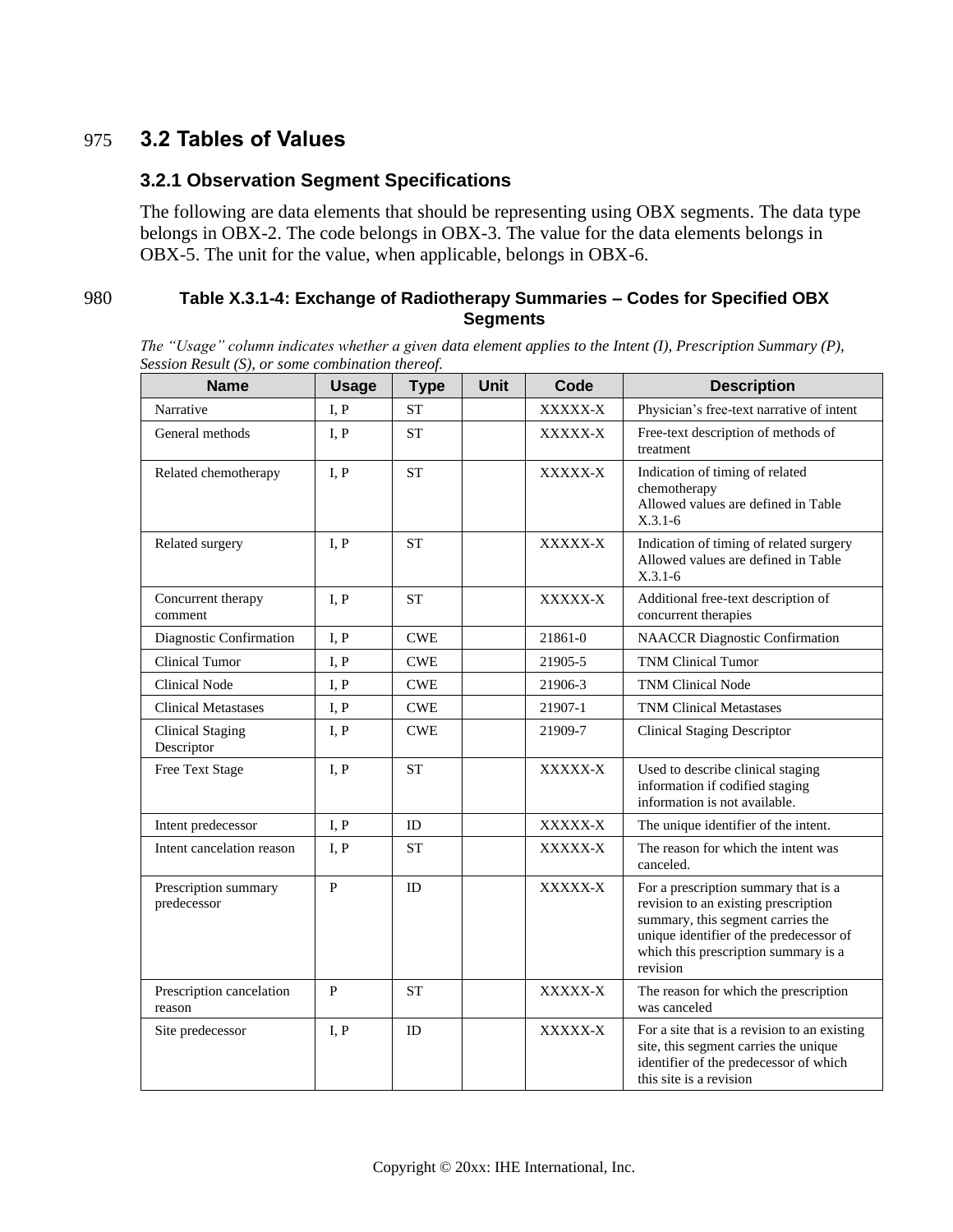\_\_\_\_\_\_\_\_\_\_\_\_\_\_\_\_\_\_\_\_\_\_\_\_\_\_\_\_\_\_\_\_\_\_\_\_\_\_\_\_\_\_\_\_\_\_\_\_\_\_\_\_\_\_\_\_\_\_\_\_\_\_\_\_\_\_\_\_\_\_\_\_\_\_\_\_\_\_

| <b>Name</b>                          | <b>Usage</b> | <b>Type</b> | <b>Unit</b> | Code    | <b>Description</b>                                                                                      |
|--------------------------------------|--------------|-------------|-------------|---------|---------------------------------------------------------------------------------------------------------|
| Reason for early<br>completion       | I, P         | <b>ST</b>   |             | XXXXX-X | Free-text reason for early completion.                                                                  |
| Phase label                          | P, S         | <b>ST</b>   |             | XXXXX-X | Free-text label for the phase.                                                                          |
| Protocol                             | P            | <b>CWE</b>  |             | XXXXX-X | Free text label for the protocol on which<br>this phase is based, if applicable                         |
| Technique                            | $\mathbf{P}$ | <b>ST</b>   |             | XXXXX-X | Free-text label for identifying the types<br>of planning and delivery methods                           |
| Modality                             | P            | <b>ST</b>   |             | XXXXX-X | Description of irradiation type to be<br>used for treatment                                             |
| Treatment accessories                | $\mathbf{P}$ | <b>ST</b>   |             | XXXXX-X | Free-text description of devices to be<br>used in addition to the delivery device                       |
| Approval status (phase)              | $\mathbf{P}$ | <b>ST</b>   |             | XXXXX-X | Allowed values are defined in Table<br>$X.3.1 - 7$                                                      |
| Delivery status<br>(prescription)    | $\mathbf{P}$ | <b>ST</b>   |             | XXXXX-X | Describes whether or not delivery of a<br>set of planned treatments has begun, is<br>completed, etc.    |
|                                      |              |             |             |         | Allowed values are defined in Table<br>$X.3.1 - 8$                                                      |
| Delivery status (site)               | $\mathbf{P}$ | <b>ST</b>   |             | XXXXX-X | Allowed values are defined in Table<br>$X.3.1 - 8$                                                      |
| Delivery status (phase)              | ${\bf P}$    | <b>ST</b>   |             | XXXXX-X | Allowed values are defined in Table<br>$X.3.1 - 8$                                                      |
| Session delivery status<br>(session) | S            | <b>ST</b>   |             | XXXXX-X | Describes whether or not the delivery of<br>radiation planned for this session was<br>completed or not. |
|                                      |              |             |             |         | Allowed values are defined in Table<br>$X.3.1-9$                                                        |
| Session delivery status<br>(site)    | S            | <b>ST</b>   |             | XXXXX-X | Allowed values are defined in Table<br>$X.3.1-9$                                                        |
| Session delivery status<br>(phase)   | S            | <b>ST</b>   |             | XXXXX-X | Allowed values are defined in Table<br>$X.3.1-9$                                                        |
| Session start date and<br>time       | S            | <b>DTM</b>  |             | XXXXX-X |                                                                                                         |
| Session end date and time            | $\mathbf S$  | <b>DTM</b>  |             | XXXXX-X |                                                                                                         |
| Dose per fraction                    | $\mathbf{P}$ | <b>NM</b>   | cGy         | XXXXX-X | The dose prescribed per fraction in this<br>phase                                                       |
| Planned number of<br>fractions       | $\mathbf{P}$ | <b>NM</b>   |             | XXXXX-X | The number of fractions planned for this<br>phase                                                       |
| Frequency of delivery                | $\mathbf{P}$ | <b>ST</b>   |             | XXXXX-X | Free text description of frequency of<br>delivery.                                                      |
| Total planned dose<br>(phase)        | $\mathbf{P}$ | NΜ          | cGy         | XXXXX-X | The total dose to be delivered to the site<br>in this phase                                             |
| Total planned dose (site)            | $\mathbf{P}$ | NM          | cGy         | XXXXX-X | The total dose to be delivered to this<br>site, across all phases                                       |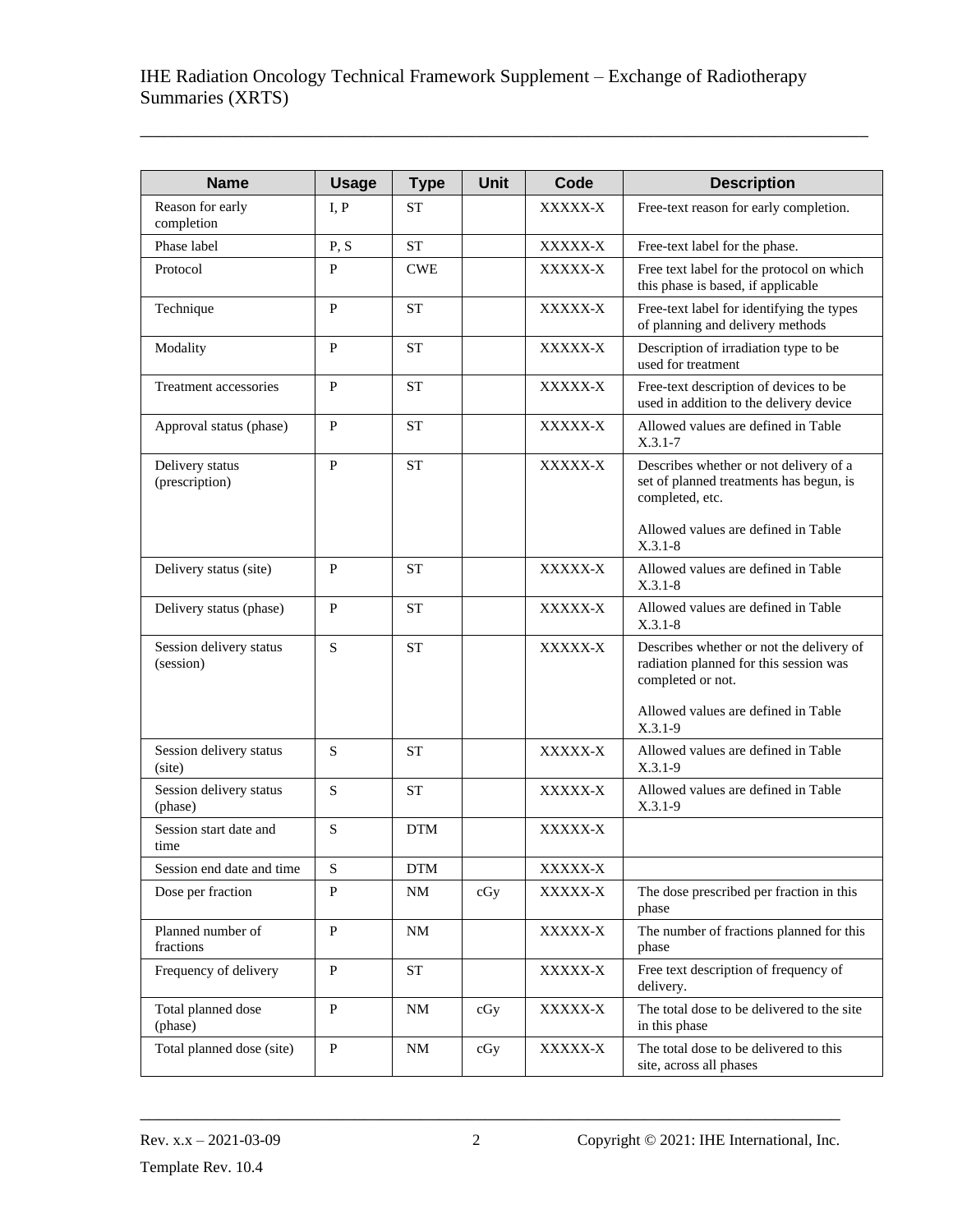\_\_\_\_\_\_\_\_\_\_\_\_\_\_\_\_\_\_\_\_\_\_\_\_\_\_\_\_\_\_\_\_\_\_\_\_\_\_\_\_\_\_\_\_\_\_\_\_\_\_\_\_\_\_\_\_\_\_\_\_\_\_\_\_\_\_\_\_\_\_\_\_\_\_\_\_\_\_

| <b>Name</b>                                  | <b>Usage</b> | <b>Type</b> | <b>Unit</b> | Code    | <b>Description</b>                                                            |
|----------------------------------------------|--------------|-------------|-------------|---------|-------------------------------------------------------------------------------|
| Plan UIDs                                    | S            | ID          |             | XXXXX-X | A list of IDs of the plans associated with<br>this site and phase from the RP |
| Fraction number                              | S            | <b>NM</b>   |             | XXXXX-X | The number of the fraction being treated<br>in this phase in this session     |
| Nominal fraction dose<br>planned             | S            | NM          | cGy         | XXXXX-X |                                                                               |
| Nominal fraction dose<br>delivered           | S            | NM          | cGy         | XXXXX-X |                                                                               |
| Nominal total dose<br>planned (phase)        | S            | NM          | cGy         | XXXXX-X |                                                                               |
| Nominal cumulative dose<br>delivered (phase) | S            | <b>NM</b>   | cGy         | XXXXX-X |                                                                               |
| Nominal total dose<br>planned (site)         | S            | NM          | cGy         | XXXXX-X |                                                                               |
| Nominal cumulative dose<br>delivered (site)  | S            | <b>NM</b>   | cGy         | XXXXX-X |                                                                               |

### <span id="page-51-0"></span>**3.2.1.1 Dose Element Semantics**

985 In a session result message, each phase reports a *nominal fraction dose planned* and a *nominal fraction dose delivered*. Note that these are fraction doses and not session doses. This is relevant in case of interrupted treatment. Suppose that a patient arrives and begins treatment in fraction 3 with a planned dose of 2 Gy. Several minutes into the session, the machine goes offline and the session ends at 0.87 Gy. The session result sent from this treatment shows delivery status

- 990 *Incomplete*, fraction number 3, a planned fraction dose of 2 Gy, and a delivered fraction dose of 0.87 Gy. When the treatment is resumed later, the patient receives the remaining 1.13 Gy. This is recorded as a new session under the same fraction number. The session result sent from this treatment shows delivery status *Complete*, fraction number 3, a planned fraction dose of 2 Gy, and a delivered fraction dose of 2 Gy (not 1.13 Gy). In other words, in this scenario, the Result
- 995 Producer must provide the accumulated dose for the fraction if the fraction was delivered over multiple sessions.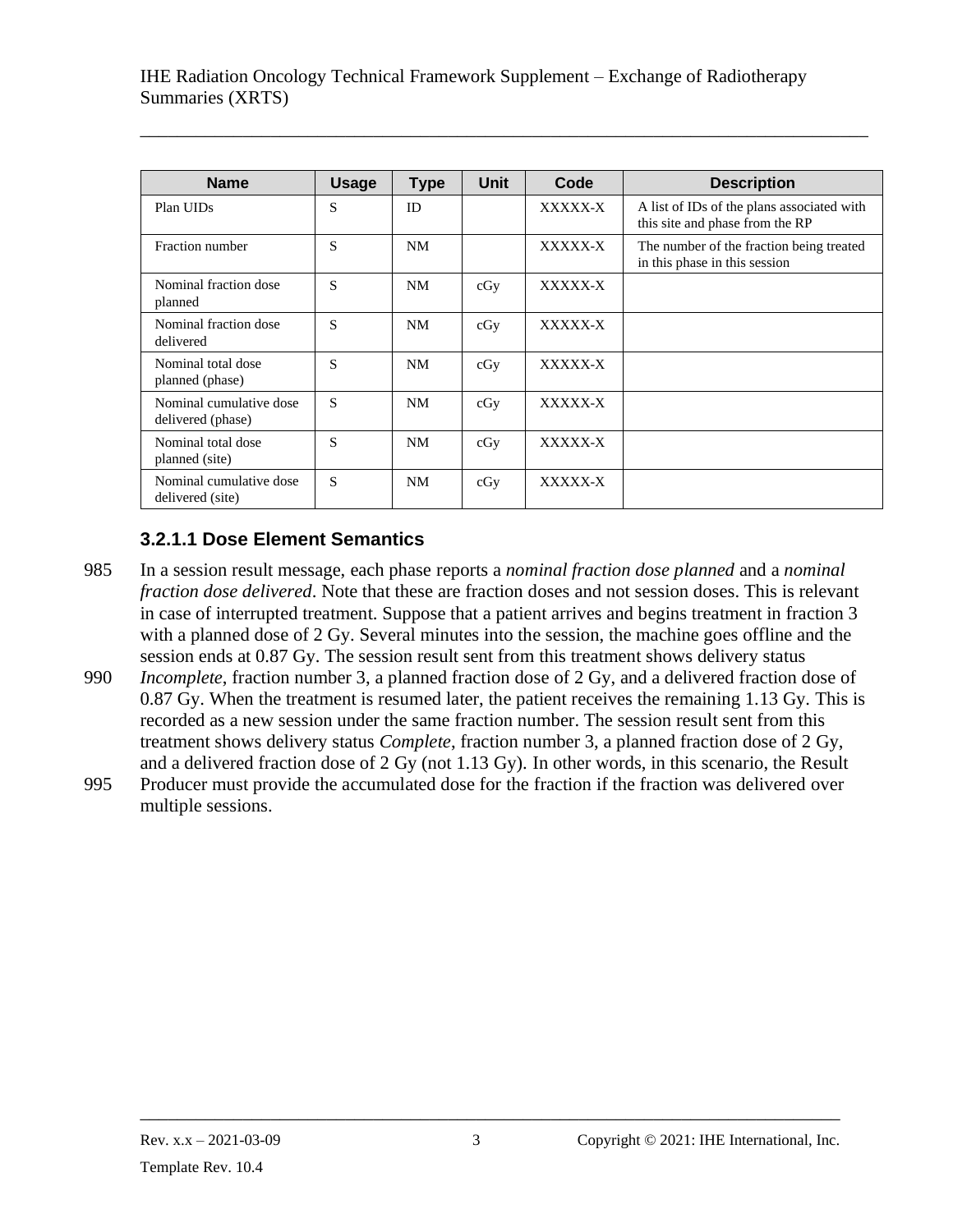#### **3.2.2 Value Set Specifications**

#### **Table X.3.1-5: Values for Therapeutic Goal (GOL-9)**

\_\_\_\_\_\_\_\_\_\_\_\_\_\_\_\_\_\_\_\_\_\_\_\_\_\_\_\_\_\_\_\_\_\_\_\_\_\_\_\_\_\_\_\_\_\_\_\_\_\_\_\_\_\_\_\_\_\_\_\_\_\_\_\_\_\_\_\_\_\_\_\_\_\_\_\_\_\_

| Value               | <b>Description</b>                                                        |
|---------------------|---------------------------------------------------------------------------|
| <b>CURATIVE</b>     | This therapy is intended to cure the disease in question                  |
| <b>PALLIATIVE</b>   | This therapy is intended to alleviate symptoms of the disease in question |
| <b>PROPHYLACTIC</b> | This therapy is intended to prevent the development of a disease          |

#### 1000 **Table X.3.1-6: Values for Timing of Related Therapies (OBX-5)**

| Value                   | <b>Description</b>                                              |
|-------------------------|-----------------------------------------------------------------|
| <b>NONE</b>             | No related therapy is planned                                   |
| <b>BEFORE RADIATION</b> | This related therapy will occur before radiotherapy is started  |
| <b>DURING RADIATION</b> | This related therapy will be concurrent with radiotherapy       |
| <b>AFTER RADIATION</b>  | This related therapy will occur after radiotherapy is completed |

In this context, "radiotherapy" refers to the entire course of treatment, not to an individual session. For example, if a patient receives radiation and chemotherapy on alternating days, that chemotherapy would be classified as "during radiation".

#### 1005 **Table X.3.1-7: Values for Approval Status Fields (OBX-5, GOL-18, PTH-5)**

| Value               | <b>Description</b>                                                                                                                                                                 |
|---------------------|------------------------------------------------------------------------------------------------------------------------------------------------------------------------------------|
| <b>NOT APPROVED</b> | This item (e.g., prescription) is currently not approved.                                                                                                                          |
| <b>ACTIVE</b>       | This item is currently active (i.e., not canceled and not superseded). This status should<br>only be used when a more specific status (approved or not approved) is not available. |
| <b>CANCELED</b>     | This item has been evaluated and will not be approved. A recipient should not expect to<br>receive further updates.                                                                |
| <b>APPROVED</b>     | This item has been approved                                                                                                                                                        |
| <b>SUPERSEDED</b>   | A newer revision to this item exists, and the current status of the item is specified on<br>the latest revision.                                                                   |

#### **Table X.3.1-8: Values for Prescription/Site/Phase Delivery Status Fields (OBX-5)**

| Value                  | <b>Description</b>                           |
|------------------------|----------------------------------------------|
| <b>NOT BEGUN</b>       | Treatment delivery has not yet been started. |
| <b>IN PROGRESS</b>     | Treatment delivery is in progress.           |
| <b>COMPLETED</b>       | Treatment delivery was completed.            |
| <b>COMPLETED EARLY</b> | Treatment delivery was completed early.      |

These values are used in delivery status fields in Prescription Summary messages and are evaluated relative to the entire set of treatments at a given level (as opposed to an individual

1010 treatment session). For example, the status of a phase is *Not Begun* until the first session for that phase is started, at which point its status becomes *In Progress*. Finally, once the last session is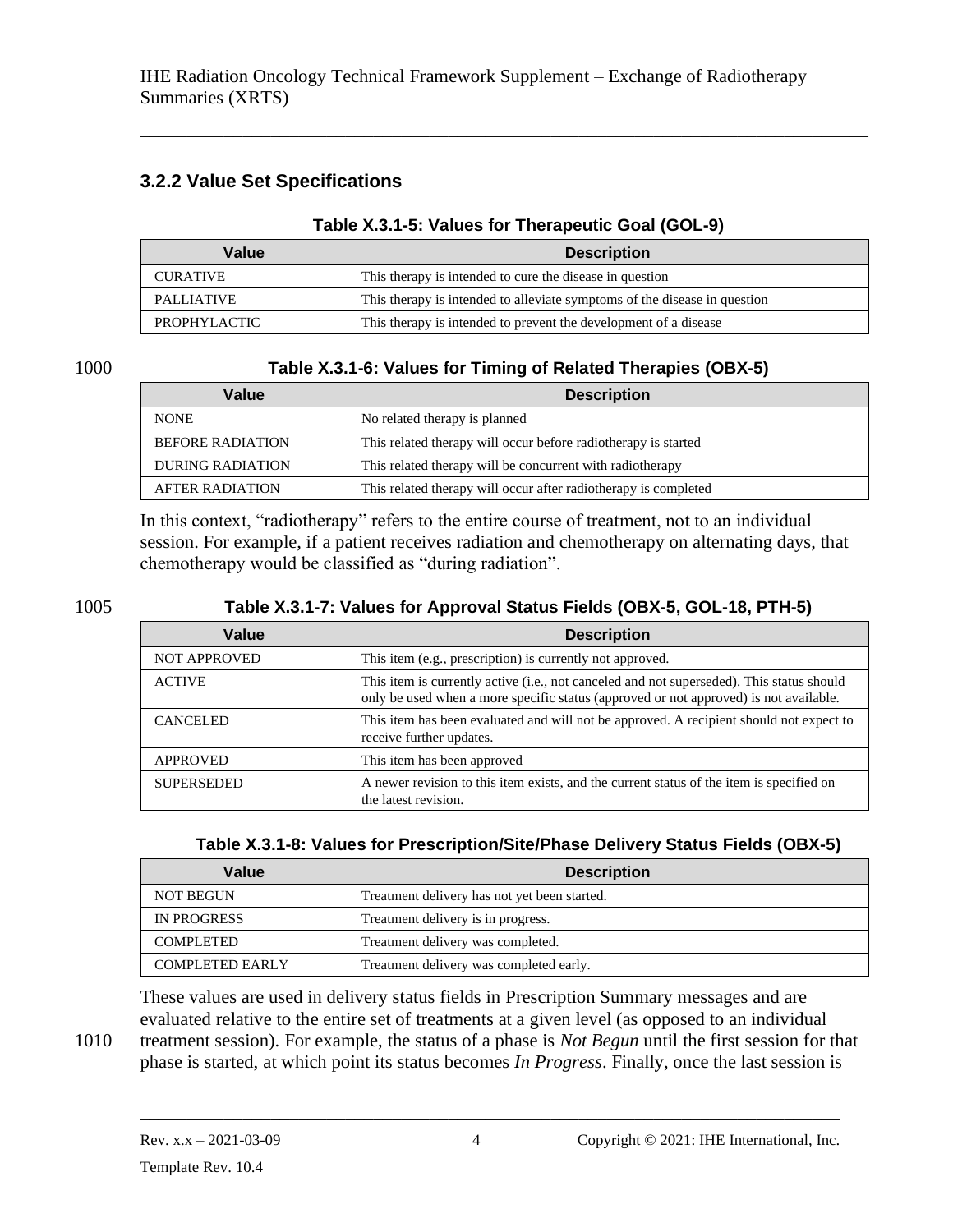finished, the status becomes *Completed* (if all of the planned fractions have been delivered) or *Completed Early* (if no more fractions will be delivered for this phase but not all of the planned fractions were delivered).

\_\_\_\_\_\_\_\_\_\_\_\_\_\_\_\_\_\_\_\_\_\_\_\_\_\_\_\_\_\_\_\_\_\_\_\_\_\_\_\_\_\_\_\_\_\_\_\_\_\_\_\_\_\_\_\_\_\_\_\_\_\_\_\_\_\_\_\_\_\_\_\_\_\_\_\_\_\_

1015 **Table X.3.1-9: Values for Session Delivery Status Fields (OBX-5)**

| Value                     | <b>Description</b>                                                       |
|---------------------------|--------------------------------------------------------------------------|
| INCOMPLETE                | Treatment delivery was begun but is incomplete.                          |
| <b>COMPLETE</b>           | Treatment delivery was completed.                                        |
| <b>COMPLETE (PARTIAL)</b> | Treatment delivery was completed, but only a partial dose was delivered. |

These values are used in delivery status fields in Session Results messages and are evaluated relative to the treatment that was planned for this session. For example, the status of a phase in a session is *Complete* if the entire session was carried out as planned (full dose delivered to the sites in question). If the full dose was not delivered, then the status of the phase is *Incomplete* if

1020 the fraction that was interrupted will be resumed later or *Complete (Partial)* if this fraction will not be resumed.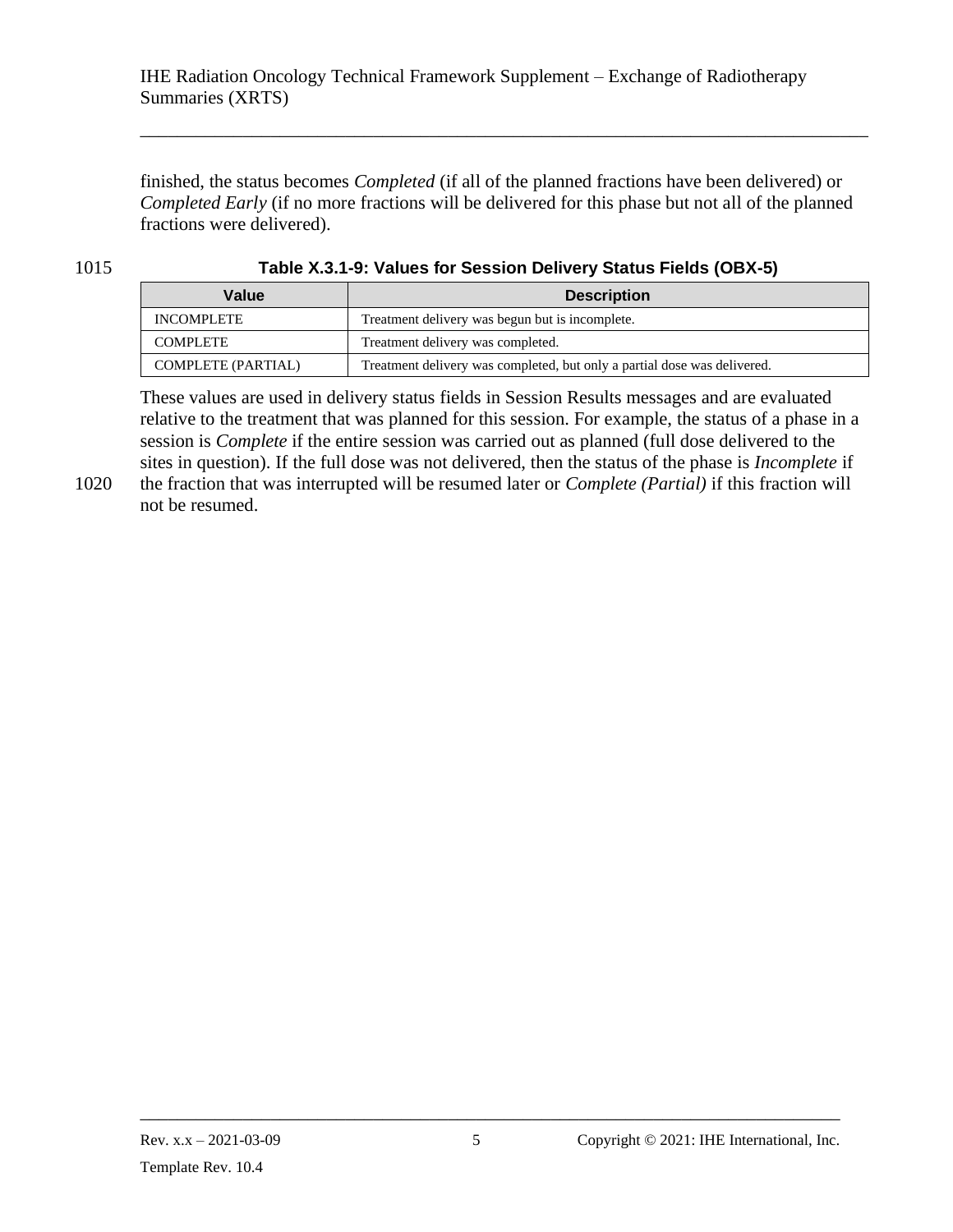# <span id="page-54-0"></span>**3.3 Sample Messages**

### <span id="page-54-1"></span>**3.3.1 Intent**

 $\overline{\phantom{a}}$ 

| 1025 | MSH   ^~\&           20040629164652   1   PPR^XXX   331   P   2.3.1    <br>PID   112345^^^SYSTEM^MRN  Radonc^Patient^^^^  20010620 F   123 Frog<br>Lane^APT 02^Verona^WI^53593^USA^H  518-345-2938     AccountNumber <br>PV1  I PointOfCare^Room^Bed^^^^Building^^    00573^Attending^Provider^<br>^^^^^ProvID^^^^ 00382^Referring^Provider^^^^^^ProvID^^^^ 00573^Atte<br>nding^Provider^^^^^^ProvID^^^^         VisitNumber |
|------|------------------------------------------------------------------------------------------------------------------------------------------------------------------------------------------------------------------------------------------------------------------------------------------------------------------------------------------------------------------------------------------------------------------------------|
| 1030 | GOL NW 20190710032200  IntentUID   20190710032200  Curative         03<br>^In Progress^IntentCode   20190710032200  <br>PRT  NW 10^PCP^RoleCode 00133^Provider^Primary^^^^^^ProvID 00573^Atten                                                                                                                                                                                                                               |
| 1035 | ding^Provider^^^^^^^ProvID^^^^<br>OBX 1 ST XXXXX-X^Intent Narrative^LOINC  This is the intent<br>narrative.                                                                                                                                                                                                                                                                                                                  |
|      | OBX 2 ST XXXXX-X^Concurrent Therapies^LOINC  This is the concurrent<br>therapies narrative. $      F  $                                                                                                                                                                                                                                                                                                                      |
|      | OBX 3 ST XXXXX-X^General Methods  This is the free text methods of<br>$treatment.$      $F$                                                                                                                                                                                                                                                                                                                                  |
| 1040 | OBX 4 ID XXXXX-X^Intent Predecessor  ID for the Intent      F <br>PRB   UP   20190710032200   C80.1^Malignant Tumor^ICD-                                                                                                                                                                                                                                                                                                     |
|      | 10   SiteUID   EpisodeofCareUID     20181202104130       1385^Left<br>Breast^RegionCode    08^Active-Improving^<br>StatusCode   20190710032200                       CXX.X^Cancer stage 2^ICD-10                                                                                                                                                                                                                             |
| 1045 | OBX 1 CWE 21861-0^Dx Confirmed^LOINC  1^Positive Histology^NAACCR<br>Diagnostic Confirmation                                                                                                                                                                                                                                                                                                                                 |
|      | OBX   2   CWE   21905-5^Clinical Tumor^LOINC     T2^Tumor 2 to 5 cm^TNM 7<br>$Edition$       $F$                                                                                                                                                                                                                                                                                                                             |
| 1050 | OBX 3 CWE 21906-3^Clinical Node^LOINC  N2^^TNM 7 Edition      F <br>OBX   4   CWE   21907-1^Clinical Metastases^LOINC     M0^No evidence^TNM 7<br>Editor       F <br>OBX   5   CWE   21909-7^Clinical Staging Descriptor^LOINC     0^None^TNM 7                                                                                                                                                                              |
|      | Editor       F                                                                                                                                                                                                                                                                                                                                                                                                               |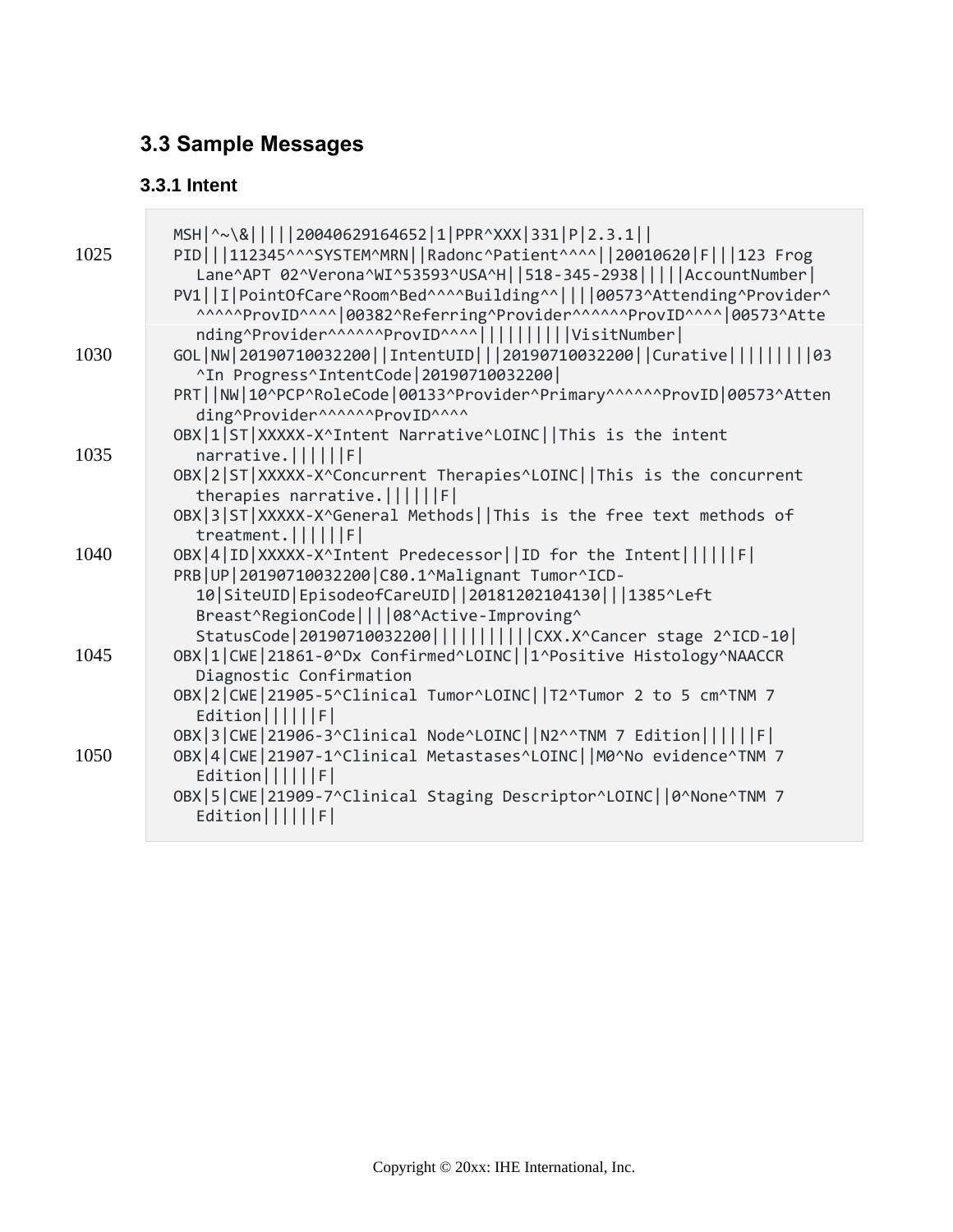\_\_\_\_\_\_\_\_\_\_\_\_\_\_\_\_\_\_\_\_\_\_\_\_\_\_\_\_\_\_\_\_\_\_\_\_\_\_\_\_\_\_\_\_\_\_\_\_\_\_\_\_\_\_\_\_\_\_\_\_\_\_\_\_\_\_\_\_\_\_\_\_\_\_\_\_\_\_

# 1055 **3.3.2 Prescription Summary**

<span id="page-55-0"></span> $\overline{\phantom{a}}$ 

| MSH ^~\&     20040629164652 1 PPR^XXY 331 P 2.3.1  <br>PID   112345^^^SYSTEM^MRN  Radonc^Patient^^^^  20010620 F   123 Frog<br>Lane^APT 02^Verona^WI^53593^USA^H  518-345-2938     AccountNumber <br>PV1  I PointOfCare^Room^Bed^^^^Building^^    00573^Attending^Provider^      |  |
|----------------------------------------------------------------------------------------------------------------------------------------------------------------------------------------------------------------------------------------------------------------------------------|--|
| ^^^^^ProvID^^^^ 00382^Referring^Provider^^^^^^ProvID^^^^ 00573^Atte<br>1060<br>nding^Provider^^^^^^ProvID^^^^         VisitNumber <br>GOL   NW   20190710032200     IntentUID       20190710032200     Curative                   03<br>^In Progress^IntentCode   20190710032200 |  |
| PRT  NW 10^PCP^RoleCode 00133^Provider^Primary^^^^^^ProvID 00573^Atten                                                                                                                                                                                                           |  |
| 1065<br>ding^Provider^^^^^^^ProvID^^^^<br>OBX 1 ST XXXXX-X^Intent Narrative^LOINC  This is the intent                                                                                                                                                                            |  |
| narrative.                                                                                                                                                                                                                                                                       |  |
| OBX 2 ST XXXXX-X^Concurrent Therapies^LOINC  This is the concurrent<br>therapies narrative. $      F  $                                                                                                                                                                          |  |
| 1070<br>OBX 3 ST XXXXX-X^General Methods  This is the free text methods of<br>$treatment.$      F                                                                                                                                                                                |  |
| OBX 4 ID XXXXX-X^Intent Predecessor  ID for the Intent      F                                                                                                                                                                                                                    |  |
| PTH   NW   Pathway ID   01^New Prescription^Coding                                                                                                                                                                                                                               |  |
| System   20190715041500   Pathway Cycle Status   20190715041500                                                                                                                                                                                                                  |  |
| PRT  NW Action Reason Action Code 00572^Provider^RadOnc^^^^^^ProvID<br>1075                                                                                                                                                                                                      |  |
| OBX 1 ST XXXXX-X^Approval Status (prescription)^LOINC  This is the<br>approval status.             F                                                                                                                                                                             |  |
| OBX 2 ST XXXXX-X^Delivery Status (prescription)^LOINC  This is the                                                                                                                                                                                                               |  |
| delivery status.             F                                                                                                                                                                                                                                                   |  |
| OBX 3 ID XXXXX-X^Prescription Sumarry Predecessor^LOINC  This is the<br>1080                                                                                                                                                                                                     |  |
| prescription summary predecessor.             F                                                                                                                                                                                                                                  |  |
| PRB   UP   20190710032200   C80.1^Malignant Tumor^ICD-                                                                                                                                                                                                                           |  |
| 10   SiteUID   EpisodeofCareUID     20181202104130       1385^Left<br>Breast^RegionCode    08^Active-Improving^                                                                                                                                                                  |  |
| StatusCode   20190710032200                       CXX.X^Cancer stage 2^ICD-10  <br>1085                                                                                                                                                                                          |  |
| OBX 1 ST XXXXX-X^Approval Status (site)^LOINC  This is the approval                                                                                                                                                                                                              |  |
| status.             F                                                                                                                                                                                                                                                            |  |
| OBX 2 ST XXXXX-X^Delivery Status (site)^LOINC  This is the delivery                                                                                                                                                                                                              |  |
| status. $      F  $                                                                                                                                                                                                                                                              |  |
| OBX 3 NM XXXXX-X^Total planned dose (site)^LOINC  This is the total<br>1090<br>planned dose.   cGy           F                                                                                                                                                                   |  |
| OBX 4 ID XXXXX-X^Site predecessor^LOINC  This is the site                                                                                                                                                                                                                        |  |
| predecessor.           F                                                                                                                                                                                                                                                         |  |
| ORC 1 Phase1UID^^^IDType  PrescriptionUID 20190715041500   Parent                                                                                                                                                                                                                |  |
| Order   20190715041500<br>1095                                                                                                                                                                                                                                                   |  |
| OBR 1 Phase1UID^^^IDType Phase1UID^^^IDType 77332^Simple Device<br>Radiation^CPT   20190715041500                                                                                                                                                                                |  |
|                                                                                                                                                                                                                                                                                  |  |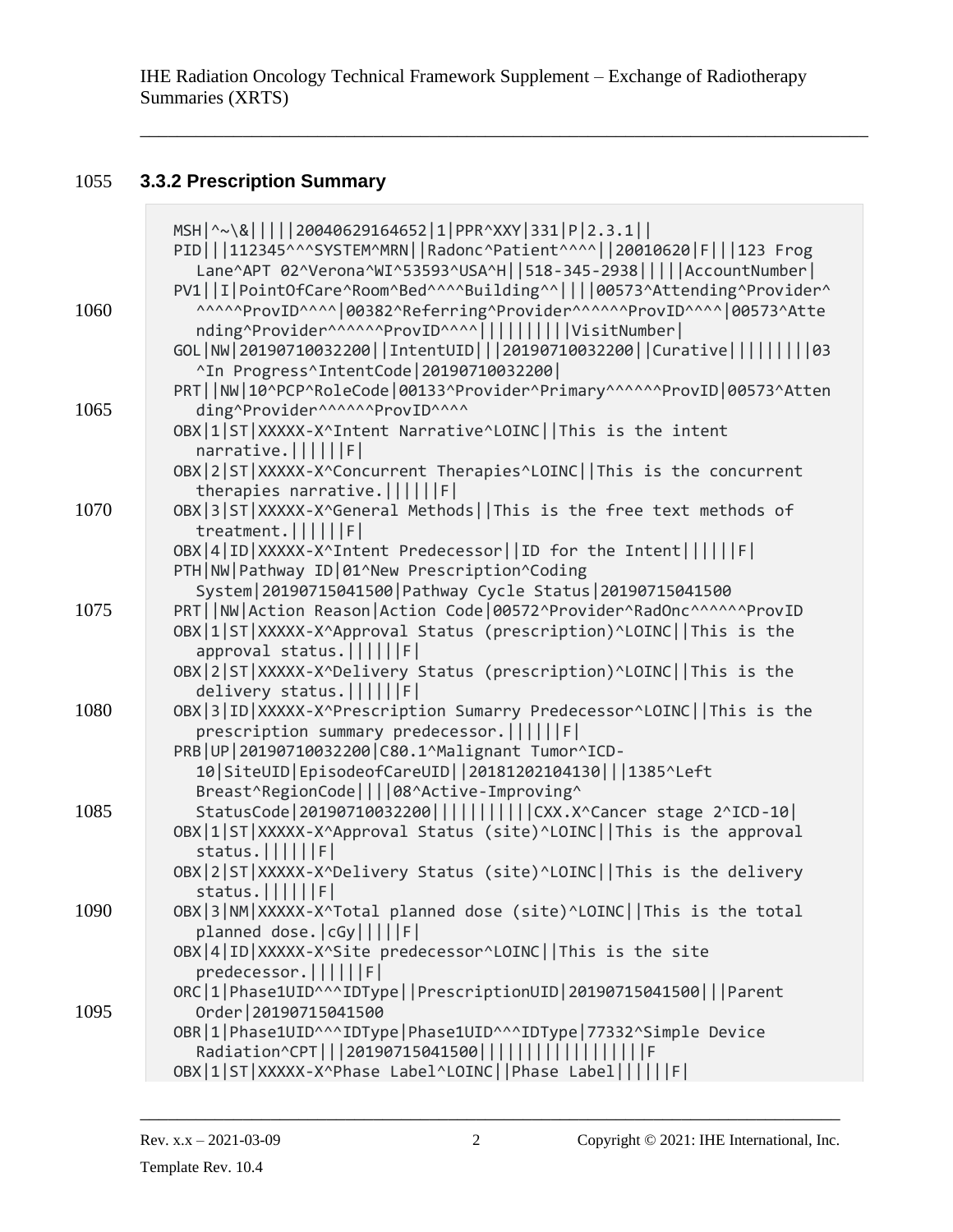\_\_\_\_\_\_\_\_\_\_\_\_\_\_\_\_\_\_\_\_\_\_\_\_\_\_\_\_\_\_\_\_\_\_\_\_\_\_\_\_\_\_\_\_\_\_\_\_\_\_\_\_\_\_\_\_\_\_\_\_\_\_\_\_\_\_\_\_\_\_\_\_\_\_\_\_\_\_

| 1100 | OBX 2 ST XXXXX-X^Approval Status (Phase)^LOINC  Approval Status<br>$(Phase)$      F                                                |
|------|------------------------------------------------------------------------------------------------------------------------------------|
|      | OBX 3 ST XXXXX-X^Delivery Status (Phase)^LOINC  Delivery Status<br>$(Phase)$      F                                                |
|      | OBX 4 ST XXXXX-X^Reason for early completion^LOINC  Reason for early<br>$complection$      F                                       |
| 1105 | OBX   5   CWE   XXXXX - X^Protocol^LOINC     Protocol               F  <br>OBX   6   CWE   XXXXX - X^Technique^LOINC     Technique |
|      | OBX 7 CWE XXXXX-X^Modality^LOINC  Modality      F                                                                                  |
|      | OBX   8   ST   XXXXX - X^Treatment Accessories^LOINC     Treatment<br>Accessories      F                                           |
| 1110 | OBX 9 NM XXXXX-X^Dose per fraction^LOINC  Dose per fraction cGy     F                                                              |
|      | OBX 10 NM XXXXX-X^Planned number of fractions^LOINC  Planned number of<br>$fractions$      F                                       |
|      | OBX 11 ST XXXXX-X^Frequency of delivery^LOINC  Frequency of                                                                        |
| 1115 | delivery      F <br>OBX   12   NM   XXXXX - X^Total Planned Dose (phase) ^LOINC     Total Planned Dose                             |
|      | $(phase)  cGy   $    F                                                                                                             |
|      | ORC 2 Phase2UID^^^IDType  PrescriptionUID 20190715041500   Parent<br>Order   20190715041500                                        |
|      | OBR   2   Phase2UID^^^IDType   Phase2UID^^^IDType   77332^Simple Device                                                            |
| 1120 | Radiation^CPT   20190715041500                  <br>OBX 1 ST XXXXX-X^Phase Label^LOINC  Phase Label      F                         |
|      | OBX 2 ST XXXXX-X^Approval Status (Phase)^LOINC  Approval Status                                                                    |
|      | $(Phase)$      F                                                                                                                   |
|      | $OBX$  3                                                                                                                           |

1125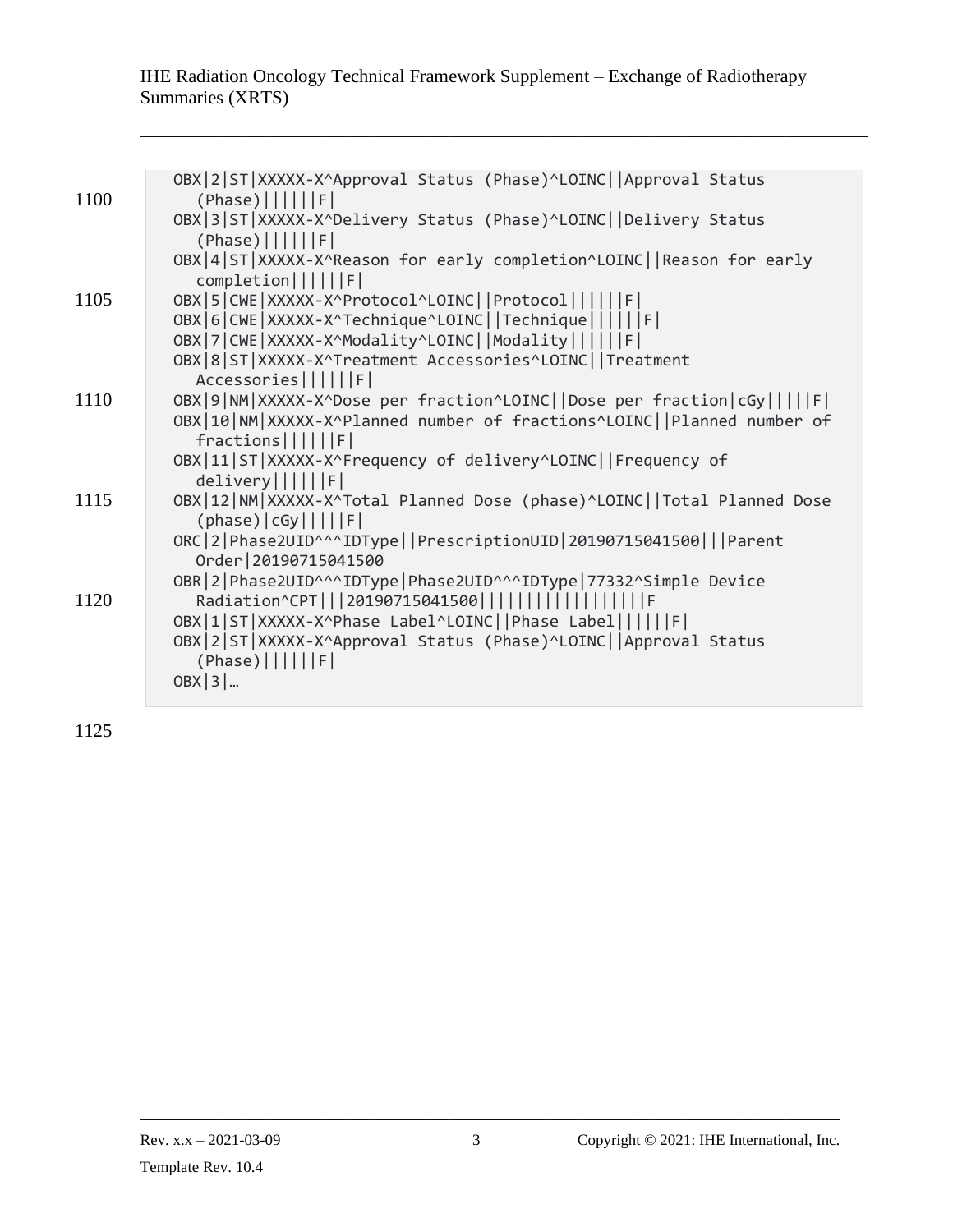\_\_\_\_\_\_\_\_\_\_\_\_\_\_\_\_\_\_\_\_\_\_\_\_\_\_\_\_\_\_\_\_\_\_\_\_\_\_\_\_\_\_\_\_\_\_\_\_\_\_\_\_\_\_\_\_\_\_\_\_\_\_\_\_\_\_\_\_\_\_\_\_\_\_\_\_\_\_

#### <span id="page-57-0"></span>**3.3.3 Session Results**

**Contract Contract Contract Contract** 

|      | MSH   ^~\&   SYSTEM   SYSTEM   EHR   EHR   20130123122336   EDIREGO   ORU^R01^ORU_R01  <br>5F5DEEE 1DC 0 F57D P 2.5.1   AL NE     Common Component^Profile |
|------|------------------------------------------------------------------------------------------------------------------------------------------------------------|
|      | Component^2.16.840.1.113883.9.20^ISO                                                                                                                       |
| 1130 | PID   112345^^^SYSTEM^MRN  Radonc^Patient^^^^  20010620 F   123 Frog<br>Lane^APT 02^Verona^WI^53593^USA^H  518-345-2938     AccountNumber                  |
|      | PV1  I PointOfCare^Room^Bed^^^^Building^^    00573^Attending^Provider^<br>^^^^^ProvID^^^^ 00382^Referring^Provider^^^^^^ProvID^^^^ 00573^Atte              |
|      | nding^Provider^^^^^^ProvID^^^^         VisitNumber                                                                                                         |
| 1135 | PRB   UP   20190710032200   C80.1^Malignant Tumor^ICD-                                                                                                     |
|      | 10   SiteUID   EpisodeofCareUID     20181202104130       1385^Left                                                                                         |
|      | Breast^RegionCode    08^Active-Improving^                                                                                                                  |
|      | StatusCode   20190710032200                       CXX.X^Cancer stage 2^ICD-10                                                                              |
|      | OBX 1 DTM XXXXX-X^Session start date and time^LOINC  Session start                                                                                         |
| 1140 | date and $time      F  $                                                                                                                                   |
|      | OBX 2 DTM XXXXX-X^Session end date and time^LOINC  Session end date<br>and $time      F  $                                                                 |
|      | OBX 3 ST XXXXX-X^Delivery status (Session)^LOINC  Delivery status                                                                                          |
|      | (session)       F                                                                                                                                          |
| 1145 | OBX 3 ST XXXXX-X^Delivery Status (site)^LOINC  Delivery Status                                                                                             |
|      | $(site)$      F                                                                                                                                            |
|      | OBX 4 NM XXXXX-X^Nominal Total Dose Planned (site)^LOINC  Nominal                                                                                          |
|      | Total Dose Planned (site)   cGy           F                                                                                                                |
|      | OBX   5   NM   XXXXX - X^Nominal Cumulative Dose Delivered                                                                                                 |
| 1150 | (site)^LOINC  Nominal Cumulative Dose Delivered (site) cGy     F                                                                                           |
|      | ORC 1 Phase1UID^^^IDType  PrescriptionUID 20190715041500   Parent                                                                                          |
|      | Order   20190715041500                                                                                                                                     |
|      | OBR 1 Phase1UID^^^IDType Phase1UID^^^IDType 77332^Simple Device                                                                                            |
|      | Radiation^CPT   20190715041500                                                                                                                             |
| 1155 | OBX 1 ST XXXXX-X^Phase Label^LOINC  Phase Label      F                                                                                                     |
|      | OBX 2 ID XXXXX-X^Plan UIDs^LOINC  Plan UIDs      F                                                                                                         |
|      | OBX 3 ST XXXXX-X^Delivery Status (Phase)^LOINC  Delivery Status                                                                                            |
|      | $(Phase)$      F                                                                                                                                           |
|      | OBX 4 NM XXXXX-X^Fraction Number^LOINC  Fraction Number      F                                                                                             |
| 1160 | OBX   5   NM   XXXXX-X^Planned Number of Fractions^LOINC     Planned Number of                                                                             |
|      | $Fractions$       F                                                                                                                                        |
|      | OBX 6 NM XXXXX-X^Nominal Fraction Dose Planned^LOINC  Nominal Fraction                                                                                     |
|      | Dose Planned   cGy           F                                                                                                                             |
|      | OBX 7 NM XXXXX-X^Nominal Fraction Dose Delivered^LOINC  Nominal                                                                                            |
| 1165 | Fraction Dose Delivered   cGy           F                                                                                                                  |
|      | OBX   8   NM   XXXXX-X^Nominal Total Dose Planned (phase)^LOINC     Nominal                                                                                |
|      | Total Dose Planned (Phase)   cGy           F                                                                                                               |
|      | OBX 9 NM XXXXX-X^Nominal Cumulative Dose Delivered                                                                                                         |
|      | (phase)^LOINC  Nominal Cumulative Dose Delivered (phase) cGy     F                                                                                         |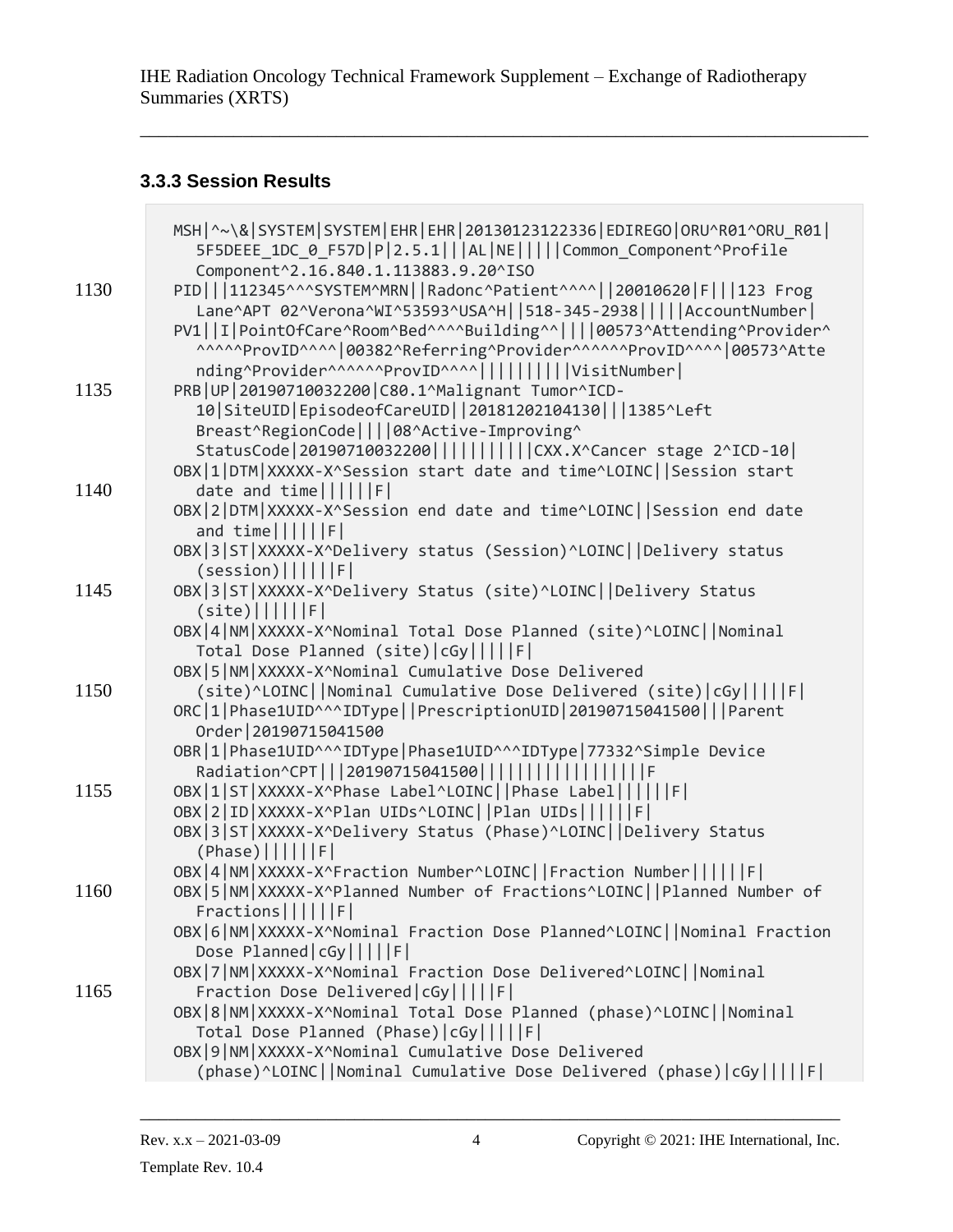\_\_\_\_\_\_\_\_\_\_\_\_\_\_\_\_\_\_\_\_\_\_\_\_\_\_\_\_\_\_\_\_\_\_\_\_\_\_\_\_\_\_\_\_\_\_\_\_\_\_\_\_\_\_\_\_\_\_\_\_\_\_\_\_\_\_\_\_\_\_\_\_\_\_\_\_\_\_

| 1170 | ORC 2 Phase2UID^^^IDType  PrescriptionUID 20190715041500   Parent |
|------|-------------------------------------------------------------------|
|      | Order   20190715041500                                            |
|      | OBR 2 Phase2UID^^^IDType Phase2UID^^^IDType 77332^Simple Device   |
|      | Radiation^CPT   20190715041500                                    |
|      | OBX 1 ST XXXXX-X^Phase Label^LOINC  Phase Label      F            |
| 1175 | OBX 2 ID XXXXX-X^Plan UIDs^LOINC  Plan UIDs      F                |
|      | $OBX$  3                                                          |
|      |                                                                   |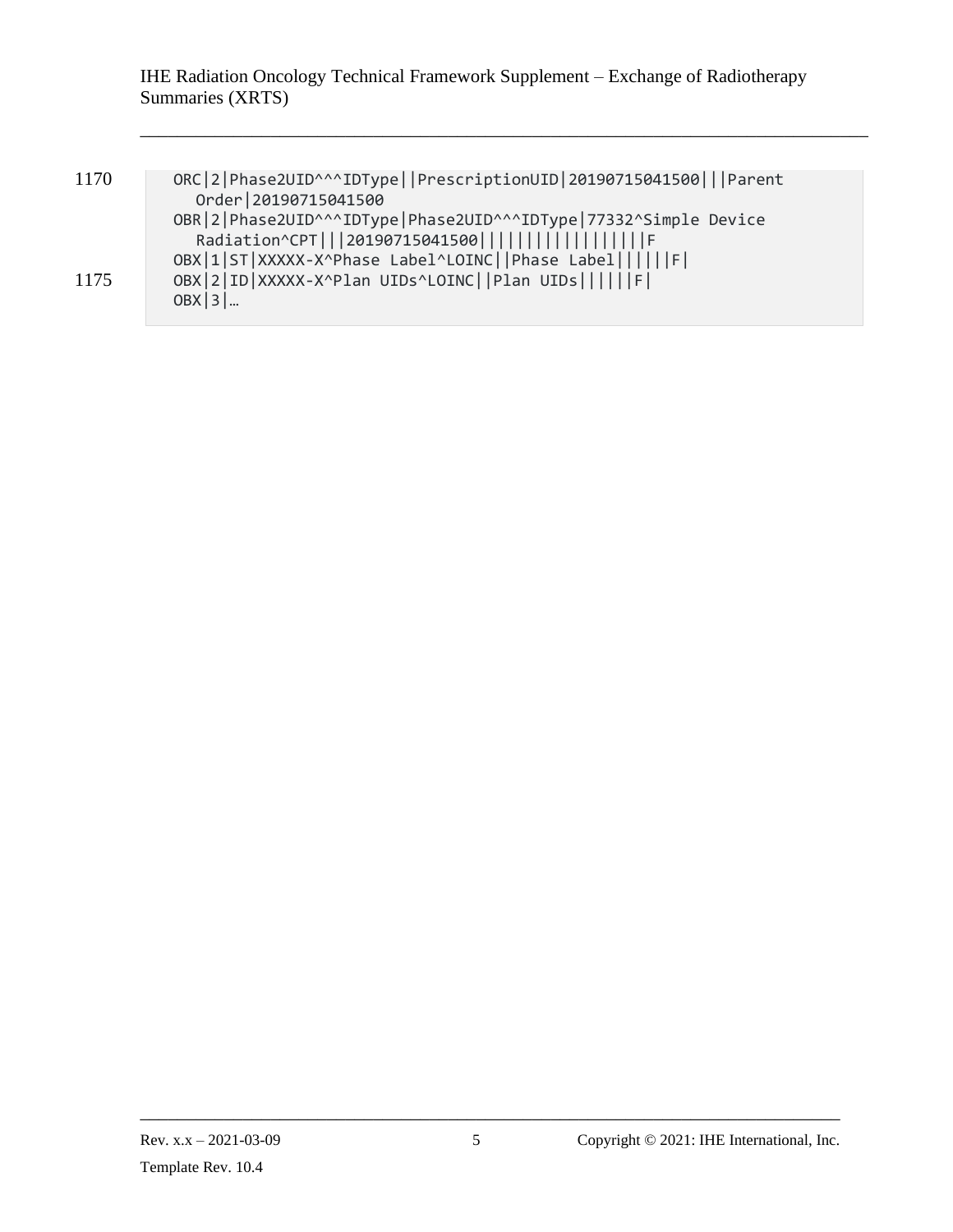\_\_\_\_\_\_\_\_\_\_\_\_\_\_\_\_\_\_\_\_\_\_\_\_\_\_\_\_\_\_\_\_\_\_\_\_\_\_\_\_\_\_\_\_\_\_\_\_\_\_\_\_\_\_\_\_\_\_\_\_\_\_\_\_\_\_\_\_\_\_\_\_\_\_\_\_\_\_

# <span id="page-59-0"></span>**5 IHE Namespaces, Concept Domains and Vocabularies** NA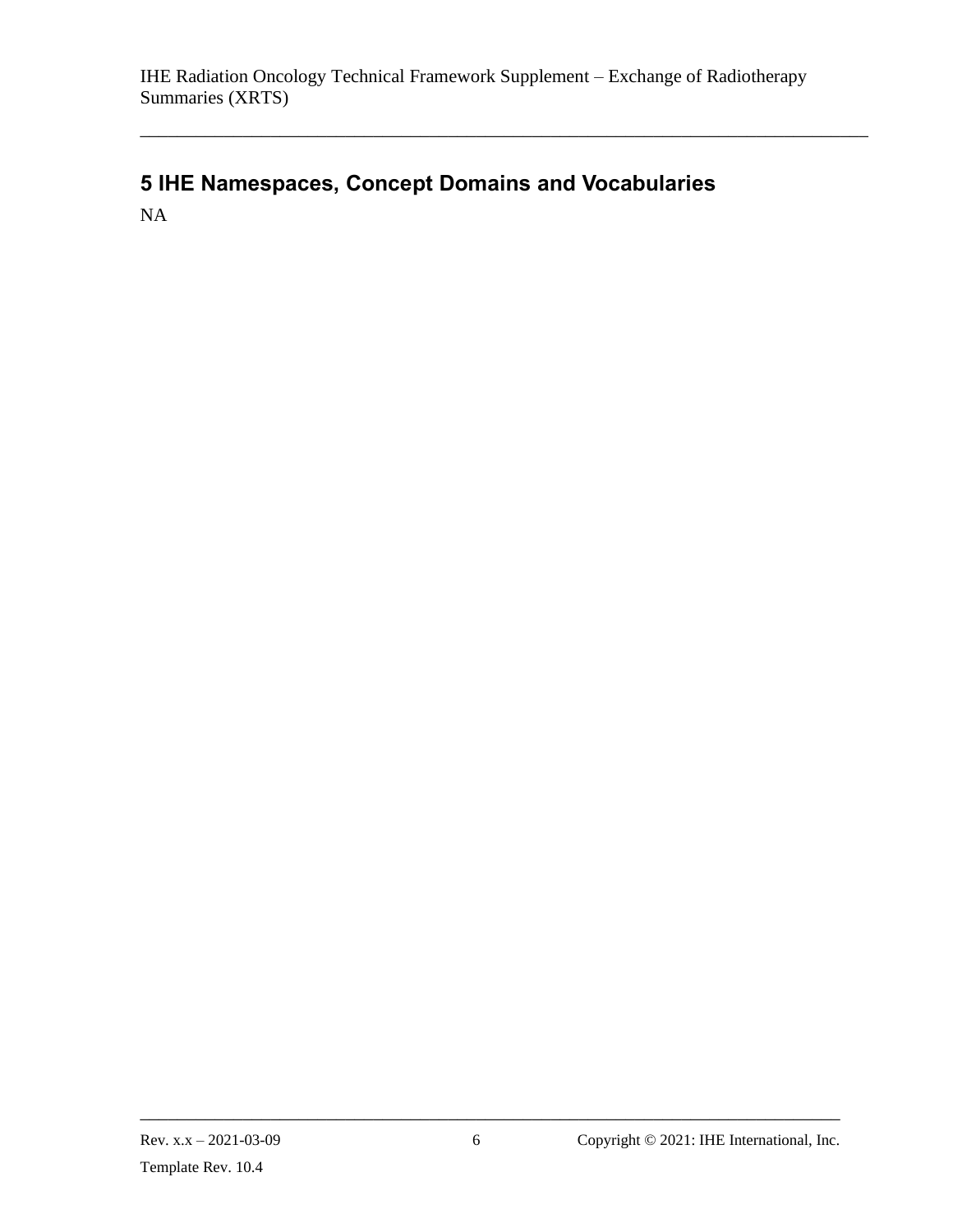\_\_\_\_\_\_\_\_\_\_\_\_\_\_\_\_\_\_\_\_\_\_\_\_\_\_\_\_\_\_\_\_\_\_\_\_\_\_\_\_\_\_\_\_\_\_\_\_\_\_\_\_\_\_\_\_\_\_\_\_\_\_\_\_\_\_\_\_\_\_\_\_\_\_\_\_\_\_

# 1180 **6 Content Modules**

<span id="page-60-0"></span>NA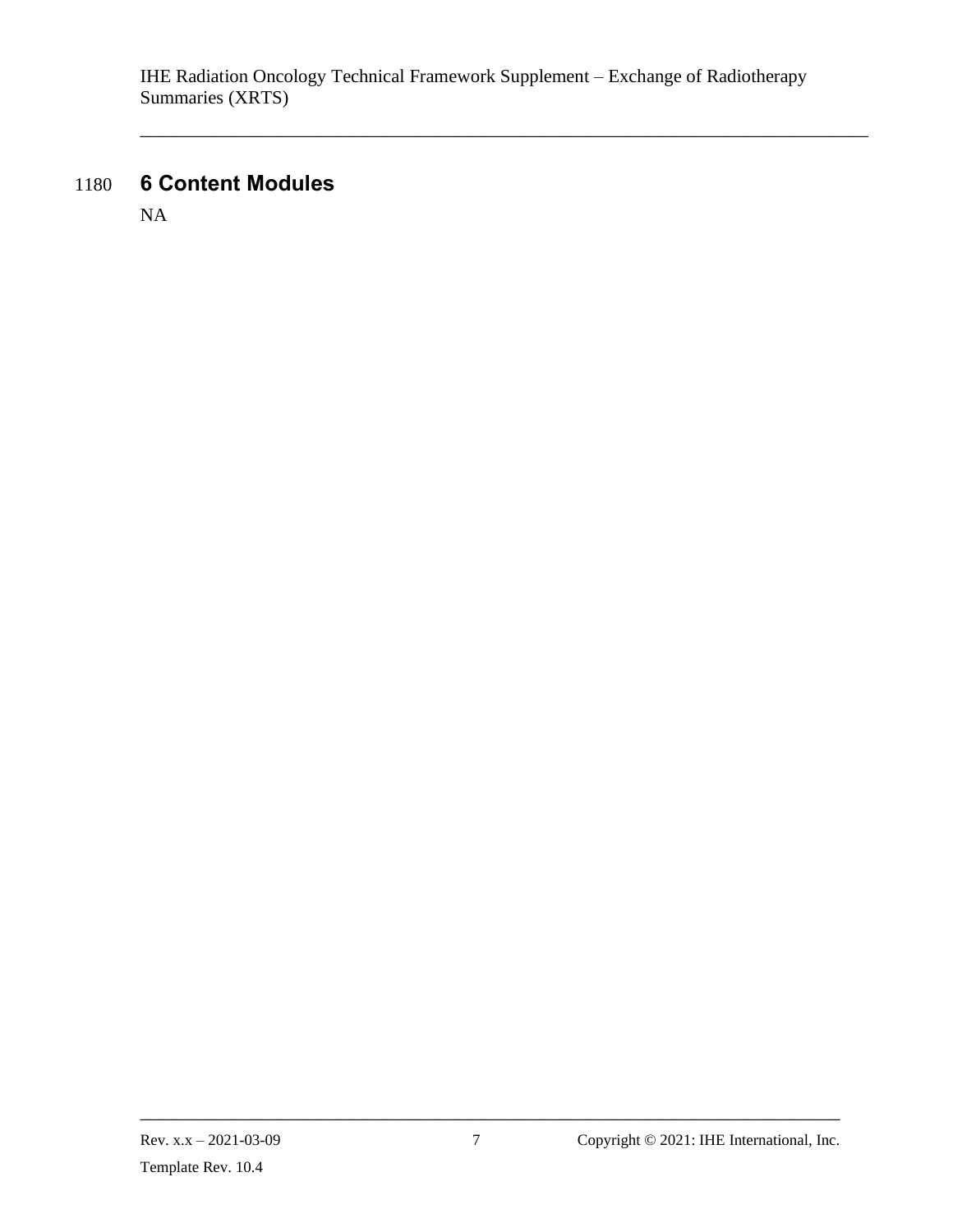# **Appendices**

\_\_\_\_\_\_\_\_\_\_\_\_\_\_\_\_\_\_\_\_\_\_\_\_\_\_\_\_\_\_\_\_\_\_\_\_\_\_\_\_\_\_\_\_\_\_\_\_\_\_\_\_\_\_\_\_\_\_\_\_\_\_\_\_\_\_\_\_\_\_\_\_\_\_\_\_\_\_

<span id="page-61-0"></span>NA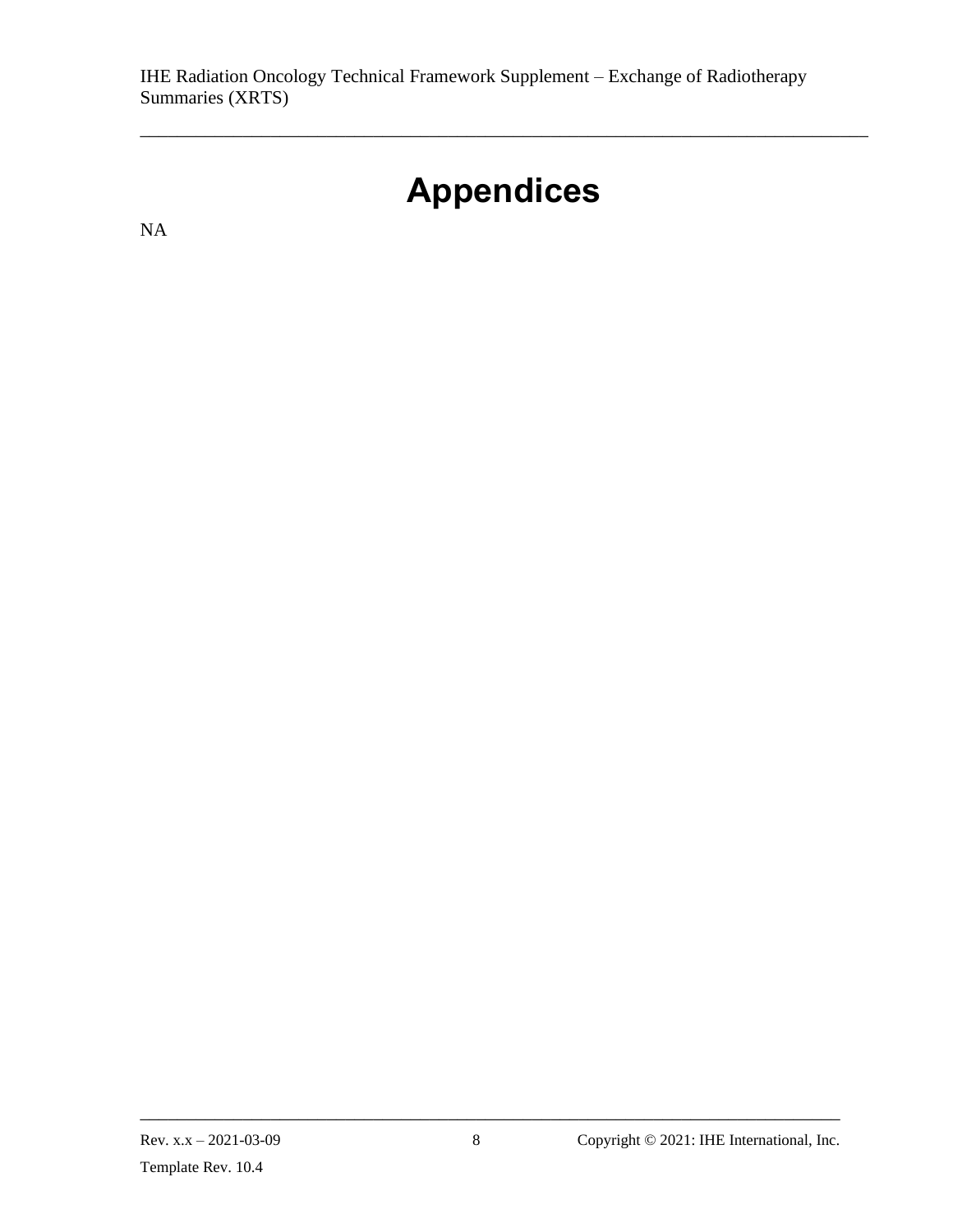# **Volume 4 – National Extensions**

<span id="page-62-0"></span>\_\_\_\_\_\_\_\_\_\_\_\_\_\_\_\_\_\_\_\_\_\_\_\_\_\_\_\_\_\_\_\_\_\_\_\_\_\_\_\_\_\_\_\_\_\_\_\_\_\_\_\_\_\_\_\_\_\_\_\_\_\_\_\_\_\_\_\_\_\_\_\_\_\_\_\_\_\_

1185 NA